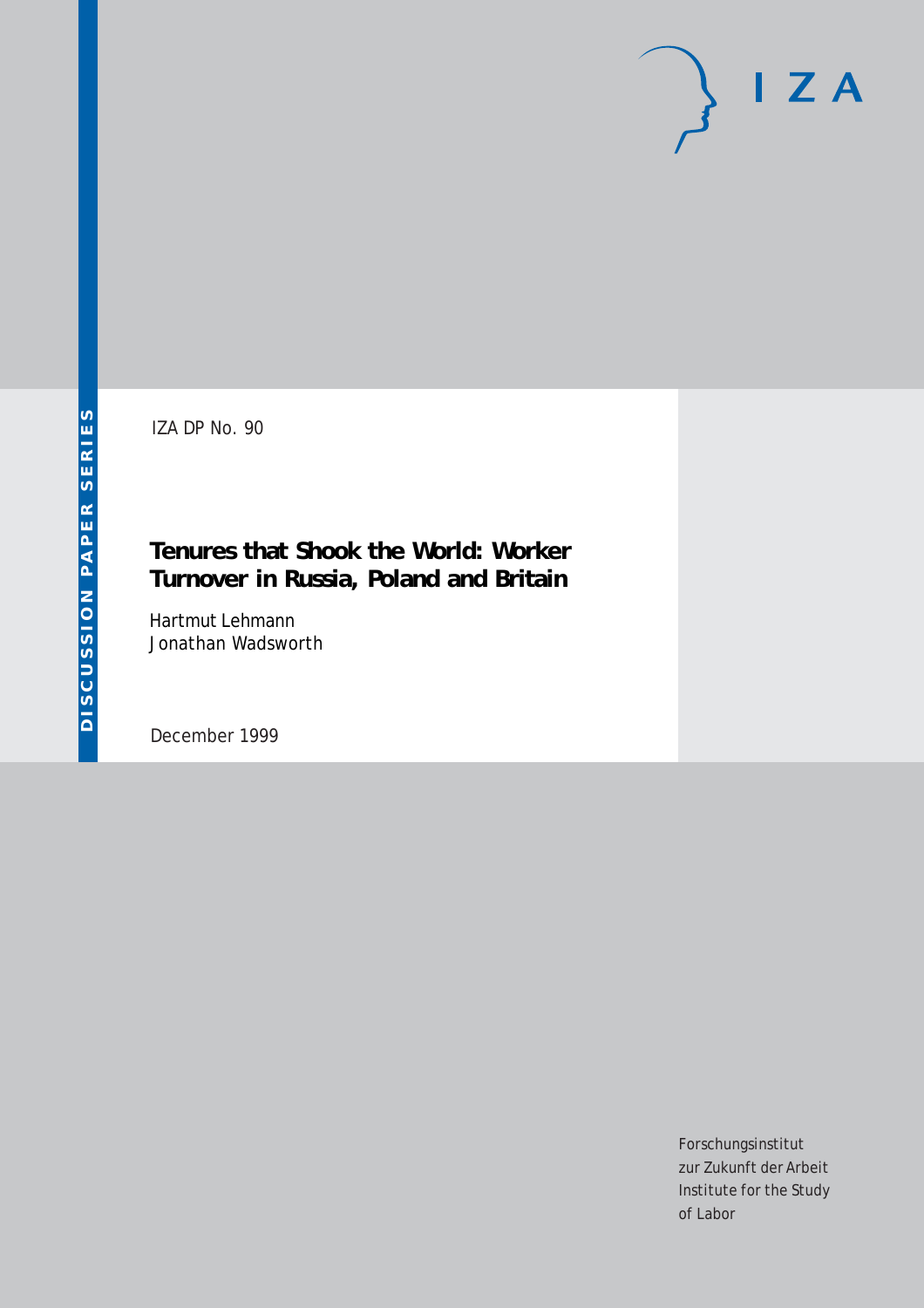# Tenures that Shook the World: Worker Turnover in Russia, Poland and Britain

## **Hartmut Lehmann**

Heriot-Watt University, Edinburgh, IZA, Bonn and William Davidson Institute, University of Michigan Business School

## Jonathan Wadsworth

Centre for Economic Performance, London School of Economics, Royal Holloway College, University of London and IZA, Bonn

## Discussion Paper No. 90 December 1999

IZA

P.O. Box 7240 D-53072 Bonn Germany

Tel.: +49-228-3894-0 Fax: +49-228-3894-210 Email: iza@iza.org

This Discussion Paper is issued within the framework of IZA's research area Labor Markets in Transition. Any opinions expressed here are those of the author(s) and not those of the institute. Research disseminated by IZA may include views on policy, but the institute itself takes no institutional policy positions.

The Institute for the Study of Labor (IZA) in Bonn is a local and virtual international research center and a place of communication between science, politics and business. IZA is an independent, nonprofit limited liability company (Gesellschaft mit beschränkter Haftung) supported by the Deutsche Post AG. The center is associated with the University of Bonn and offers a stimulating research environment through its research networks, research support, and visitors and doctoral programs. IZA engages in (i) original and internationally competitive research in all fields of labor economics, (ii) development of policy concepts, and (iii) dissemination of research results and concepts to the interested public. The current research program deals with (1) mobility and flexibility of labor markets, (2) internationalization of labor markets and European integration, (3) the welfare state and labor markets, (4) labor markets in transition, (5) the future of work, (6) project evaluation and (7) general labor economics.

IZA Discussion Papers often represent preliminary work and are circulated to encourage discussion. Citation of such a paper should account for its provisional character.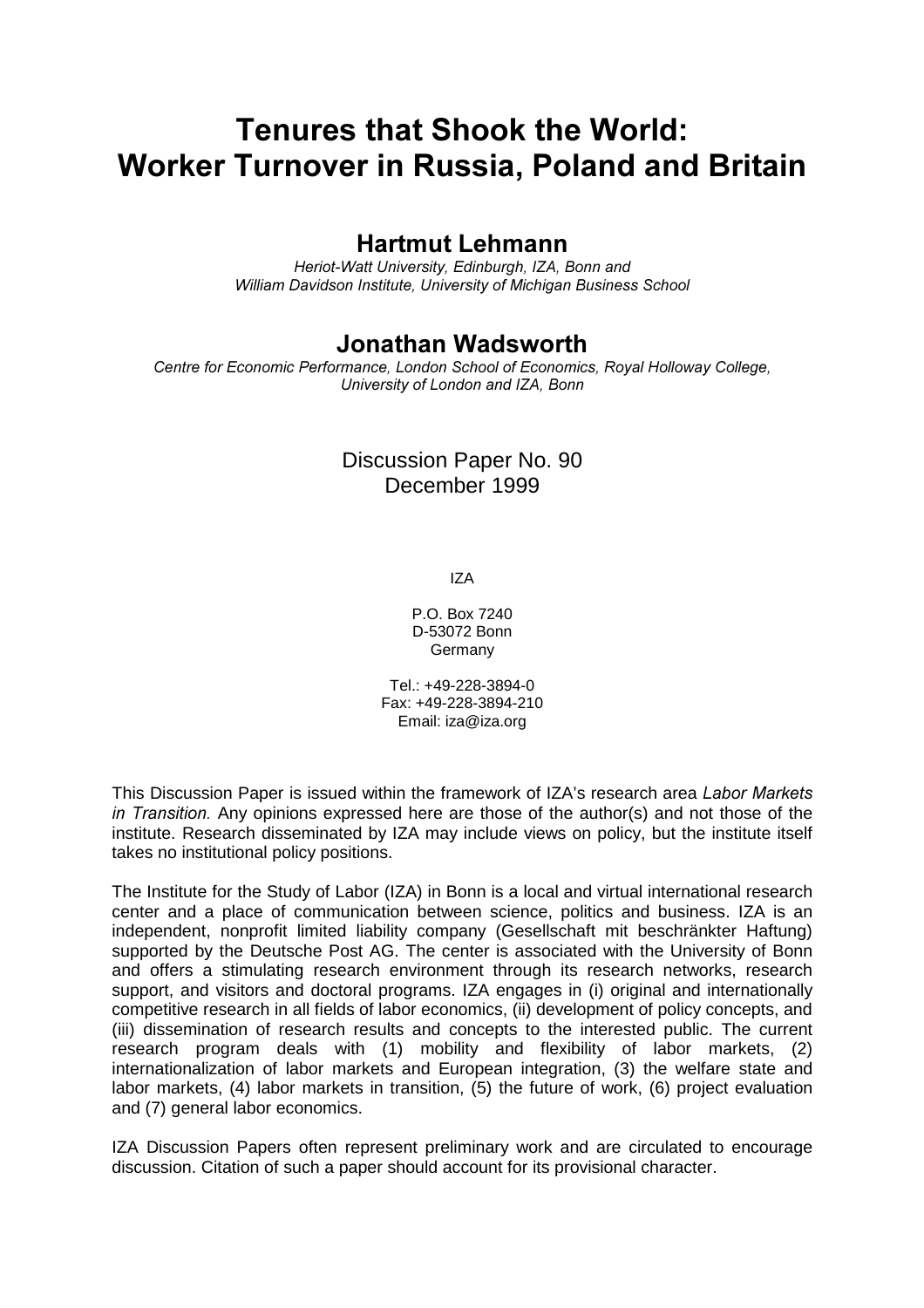IZA Discussion Paper No. 90 December 1999

# **ARSTRACT**

# Tenures that Shook the World: Worker Turnover in Russia, Poland and Britain $\check{\;\;}$

We study worker turnover in a transition economy to investigate to what extent the length of time a worker has been employed by a firm shapes the turnover process. Using data from the Polish Labor Force Survey and The Russian Longitudinal Monitor Survey we compare the pattern of turnover with a Western economy, Britain. We show tenure profiles are higher and flatter in Russia than and steeper and lower in Poland than in Britain. The characteristics of workers hired in the state and private sectors do not look very different. State and private sector firms in Poland offer the same wages to new recruits, but new private sector jobs in Russia appear to offer wage premia relative to new state jobs. We argue that these observations are consistent with a framework where the value of seniority in jobs begun under the old order may be small and the value of a continued job match unsure, offset, in Poland at least, by insider resistance to layoffs.

JEL Classification: J6

Keywords: Job tenure, worker turnover, transition economies

Hartmut Lehmann School of Management Heriot-Watt University Edinburgh EH14 4AS Tel: 00 44 131 451 3626 Fax: 00 44 131 451 3008 Email: h.lehmann@hw.ac.uk

 $\overline{\phantom{a}}$ 

<sup>\*</sup> Thanks to David Unger for help with the data. The authors are also grateful to Barry McCormick and participants at a LSE workshop, the CEPR/WDI Prague workshop 1998 and an IZA seminar for valuable comments.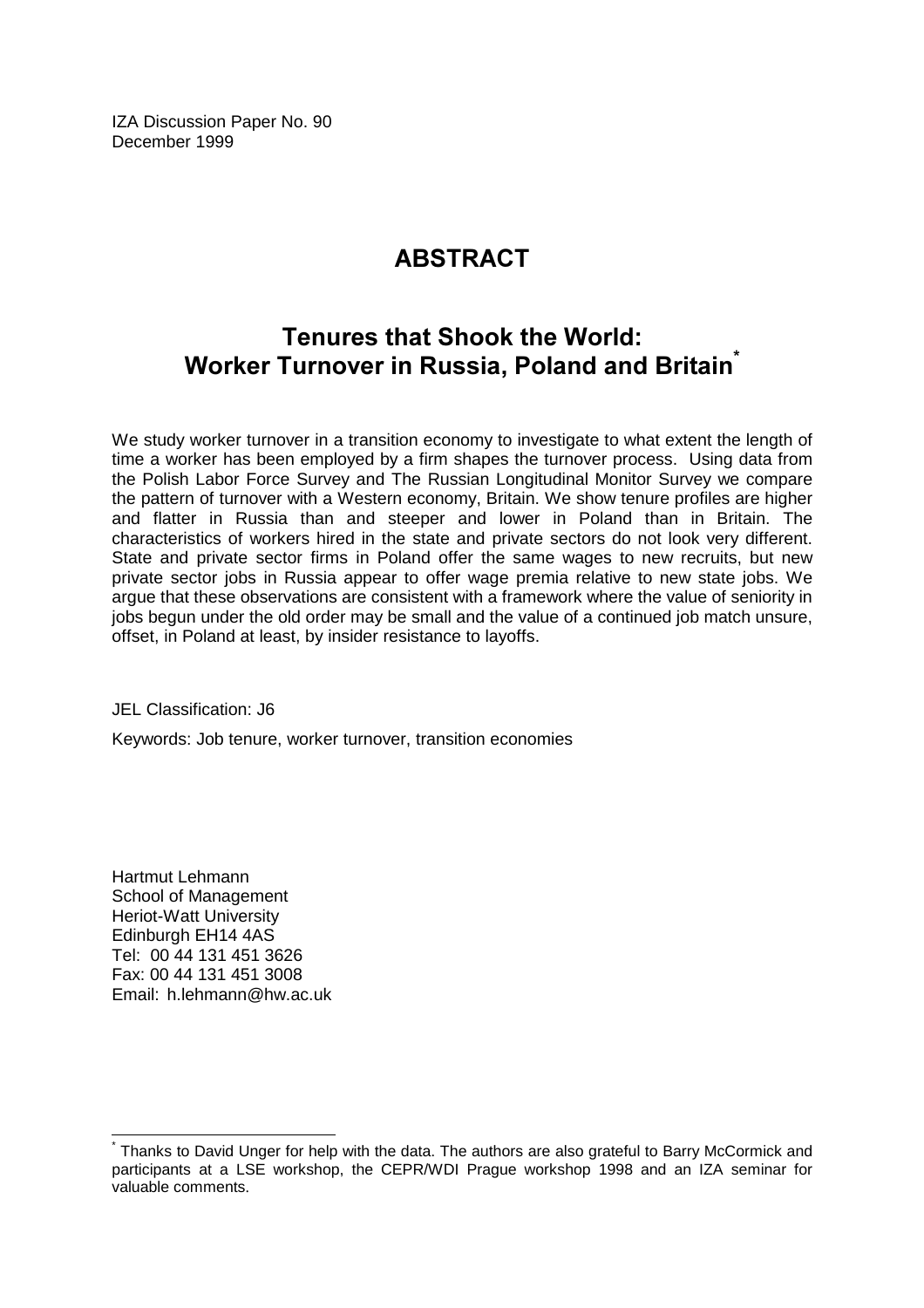#### 1. Introduction

Economic transition in the countries of Central and Eastern Europe has led to both reallocation of labor across industries and occupations and re-structuring of tasks within continuing organizations. Re-allocation involves the transfer of labor and other resources from sectors in decline, primarily state owned, to expanding, mainly privately owned, sectors. Re-structuring, on the other hand, occurs within state or privatized firms seeking to adapt and survive in the new economic environment. This requires a more efficient use of labor resources in an attempt to raise productivity. Restructuring will make some working processes obsolete and expose workers to a greater risk of job loss. Labor shedding is then viewed as one consequence of this process. At the same time, any upturn in the rate of new job creation can facilitate job quitting and even within-firm transfers of workers. In what follows, we analyze which workers are affected by the transition process, concentrating on the effect of job tenure on worker separations and on the factors affecting new job accessions.

In one strand of the Western literature (e.g. Mincer and Jovanovic, 1981, and Farber, 1999), the length of job tenure is associated with the intensity of firm-specific capital, which can generate an inverse but convex relationship between job separations, whether worker or firm initiated, and tenure. To what extent tenure helps determine the separation process in an economy undergoing transition, where firm-specific capital for many workers may no longer retain its value, is the first subject of this paper. We argue that if firm-specific capital has depreciated dramatically, then separations, quits and layoffs, may occur higher up the tenure distribution than in a Western economy.

However, there are other factors that may be important in explaining worker turnover in transition economies. Aghion and Blanchard (1994) and Blanchard (1997) argue that high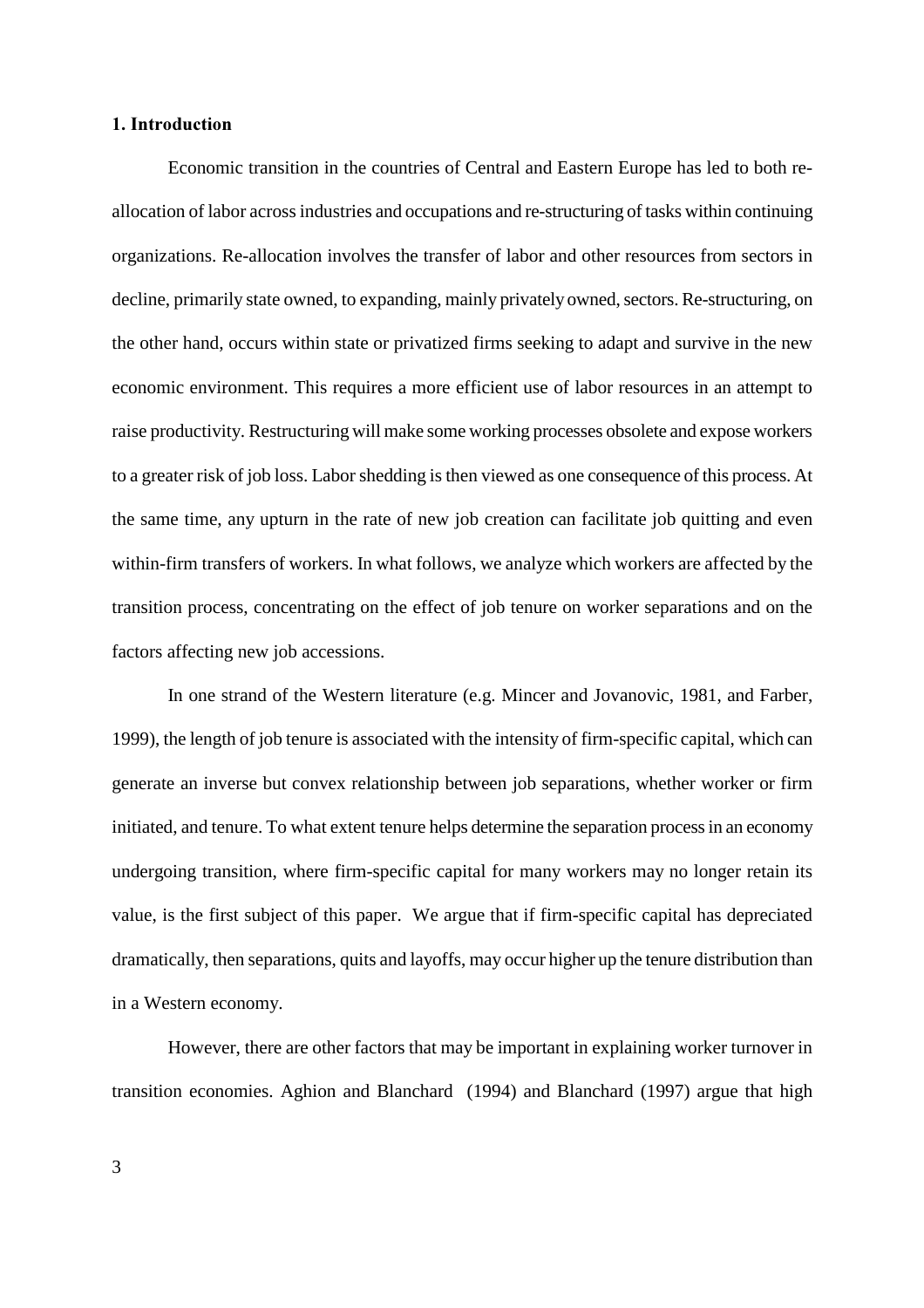unemployment will provoke resistance to restructuring through labor shedding in state firms or firms privatized internally. So insider power may act to moderate the rate of separations at any tenure, but also, because job tenure may be correlated with insider power, this would concentrate separations at the lower end of the tenure distribution. This could then generate a steeper tenureturnover profile than in an economy not subject to mass insider privatization or lacking strong union influence.

The second aspect of worker turnover that we examine is the hiring process. Analyzing the short end of the tenure distribution gives us information about the extent of new hires and, with knowledge of firm ownership, a means of comparing labor requirements in both reallocation and restructuring. A simple view would be that private sector hiring will be the result of labor re-allocation and new job creation, whilst the state sector will be engaged primarily in restructuring and therefore replacement hiring.

 This paper analyses the patterns of worker turnover in two transition countries, Poland and Russia, and compares these patterns to those of a benchmark Western economy, Britain, located toward the flexible end of the labor market. The two transition economies differ both in their reform stance and in their labor market experiences. In Poland, open unemployment emerged rapidly after a consistent reform program was implemented in 1990. In Russia, transition began later and has been more sporadic, but without the emergence of mass unemployment. Here, labor adjustment has occurred instead mainly on the price side, with a sharp fall in real wages and the build up of large wage arrears affecting more than half of those in work, (Lehmann, Wadsworth and Acquisti 1999). The pace of privatization has been slower in Poland than in Russia, which may have consequences for worker turnover through some insider mechanism. In Russia, failure to index unemployment benefits to inflation and often the failure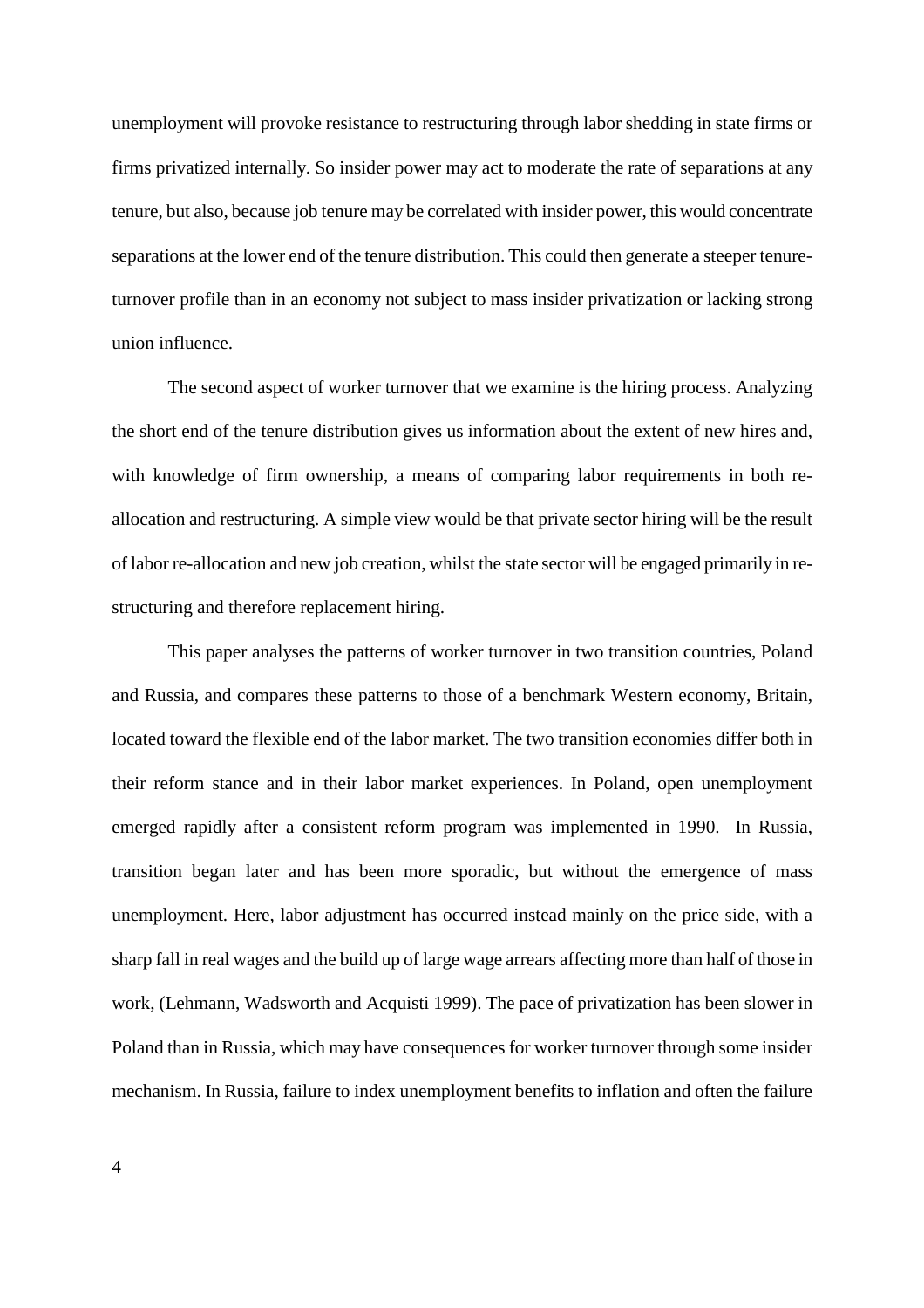by the authorities to pay benefits make job reallocation through unemployment more unlikely than in Poland.

There were also differences in how the labor market operated under central planning in the two countries that might have a bearing on the adjustment process during transition.<sup>1</sup> A large legal private non-agricultural sector in Poland in the eighties competed with the state sector for labor resources. This competition ensured that there was virtually no slack in the state sector, a tendency reinforced by substantial labor hoarding in order to meet production targets and enterprise level bonuses, (Góra and Rutkowski, 1990). In contrast, the Soviet labor market, without a legal private sector since the early thirties, had considerable slack throughout its history. This slack manifested itself in regular open unemployment in certain regions (Malle, 1986) despite a public commitment to full employment and lack of unemployment benefits. Overmanning and a low utilization rate of labor resources was also widespread, (Porkett, 1989). In Soviet times, the employment of many Russian workers may therefore have been more tenuous than that of their Polish colleagues.

Porkett (1989) argues that the excess demand system and concentration on labor intensive methods of production meant that many workers in the Soviet Union were found in jobs unsuited to their qualifications, despite an assignment system that placed many graduates and specialized workers in jobs for three years. Faced with a system where unskilled labor was often in demand more highly than academic qualifications, many graduates and technicians left their allotted workplaces and moved to enterprises in search of manual workers. Fringe benefits, such as the provision of housing, or kindergartens, were important factors in the competition for workers. Thus, not only the underutilization of labor through overmanning but also the "wrong" utilization

<sup>1.</sup> Malle (1986), Granick (1987) and Porkett (1989) all discuss labor turnover in the Soviet Union. Freeman (1987), Simatupang (1994), Lehmann and Schaffer (1995) do likewise for Poland.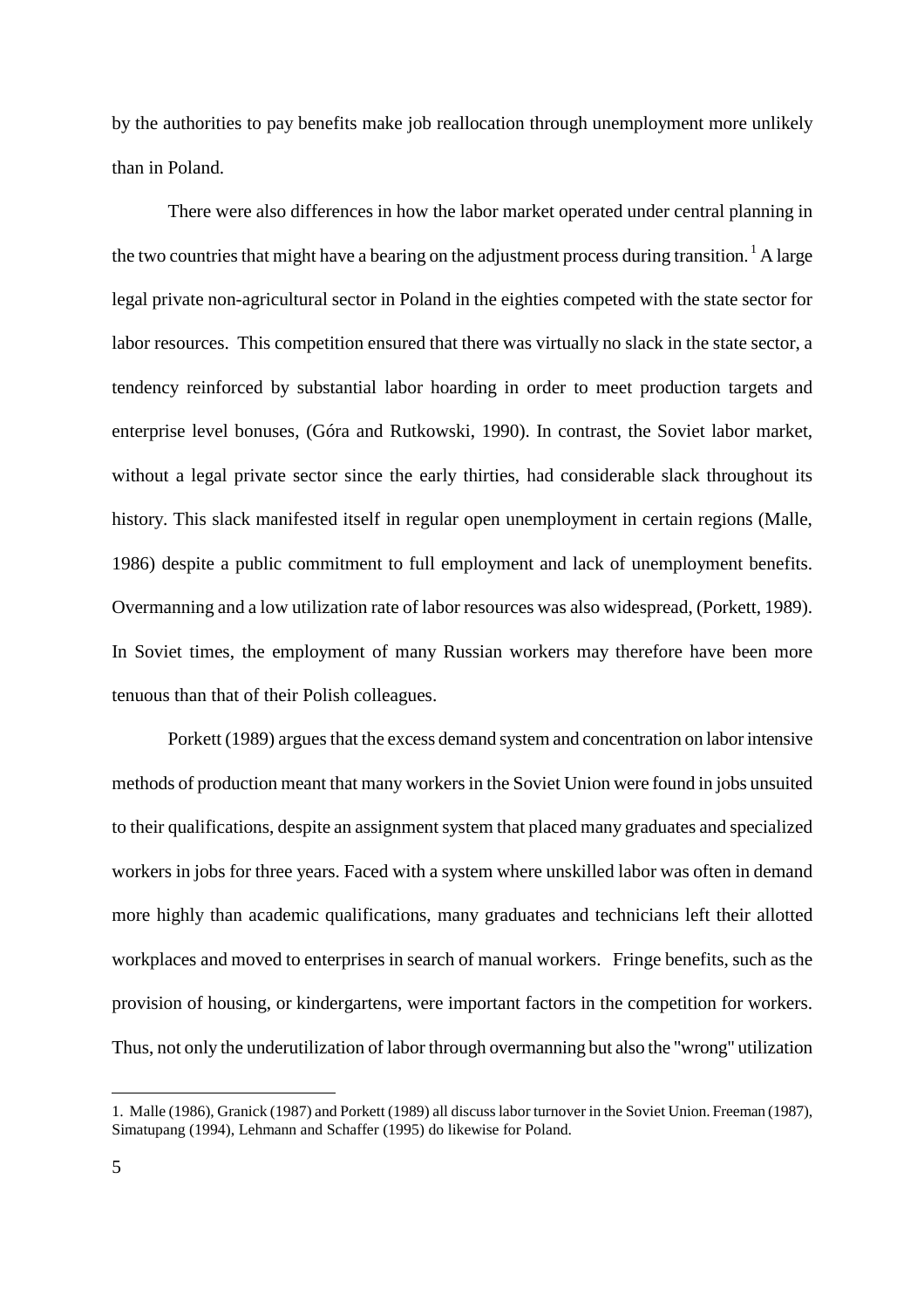of labor was widespread in the Soviet Union. In Poland, these features were less prevalent in the eighties, because labor market conditions were tighter.

Whilst the excess demand regimes are now gone, the old hiring and turnover patterns may persist in the early phases of transition. For example, Commander, McHale and Yemtsov (1995) have argued that fixed coefficients technology may ensure that certain groups of workers required in communist times continue to be in demand in an environment where investment in new technology is sluggish. If so, then this would distort western notions of allocating workers through rewarding recognized qualifications, instead enhancing the value of experience within a firm. Moreover this type of production process would require a given share of unskilled workers which may lead to hiring rates for certain workers above those expected in a state sector subject to a large negative shock.

In general, the more widespread, the more consistent and the longer the reform process and the shorter the experience under central planning, the less we would expect the legacy of former times to endure. Poland and Russia are at different stages of the "transition cycle". By the autumn of 1994, the Polish economy had been growing for 3 years, whilst the Russian economy was mired in transition induced recession and has continued to be so. This different position of the two economies in the transition cycle and differences in the nature of reform allow us to contrast worker turnover.

Using data from the Polish labor Force Survey, (PLFS), and The Russian Longitudinal Monitor Survey, (RLMS), we match individuals across waves 12 months apart in order to measure the incidence of worker mobility in the years 1994 to 1995. We compare the pattern of turnover with data from Britain for the period 1996-97, when the economy was three years into a recovery. We then look in detail at new jobs, those held by a worker for less than 12 months, in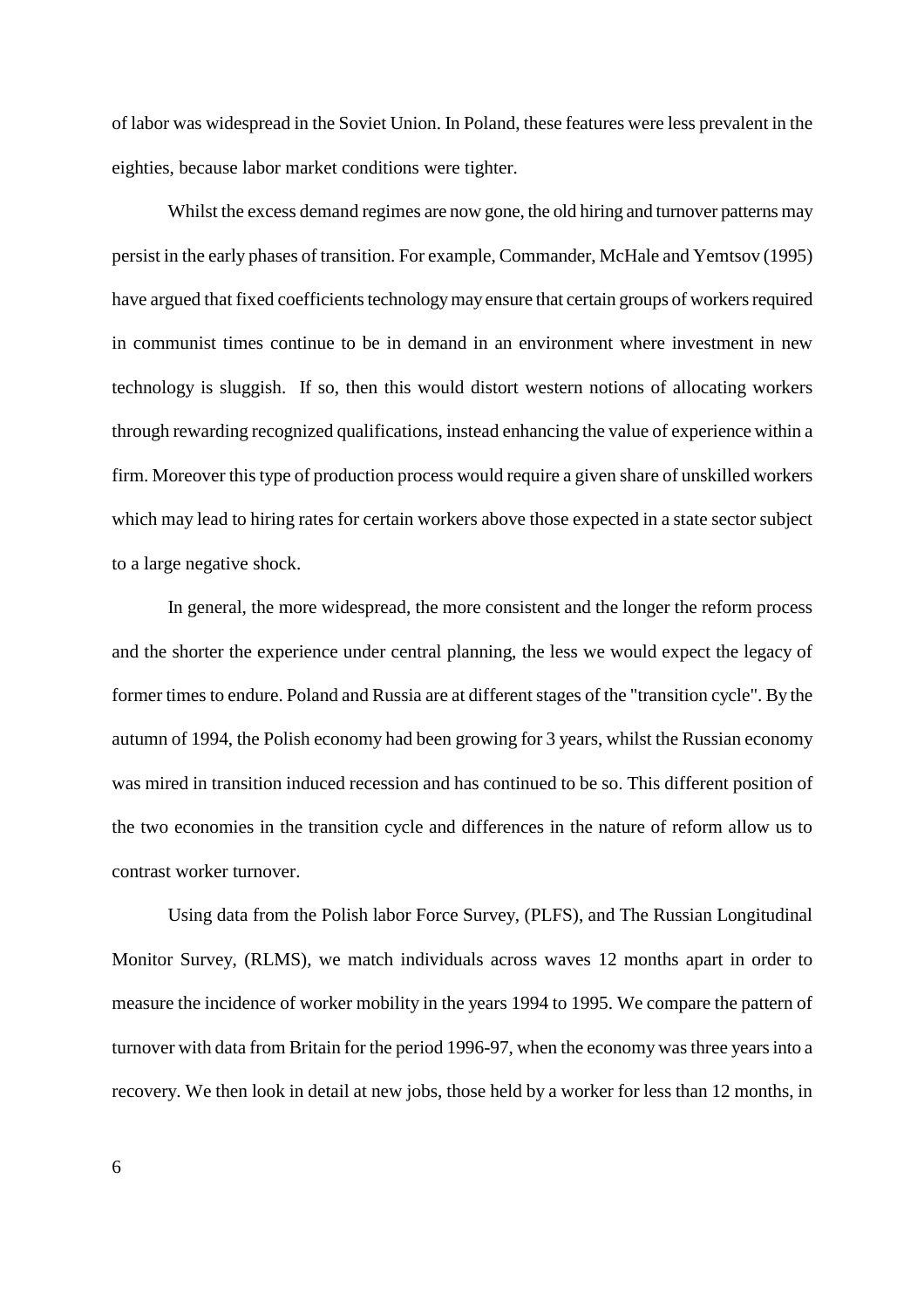an attempt to identify the principal sectors in which job growth is occurring, the main characteristics of the individuals who fill them and whether there are notable cross-country differences in the pattern of new hires. We split the data into state and private ownership in order to examine, for example, whether workers are leaving the state sector in order to obtain jobs in the private sector, whether less skilled workers are obliged to seek new jobs in the state sector, whether new private sector jobs are more unstable, whether there is any evidence that wage differentials are guiding re-allocation.

Section 2 sets out a simple model of worker turnover that may be relevant to a transition economy. We argue that the returns to seniority in jobs begun under the old order may be small and the value of a continued job match lower than in new sectors. As a result, both voluntary and involuntary turnover can occur at higher levels of the job tenure distribution than may be expected in the West. Insider resistance to restructuring could, however, dampen worker turnover. Section 3 outlines the data sources used in the study, whilst section 4 looks at separation rates across countries and finds evidence of higher turnover at all tenures in Russia than in either Poland or Britain. Section 5 examines the pattern of new hires. Section 6 concludes to the effect that the patterns of worker turnover that we observe in Russia are consistent with the human capital destruction model, but that insider power may have prevented the same pattern from emerging in Poland.

#### 2. Theoretical Considerations

How might worker turnover and job tenure be modeled in a transition economy? A simple, two-period model will suffice to illustrate our main points. Suppose that there are two job types, one in the old sector and one in the new sector, distinguished by their overall productive potential, f, and that  $f_0 < f_n$  where  $f_n$  is normalized to one. The old jobs will be primarily in state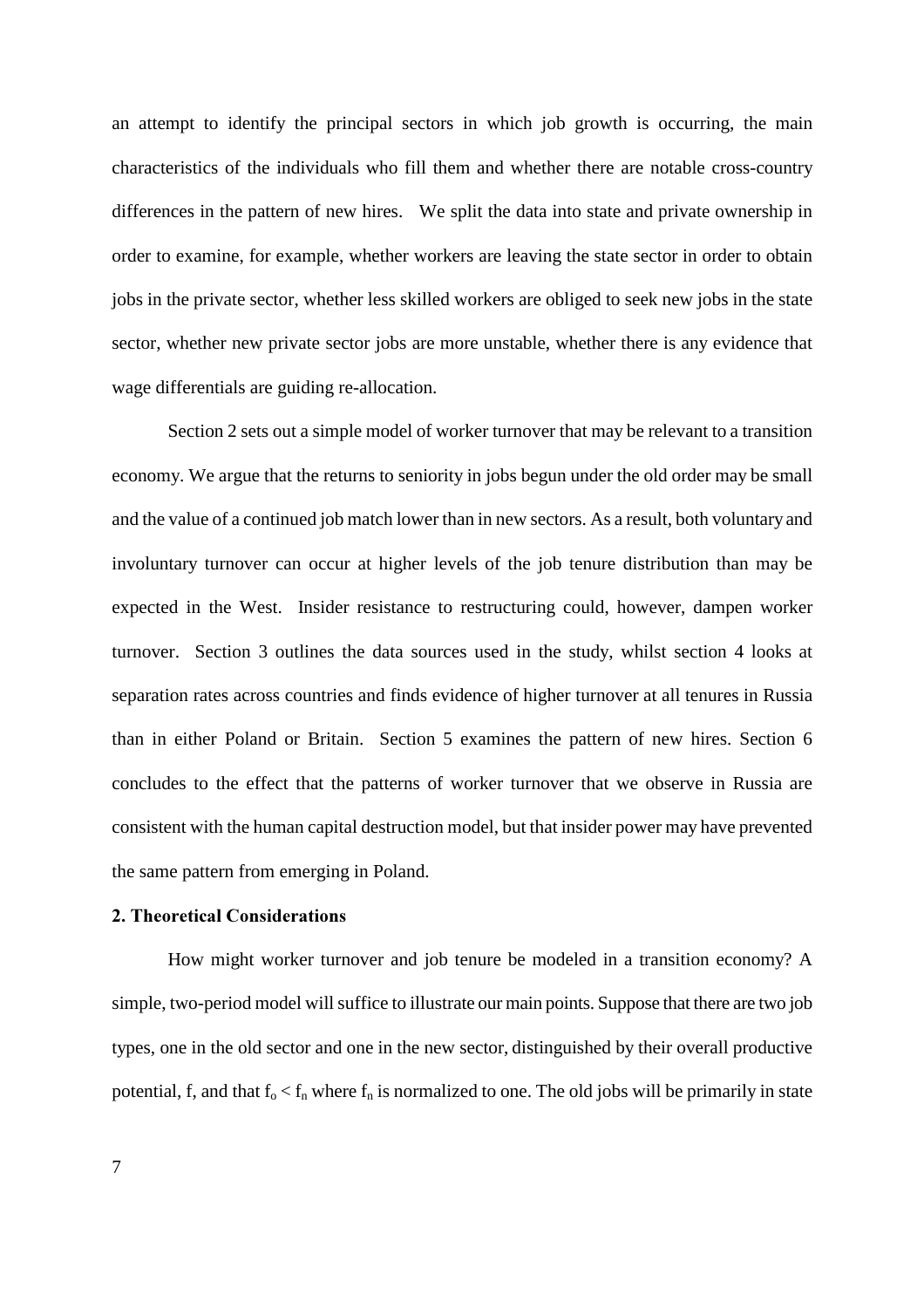or privatized firms which have not yet re-structured and the new jobs will be found in the emerging private and transforming state and privatized sectors. Equally, this dichotomy could be applied to a comparison of a transition and a Western economy. Let the value of a job match, y, rise with firm specific human capital or seniority according to,  $y_i(t)$ , where  $i = old$ , (o) or new, (n). This allows the relationship between tenure and productivity to differ in the two sectors. Hence the wage paid to the worker in either sector is given by

$$
W_i = W^a + \lambda_i y_i(t) f_i \qquad i = o, n \qquad (1)
$$

where W<sup>a</sup> is the fall-back wage common to both sectors and  $\lambda$  is the worker's share of the value of the job match. 2 Suppose voluntary job quits occur as the result of a simple comparison of the wage at tenure t and the wage in a new job with tenure zero. It follows that a worker will quit an old sector job for the new sector if

$$
\lambda_0 y_0(t) f_0 < \lambda_n y_n(0) \tag{2}
$$

The existence of a productivity differential will ensure that job quits from old to new could occur at any tenure, but that the quit rate will decline with tenure as rewards to seniority grow. The smaller  $f_0$  relative to  $f_n$  or the smaller the growth rate of firm-specific capital in the old sector,  $y'_{0}(t)$ , then the more likely  $w(t)_{0} < w(0)_{n}$  for some t that is greater than would occur in an economy not subject to transition. Quits from the old to the new sector happen further up the tenure distribution than in a Western economy. The greater the share of the old sector, the larger the aggregate quit rate at any tenure.<sup>3</sup>

 A firm will lay workers off if the wage exceeds the total value of the job match,  $V = W<sup>a</sup> + y(t)$ . The profit of firm i is

<sup>2.</sup> Farber (1999) uses a one-sector version of this set-up while Pissarides (1994) uses a two-sector approach in his analysis of the failure of unemployment to fall in Western economies despite economic recovery.

<sup>3.</sup> Within sector quits occur if positive random shocks to the outside wage exceed the value of the worker's share of the job match. This follows from (1).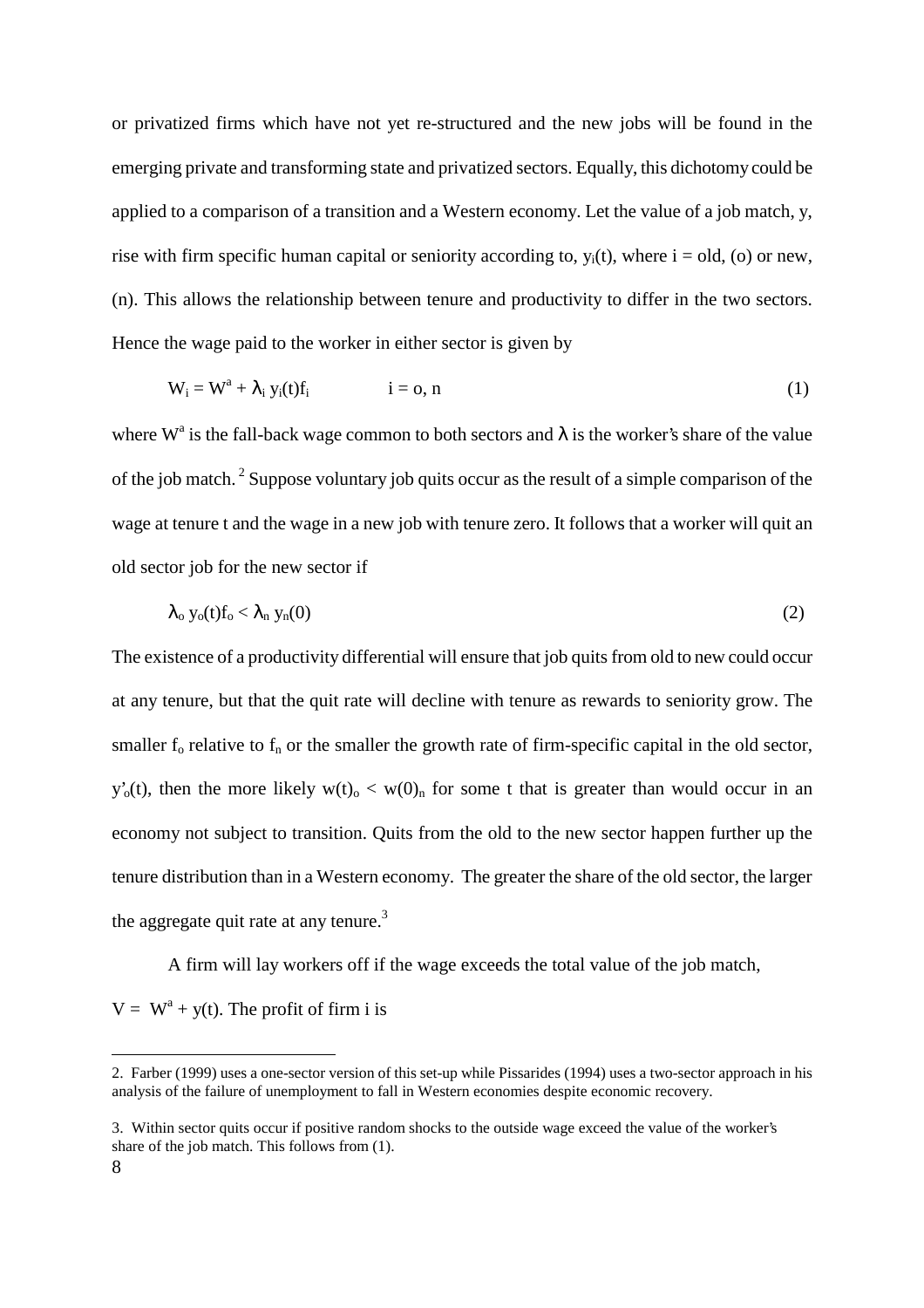$$
\Pi_i = V_i - W_i = (1 - \lambda_i) y_i(t) f_i \tag{3}
$$

Following a random negative shock to the value of the worker's output, φ, that may, for example, be industry-specific, the profit of a firm falls by φ and hence the firm will lay workers off if profits become negative, that is if

$$
|\phi| > (1-\lambda_i)y_i(t)f_i, \qquad (4)
$$

 i.e. if the shock is sufficiently greater than the firm's share of the value of the match. It follows that given the same shock there will be more layoffs in the old sector compared to the new sector and that layoffs will also occur further up the tenure distribution in the old sector, since

$$
(1-\lambda_0)y_0(t)f_0 < (1-\lambda_n)y_n(t) \tag{5}
$$

A higher, flatter tenure-turnover profile is therefore consistent with the emergence of differential productivity-tenure relations in the old and new sectors that affect both quit and layoff behavior.

This is, of course, not the only model that may explain tenure-turnover profiles. Aghion and Blanchard's (1994) and Blanchard's (1997) models of restructuring, whilst saying little about tenure explicitly, could be used to invoke a story of insider resistance to restructuring, which would also generate an inverse tenure-turnover profile. According to this model, there may be more insider resistance in Poland than in Russia because unemployment is higher in the former than in the latter and because trade union influence is more prevalent in Poland in state and privatised firms, which still account for the bulk of employment.<sup>4</sup>

We can introduce insider effects into our theoretical framework by allowing the worker's share of the job match to rise with seniority in the old sector. In this case (2) becomes

$$
\lambda(t)_{o} y_{o}(t) f_{o} < \lambda_{n} y_{n}(0) \tag{6}
$$

and job quits in the old sector become more concentrated at lower tenures. Hence the aggregate tenure turnover profile lies to the left of that of an economy not subject to insider resistance.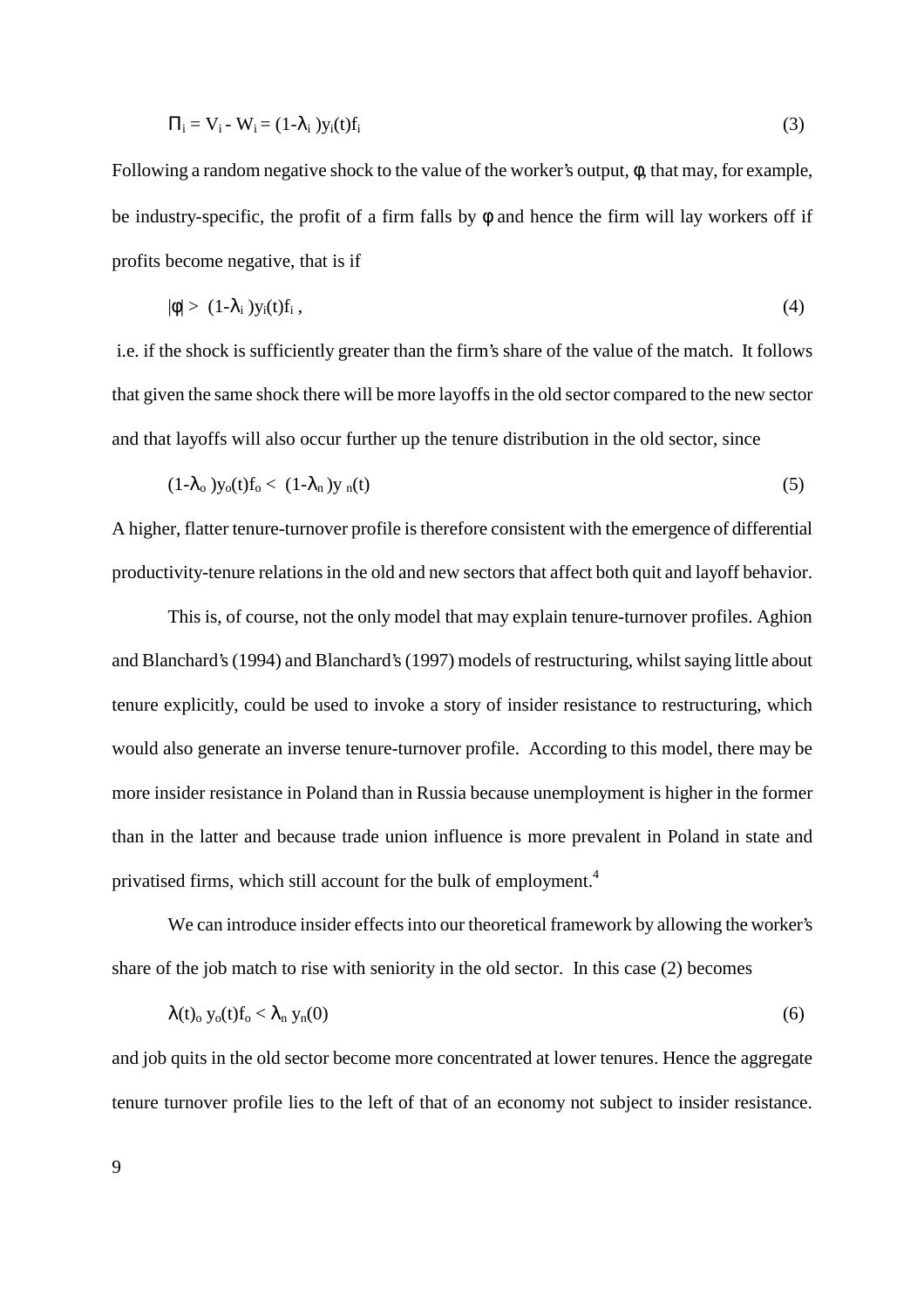More insider power implies, of course, that firms find it harder to layoff workers with higher tenure, even though insider power will reduce the firm's share of the match value,  $(1-\lambda(t_0)v_0(t)f_0(t_0)$ further and so encourage layoffs higher up the tenure distribution following a negative shock.

There may also be features unique to a transition economy that help explain the dynamics of worker turnover. There is, for example, an implicit assumption above that firms face a hard budget constraint. Whilst this may be true in Poland, the evidence for Russia shows that certain sectors of the economy enjoyed soft budget constraints in our sample period. Polish state firms had to impose hiring freezes because of the hardening of the budget constraint (Konings, Lehmann and Schaffer, 1996), whilst in Russia we observe relatively large hirings by state firms that might be related to the endurance of soft budget constraints.

It is also possible to envisage a re-working of the experience good theory of turnover of Jovanovic (1979). If new information about the quality of the match arrives, generated by the transition process, then a separation could occur at any tenure. There may also be elements of experience good job shopping in the new jobs emerging from the transition process. This learning process may take longer because of unfamiliarity with the new labor market environment and rules. Running counter to these influences, separations may be caused by the intrinsic weakness of the emerging private sector, especially in the early phase of transition. Greater uncertainty and lack of infrastructure may destroy many new job matches soon after their inception.<sup>5</sup> Moreover a fixed coefficient technology may require old, unrestructured firms to hire labor relevant to the old means of production.

In truth, the observed tenure-turnover profile will contain elements of all these factors. We therefore proceed to examine whether there is any evidence that worker turnover patterns are

<sup>4</sup> Jackman (1995) suggests that wage bargaining is not prevalent in the new private sector.

<sup>5.</sup> Acquisti and Lehmann (1998) show that job destruction rates are highest in new private sector Russian firms.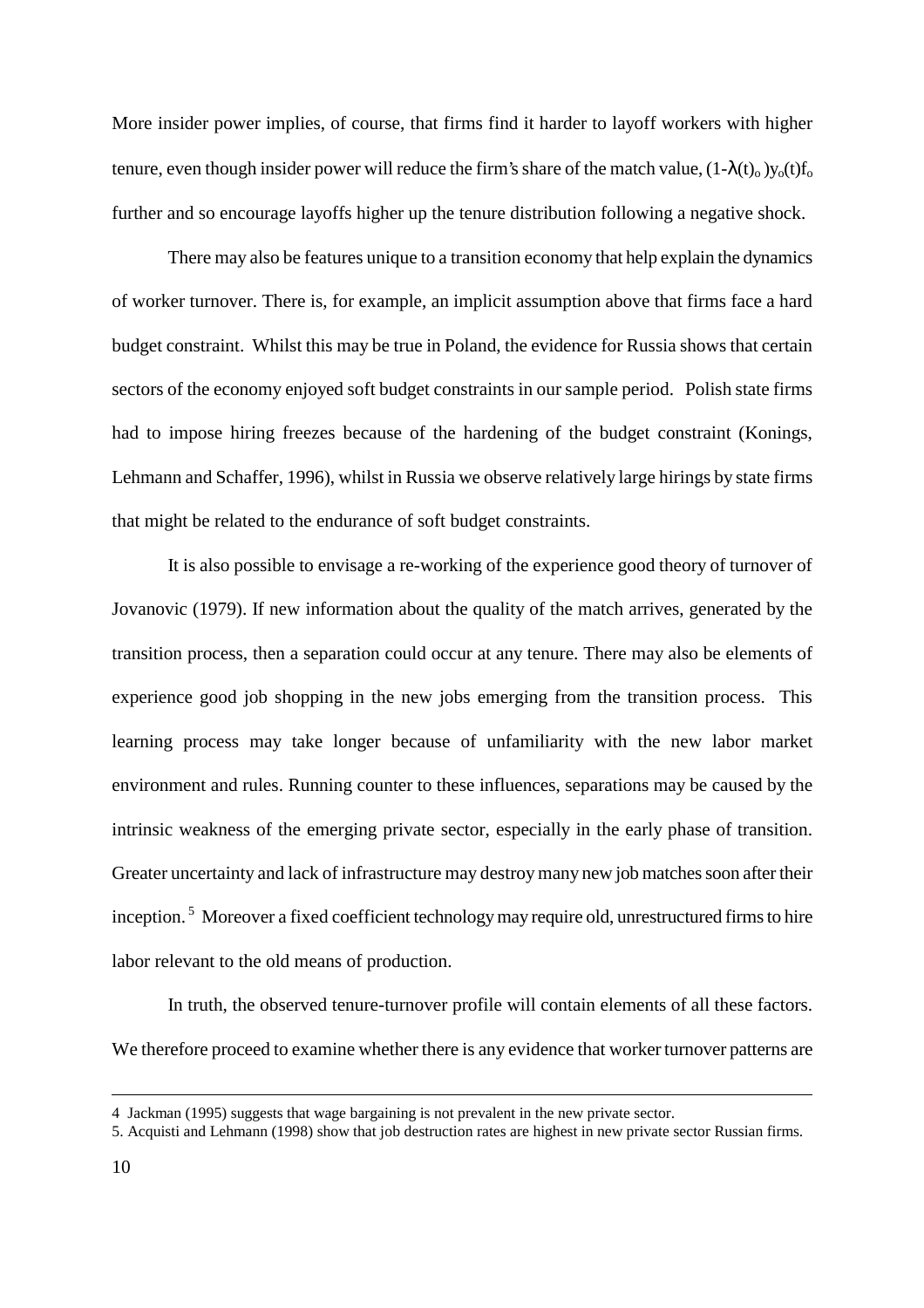consistent with the arguments set out here.

#### 3. Data

For Russia, we use the second phase of the RLMS, a longitudinal panel of around 4000 households across the Russian federation conducted in the autumn of 1994, 1995 and 1996. The data contains a set of demographic and establishment characteristics, together with information on the labor market activities of its sample. Despite its relatively small size, the advantage of this source for our purposes, is that we can track individuals and the incidence of worker turnover over time. We treat each wave as a separate cross section and restrict the matched sample to those present for two consecutive waves.

The data for Poland are drawn from 3 waves of the PLFS, a quarterly survey of around 30,000 households begun in May 1992. Job tenure information was included from May 1994. The data have a panel element. There is an approximate 50% overlap between surveys one year apart. To eliminate seasonal effects in our cross-country comparisons we use the autumn waves for the years 1994, 1995 and 1996. This does not, of course, eliminate the differences between the two countries in the extent and nature of reform.

To provide comparable estimates for a western country we construct a similar data set for Britain, matching workers over the Autumn 1996 and 1997 Labor Force Surveys, a period when Britain was three years into an economic recovery. All the samples cover anyone who classifies themselves as being in work and is not restricted to the population of working age, since, because of the transition process but also for historic reasons, we observe many individuals above statutory pensionable age in work. This gives us a total matched sample of around 7000 for Russia, 12000 for Poland and 27000 for Britain.

Job tenure information in all surveys is given in the form of the number of months and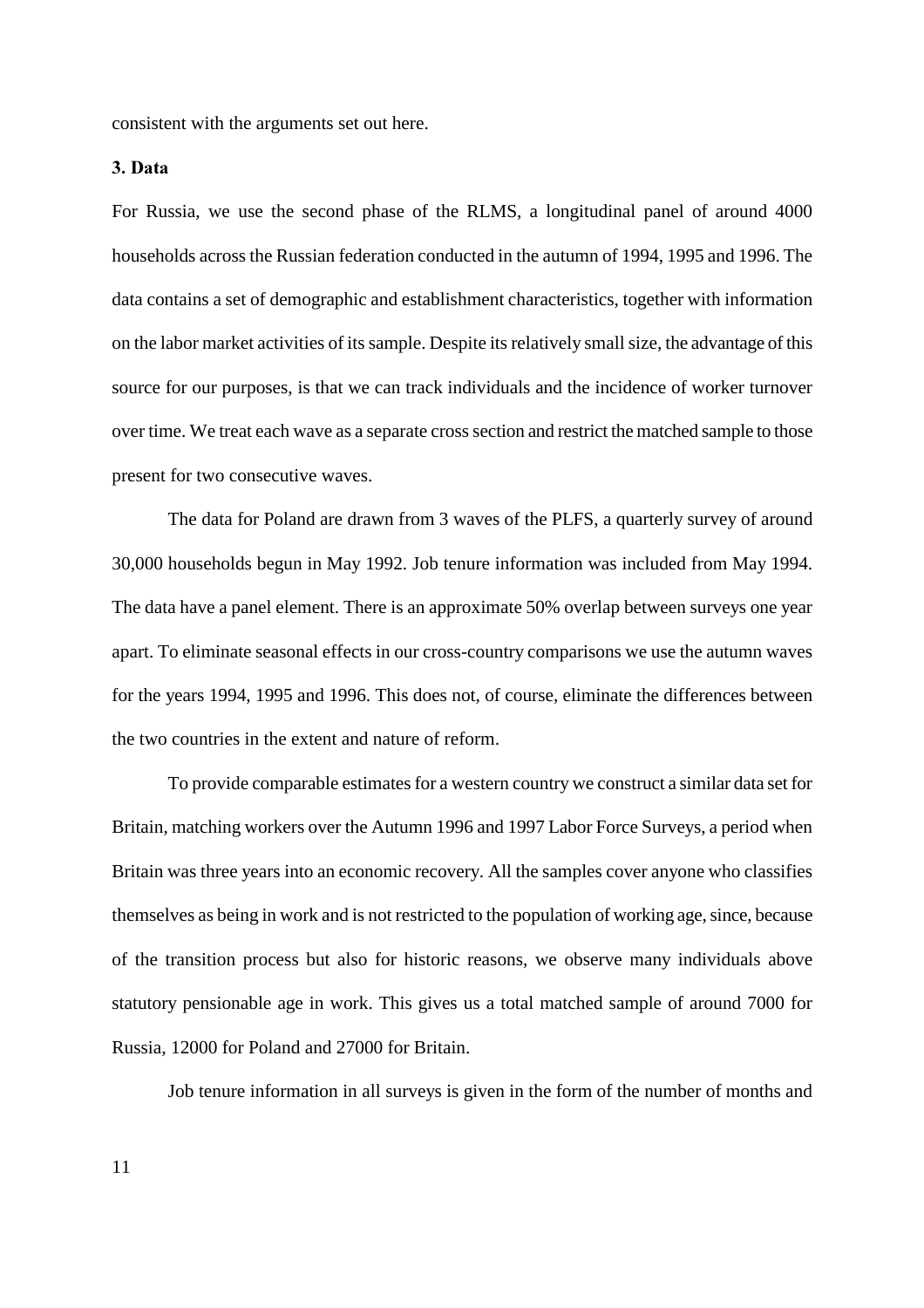years that the worker has been continuously employed in the same establishment. For the Russian and British data, only the year in which the job started is recorded if the job began more than 8 years prior to the interview. We follow the recommendations of Brown and Light (1992) and ensure internal consistency across waves for the job tenure measures for the same individual for all job tenures 12 months and above. This, the authors argue, will tend to reduce the biases associated with measurement error of job tenure.

We identify a new job as one held by a worker who has been with the same employer for less than 12 months. Farber (1997) notes that this may mean that we over-sample more mobile workers and possibly low quality jobs if low quality jobs break up faster, though in a transition economy, this process of break up is exactly what we hope to measure. Nor do we identify net new jobs. Our definition encompasses hires made as a result of enterprise re-location, worker replacements as well as the creation of genuine new vacancies. However, this aggregate process is exactly the event we wish to examine.

Since there is no information on worker history between interviews, our mobility measures are based on observations 12 months apart. Having only 2 observation points makes it difficult for us to control for any unobserved worker/firm heterogeneity that may affect our results. The 12 month limit also does not allow us to distinguish between jobs that will eventually become good matches and those, which will end soon after. A job-to-job move is defined as one in which the worker was employed and at both observation points, but had job tenure less than 12 months when interviewed for the second time. Job separations are the sum of these job-to-job moves and moves from employment to non-employment between the two observation points. Neither measure captures whether the move was voluntary or otherwise, though anecdotal evidence from Russia suggests that firms may try to disguise layoffs in an attempt to avoid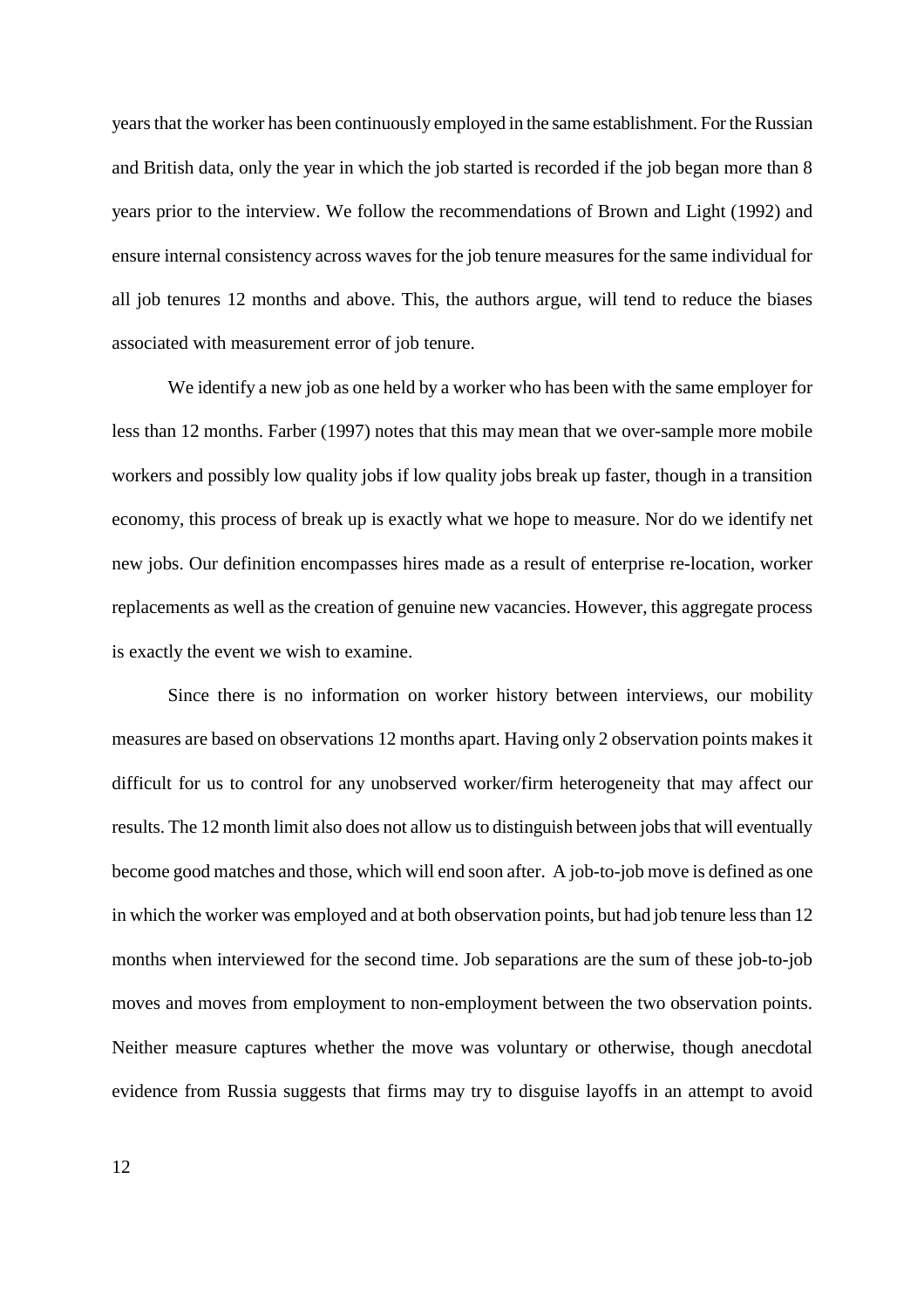redundancy payments. Nor can we apply continuous time methods of estimation to information gathered in this way. Some studies (for example, Grogan and van den Berg, 1999, and Adamchik and King, 1999) have attempted to create continuous time data by using retrospective information on time in the current state matched to information on labor market status one year earlier. This approach however leaves open the possibility of missing any transitions between the state occupied 12 months earlier and the start of the current spell, so we do not pursue this course here. We are only able to match individuals between 1994 and 1995 of the PLFS because of the lack of individual identifiers in subsequent waves.

Respondents in the RLMS are asked to state the amount of money received from their employers after tax in the past month together with hours worked. There is no distinction made between basic wages and any bonus. These wages are then deflated by a national price deflator indexed to 100 at January 1996<sup>6</sup>. The PLFS elicits net monthly wage and information for fulltime employees only. The British data are gross monthly wages. All are converted to weekly wages and indexed to January 1996 values for the respective countries.

The results for Russia will be affected by the presence of wage arrears. Lehmann, Wadsworth and Acquisti, (1999) show that between 40 and 60% of the workforce are affected by arrears. We choose not to remove those in arrears from the estimation but include instead a dummy variable for the presence of wage arrears in the Russian regressions. The existence of short-time working will also introduce additional measurement error into hourly wage estimates. For these reasons we do not deflate wages by hours in what follows.

Our definition of the private sector includes the self-employed and those in privatized firms together with those in new private firms, in the absence of any identifying information in

<sup>6.</sup> Source: Russian Economic Trends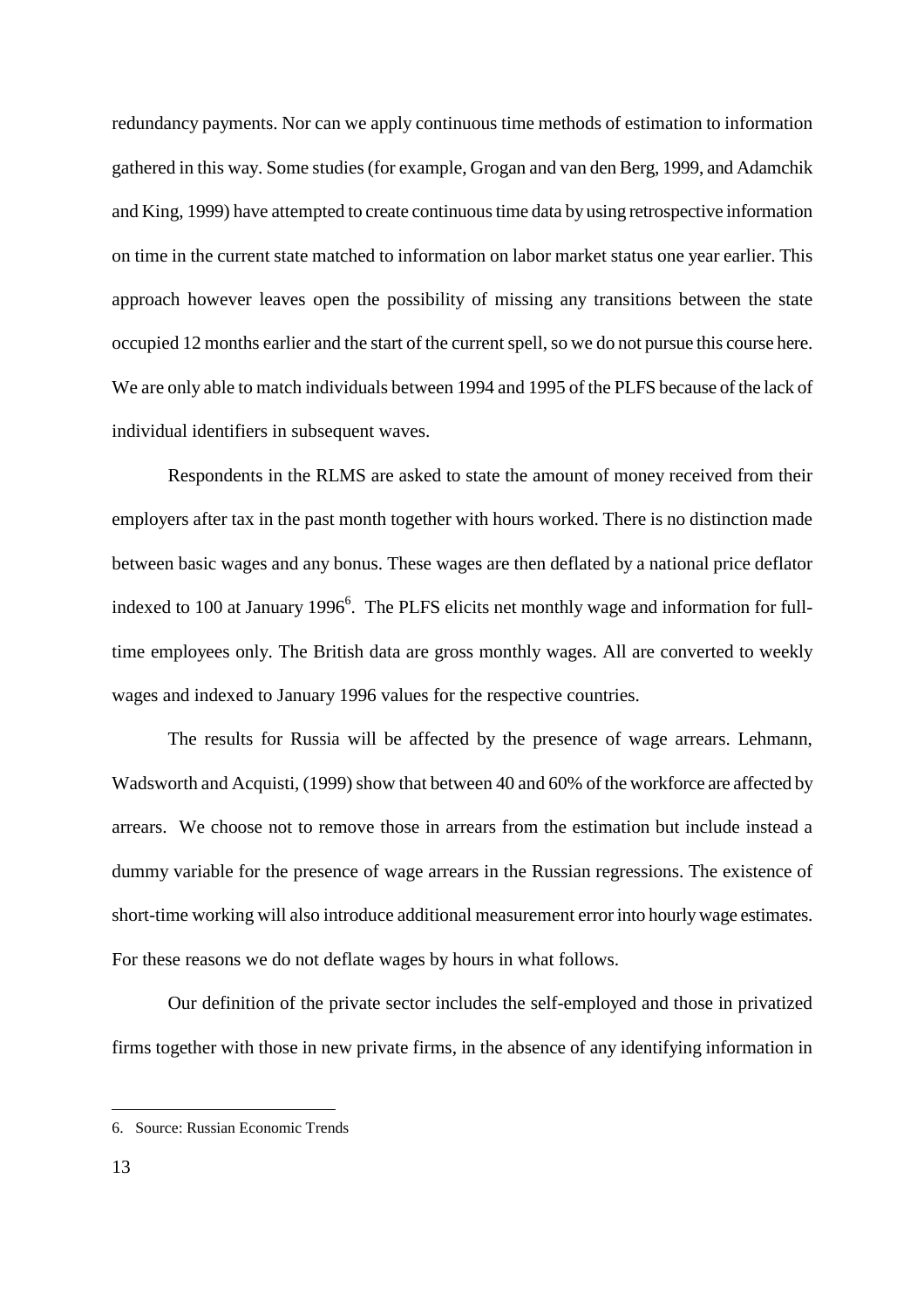the data sets. The wage data do, however, exclude the self-employed.

#### 4. Separations

 $\overline{a}$ 

Table 1 displays the job tenure distribution in the three countries in 1994 and 1996. Around 14% of the Polish workforce are in new jobs, with tenure under one year, and about 19% of the Russian workforce. The latter is similar to both the British fraction and Farber's (1997) estimates for the United States. So, on this simple measure, the pace of re-allocation is not much faster in the transition economies. The Polish distribution has a large concentration of workers with tenure in excess of 20 years. Some of this is explained by the presence of private sector farming and the large share of agriculture in the Polish economy, (25%). When we remove agriculture, the fraction of these long-term jobs falls to 16%. Of these, 85% are in the state sector, against a state share of 65% in total employment. The Russian distribution does not look radically different from Western tenure profiles. Unlike in Britain, however, the rate of new hires is lower for women than men. The state sector (not shown) again accounts for a larger share of jobs with tenure in excess of 20 years, 63% against a total state employment share of 56%. The age distributions of the working populations in Poland and Russia are similar and are, therefore, unlikely to explain much of the difference in the tenure stocks.<sup>7</sup>

We now turn to job separations in order to examine the correlation between mobility and job tenure. Table 2 and Figure 1 outline the worker separation rate conditional on job tenure. After the first year, the tenure-turnover profile for Russia is higher and flatter than that for Britain. For Poland, however, there is evidence of a steeper, tenure-mobility profile than in either Russia or Britain, during the first 5 years on the job and a lower profile thereafter $^8$ . Most of these

<sup>7.</sup> The British age distribution has slightly fatter tails. The respective proportions of employed workers in Russia, Poland and Britain aged under 30 are 0.228, 0.219 and 0.26, while the proportions of those 50 and over are 0.177, 0.168 and 0.222. The effects of the fatter tails for the tenure distribution in Britain will tend to offset each other.

<sup>14</sup>  8 Unlike the tenure distribution, the Polish turnover data are not affected by the inclusion of agriculture.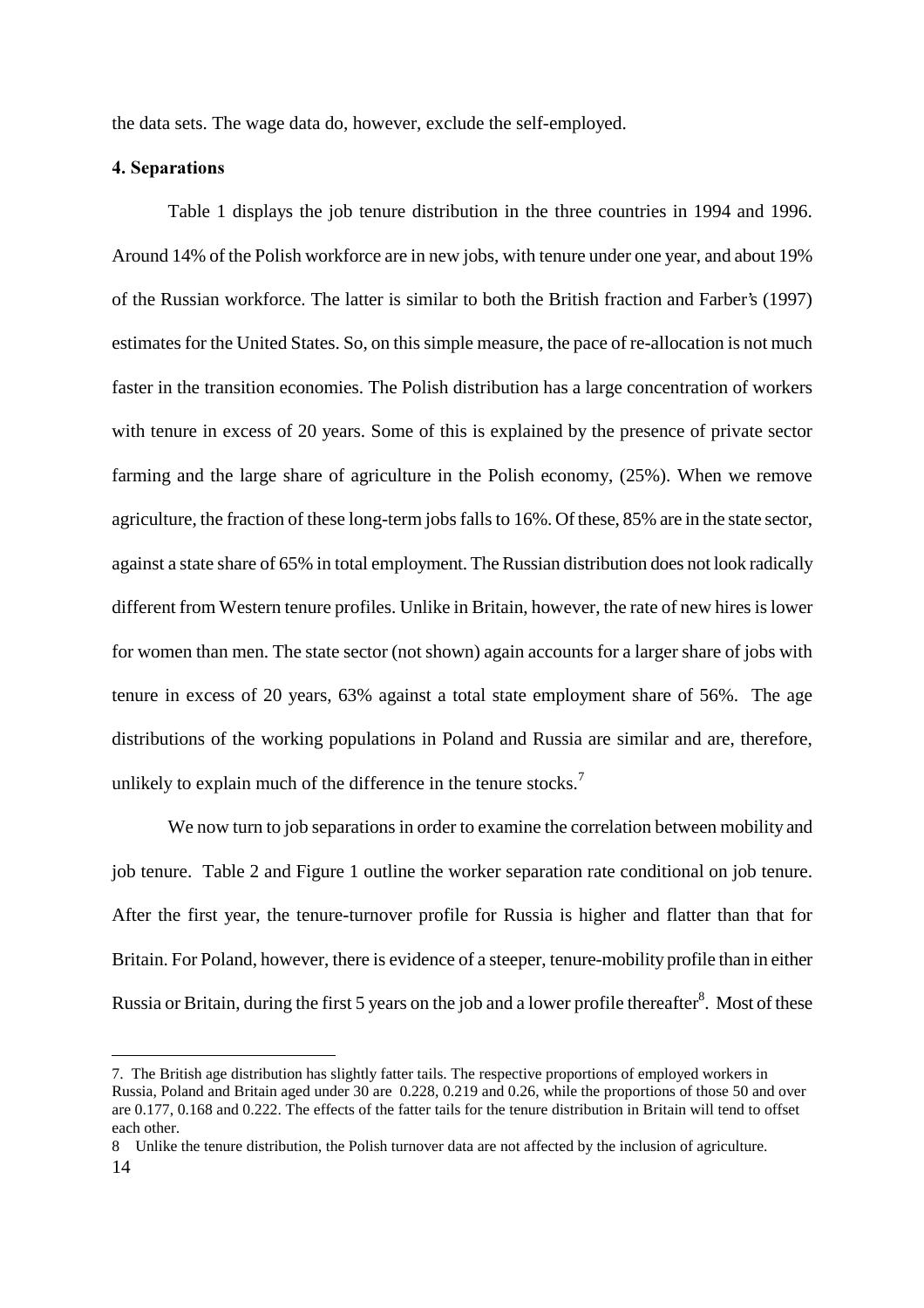higher tenure workers will be employed in privatized or state firms. This could indicate that insider forces help shape the turnover process in Poland more than in Russia.<sup>9</sup>

For Russia, this profile tails off after around ten years and remains at a much higher level throughout. In every country, more than one third of all new jobs end within two years, (row 1). In Russia, one fifth of jobs that have lasted between two and five years will break up within the following year. Around one in six jobs in Poland or Britain will do so. Even after ten years, one in six Russian jobs break up, twice the Polish rate and seventy-five per cent higher than in Britain. Note the job-to-job profiles for Poland and Russia lie generally below that of Britain. So the higher aggregate profile for Russia is driven by moves into non-employment.

The differences in the tenure profiles are reflected in the age-turnover profiles in the bottom panel of Table  $2^{10}$ . Turnover amongst Russian workers is much higher than in Britain at all levels of the age distribution beyond age 19. One quarter of Russian 30-34 year olds will separate from their jobs within a year, compared with one in 5 British and one in 6 Polish workers. Job-to-job moves continue at a near uniform rate in Russia between the ages of twentyfive and fifty, while the age-turnover profile for Poland falls with age and, as such, is similar to that of Britain $11$ .

Table 3 confirms that whilst mobility declines as experience and tenure grow, there remains a large degree of turnover in new jobs at all ages, (column 1) This is not however, confined to the transition economies. Turnover in new jobs held by British workers is also high at all age levels. Mobility appears to fall with age at given tenures, in particular job-to-job moves.

<sup>9</sup> Again, removal of the Polish agricultural sector does not much change the separation rates by age for those in the 5 year's tenure and over groups.

<sup>10</sup> Mincer and Jovanovic (1981) show that the observed age turnover profile ds/dX =  $(\delta s/\delta T * dT/dX) + \delta s/\delta X$ where s is separations, T is tenure and X is experience. Convexity in the tenure profile,  $dT/dX$ , reinforces convexity in the age-turnover profile.

<sup>15</sup>  11 The Polish turnover results are changed little by the removal of agriculture.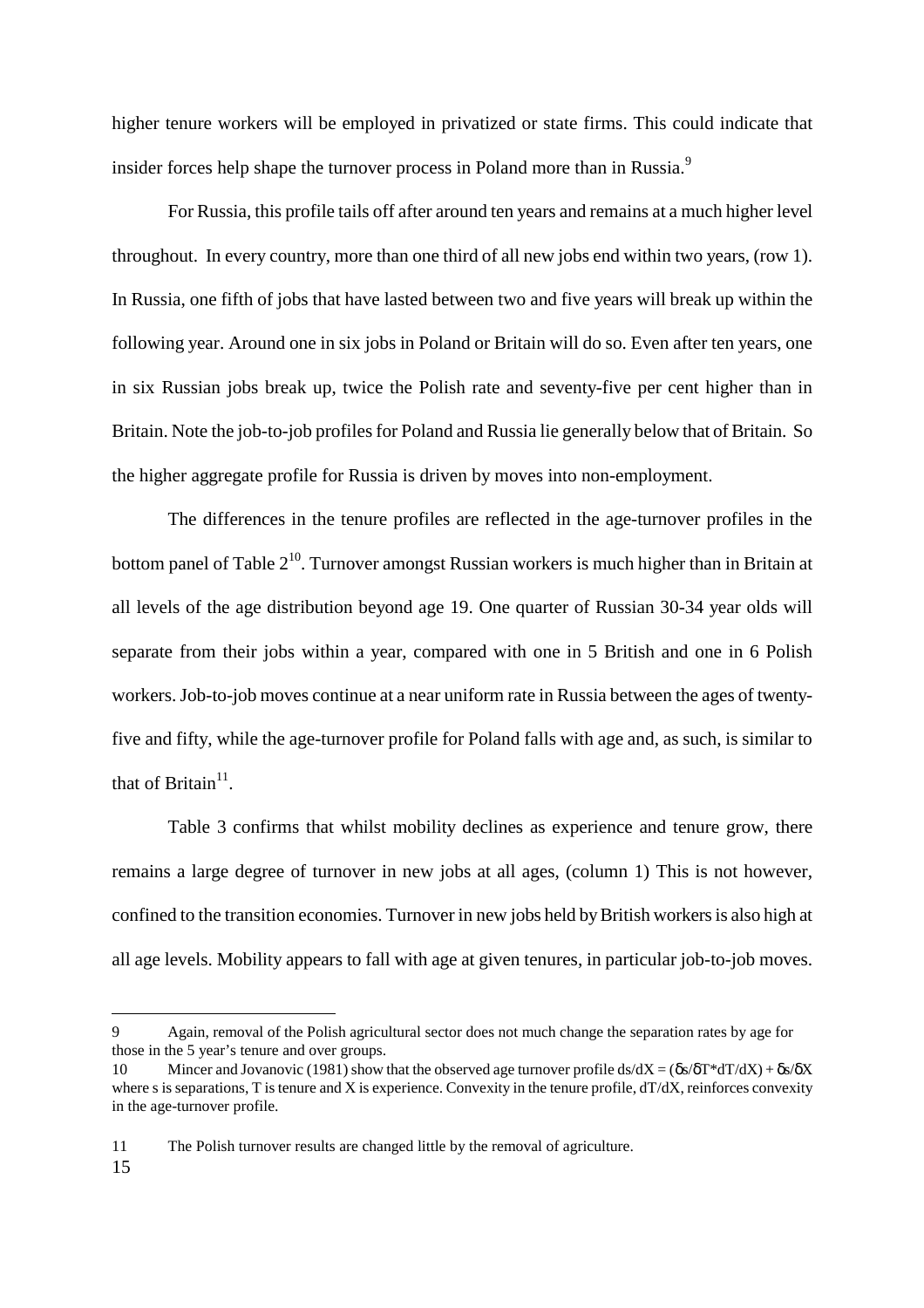These results are somewhat at odds with Mincer and Jovanovic's (1981) earlier findings for the U.S. that mobility does not decline at given tenure intervals across age groups.

#### **State v. Private**

We now examine differences in turnover patterns across the state and private sectors.<sup>12</sup> Table 4 and Figure 2 give the tenure-turnover profiles in the two sectors, together with the destination state of those who separate from their jobs. Separation rates in the state sector are higher in Russia than in Poland. Moreover the decline of turnover with tenure in Poland is much faster in the state sector than in Russia. This is consistent with the productivity differential and insider stories outlined in section 2. Separation rates from the private sector are, however, higher at all tenures under twenty years than in the state sector in all three countries. Whether the source of this differential lies with the behavior of the privatized or new private sectors cannot be elicited from the data. Private sector separation rates are highest in Russia. Given the dominance of the state sector in overall employment in the transition economies, this means that aggregate turnover in Russia is high, primarily because turnover in the state sector is relatively higher. Aggregate turnover in Poland is relatively low because the private sector in Poland accounts for a lower share of the workforce than in Britain.

Table A1 in the appendix shows fifty per cent of all separations in the Polish private sector and forty per cent in Russia are from jobs that have lasted less than one year. This is consistent with a higher incidence of job shopping and experience good sampling in the private sector. Evidence also, perhaps, that the re-allocation process was more advanced in Poland is that there are more state-to-state moves in Russia. However the overall incidence of state-to-

<sup>12.</sup> Ownership is self-assessed in every case.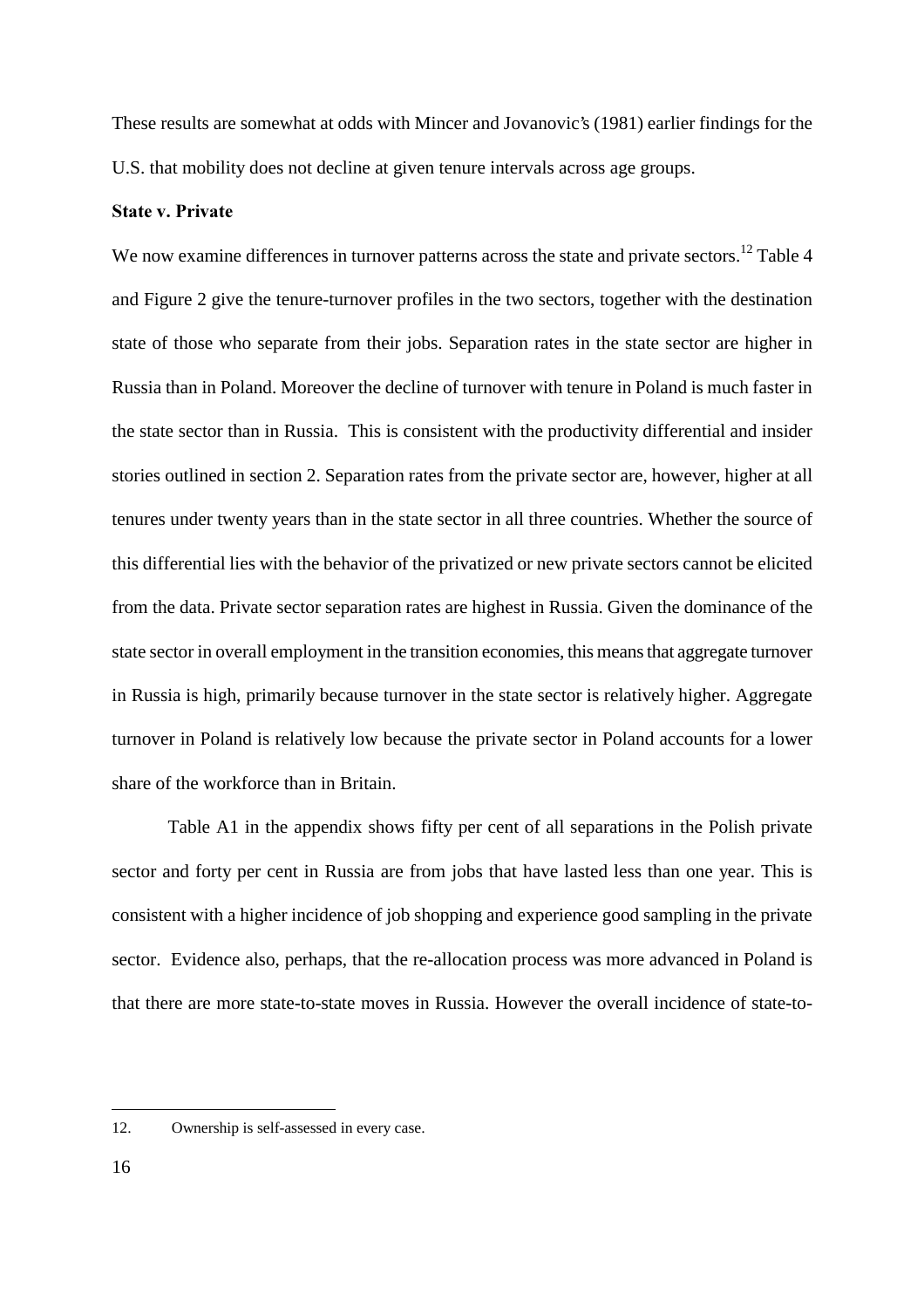private sector moves is the same in both countries<sup>13</sup>.

Table 5 attempts to establish whether these findings hold controlling for other factors. We present simple binary probit estimates of the probability that a worker will separate from a job within a year. The set of explanatory variables control for differences in gender, education, region, firm size and industry, together with age and job tenure. We present marginal effects alongside their standard errors, where the marginal effects give percentage point deviations scaled relative to the default tenure category, (ten years and over), with all other variables set to their sample means. The reference probabilities are given at the foot of the Table. The first column for each country reports the tenure profile in the absence of regression controls. The other columns include controls. The results from the cross tabulations are not overturned. Turnover declines with tenure, but, after the first year, the Polish and British profiles generally lie below the Russian one. When the data are split into the state and private sectors, (Table 6), the tenureturnover profiles observed in Table 4 remain robust to the inclusion of controls. Turnover in the Russian state sector is higher than turnover in the Polish state sector at all tenures greater than one year.

Tables A3-A5 in the appendix, present marginal effects from multinomial logit estimates of the likelihood that a worker in employment will stay in the same job, move between jobs or move into non-employment over the 12 month observation interval, in order to see whether tenure effects differ according to the destination state. In Poland (and Britain), the job-to-job turnover effects are smaller than the tenure profiles determining moves into non-employment. In Russia, the opposite pattern is observed. In all countries, moves into non-employment are more

<sup>13</sup> Table A2 in the appendix documents the shares of new hires from employment and non-employment.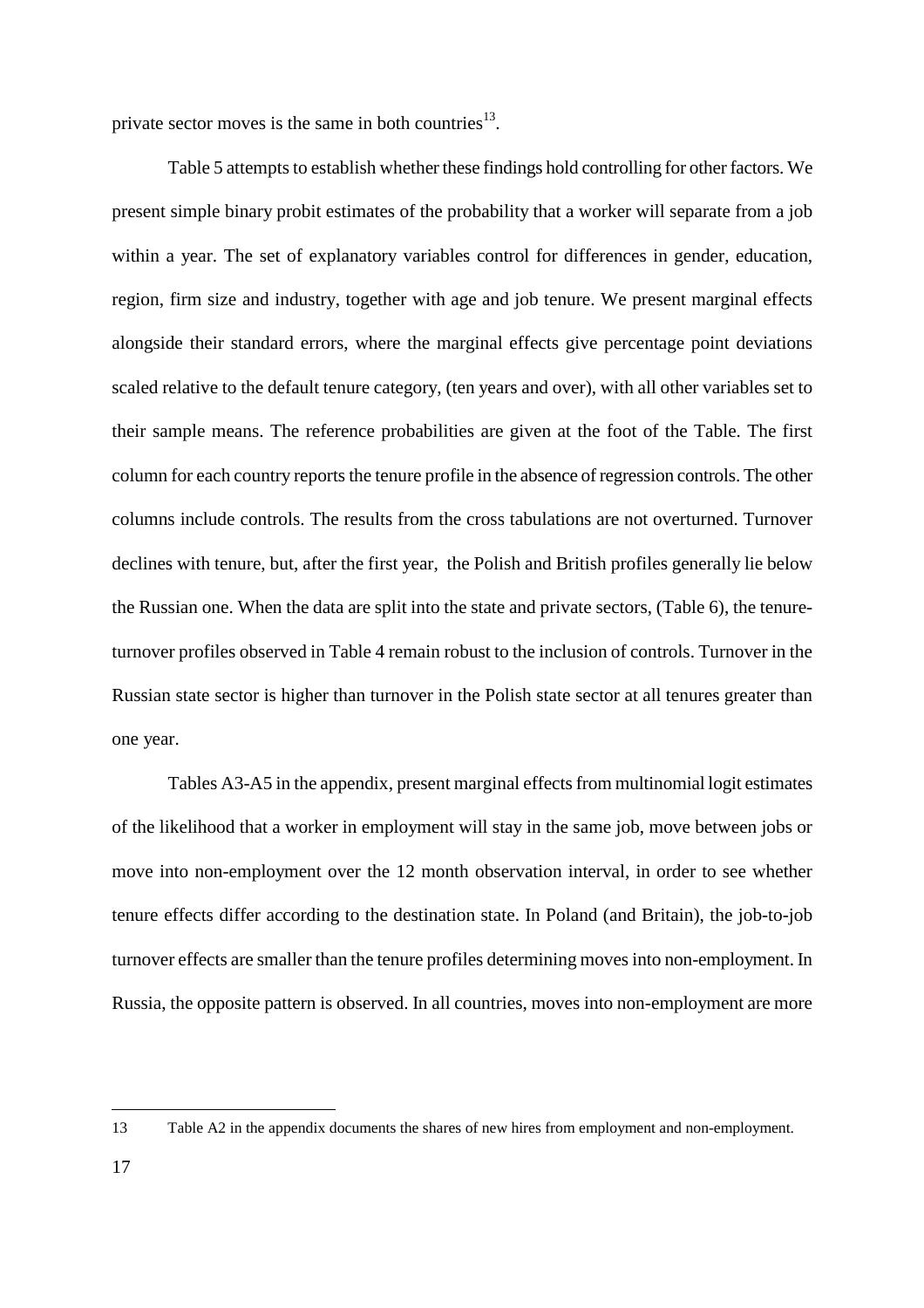likely to be experienced by the under 25s and those approaching retirement age<sup>14</sup>. The age effects on mobility are also larger for Russia.

#### 5. New Jobs

We now examine the pattern of new job creation in the transition economies, focusing on the characteristics of the workers hired and the relative pay in these new jobs, as a proxy for their quality. Table 7 undertakes a simple steady state exercise to establish the likely number of new jobs a worker can expect to hold over the working lifetime, if current worker turnover patterns were to persist. Following Hall (1982), we calculate the flow of new job matches across age categories and use this to estimate the number of new jobs held in each age group. In a steady state, the annual number of new jobs is twice the fraction with job tenure of 6 months or less. The number of jobs held over a five year period is then five times this annual rate and the expected number of lifetime jobs is the sum over the entire working age range. Using 1996 as the base, the average Polish worker could expect to hold around 12 jobs over the life cycle and the average Russian worker 13 jobs, if current conditions persist. Two thirds of these jobs are held before the age of 30 and reflect the large degree of turnover observed amongst younger workers. This also explains the higher number of total number of jobs for both countries compared to Britain.

Table 8 outlines the pattern of survival of new job matches over time. Following job tenure cohorts across subsequent waves of data we can estimate quarterly retention rates for Britain and Poland and annual rates for Russia for all workers in jobs with tenure under 12 months in November 1994. We also identify state and private sector jobs separately since the national totals are influenced by the national shares of each sector. Table 8 indicates that new job matches in Poland break up faster than in Britain and Russia, particularly within the first year.

<sup>14</sup> Fifty-five for women and sixty for men, though certain occupations provide for retirement at earlier ages.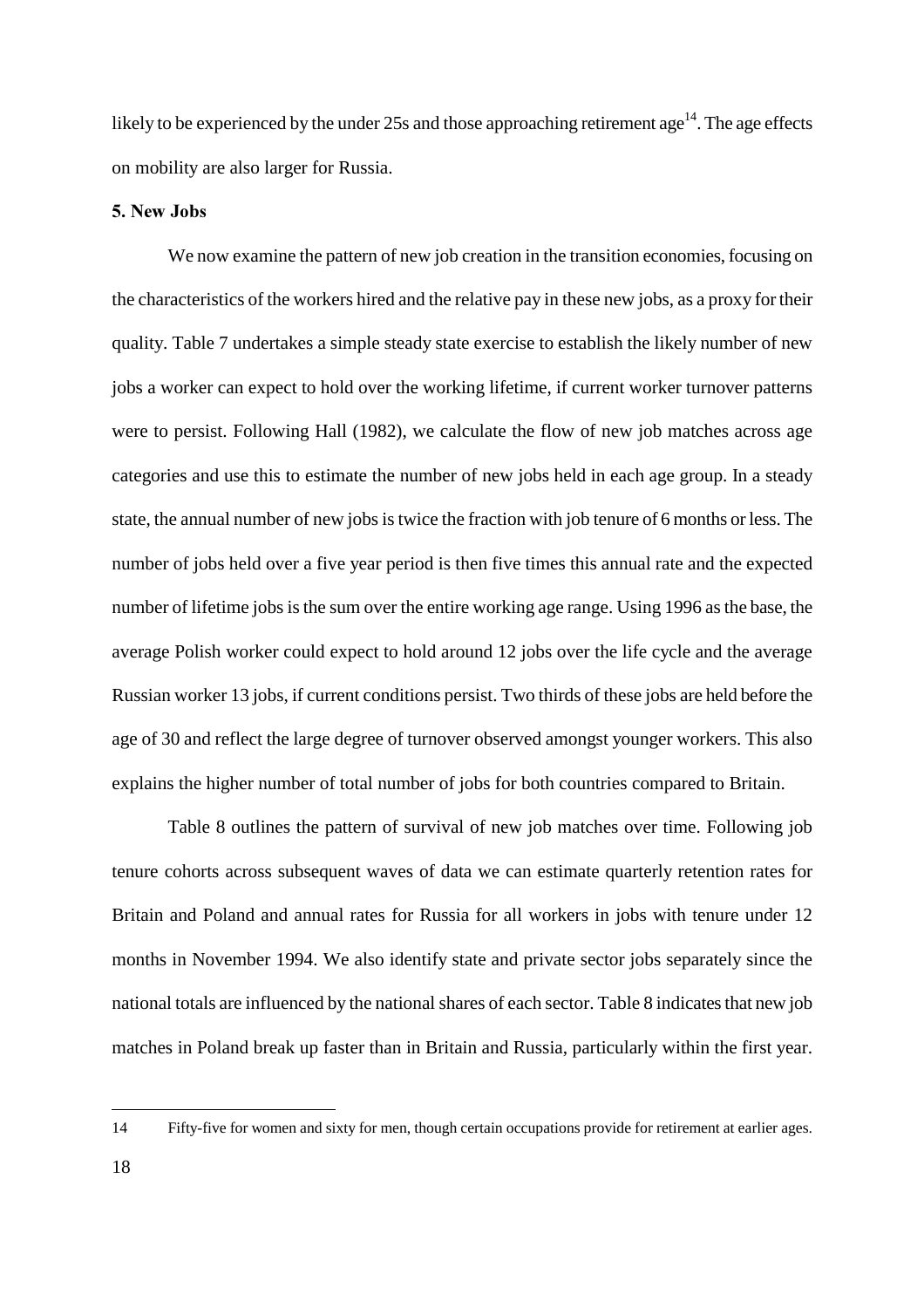This is consistent with the steeper Polish tenure-turnover profiles in Table 2. Around one half of all new jobs in Poland end within one year and forty percent of new Russian jobs. A further 10 per cent of the new job stock disappears within another year in both countries. Job survival rates are higher in the state sector. Around 44% of Polish state sector jobs survive for at least two years and only 30% of private sector jobs. In Russia, the respective two-year survival rates are 56% and 39%.

Table 9 presents marginal effects from probit estimates of the likelihood that a worker is observed in a new job. We present separate estimates for the state and private sector, which may give us an insight into potential differences in the hiring requirements of the re-allocation and restructuring processes. The coefficients are marginal effects and are calculated as percentage point deviations from the sample mean proportions of workers with tenure less than 12 months. The means differ across sectors and countries, so some caution must be exercised when comparing these marginal effects. The results suggest that younger workers dominate the stock of new hires in both sectors. However, beyond age 25 the new hire rate is relatively flat, around 10 to 17 percentage points below that of the default youth category. Whilst the likelihood ratio tests accept the state-private sample split in all three countries, the marginal effects, if the respective sample means are taken into account, imply little difference in the age share of new hires between state and private sectors. Women are generally less likely than men to be in new jobs in the transition economies, but the opposite is true in Britain. Firm size too is an important determinant of new hires. Enterprises with more than 100 workers have new hire rates around 5 points lower than small firms with less than 6 workers. The latter firms dominate particularly new hires in the Russian private sector. There is no evidence that the capital city has any differential effects on hiring rates in the transition economies.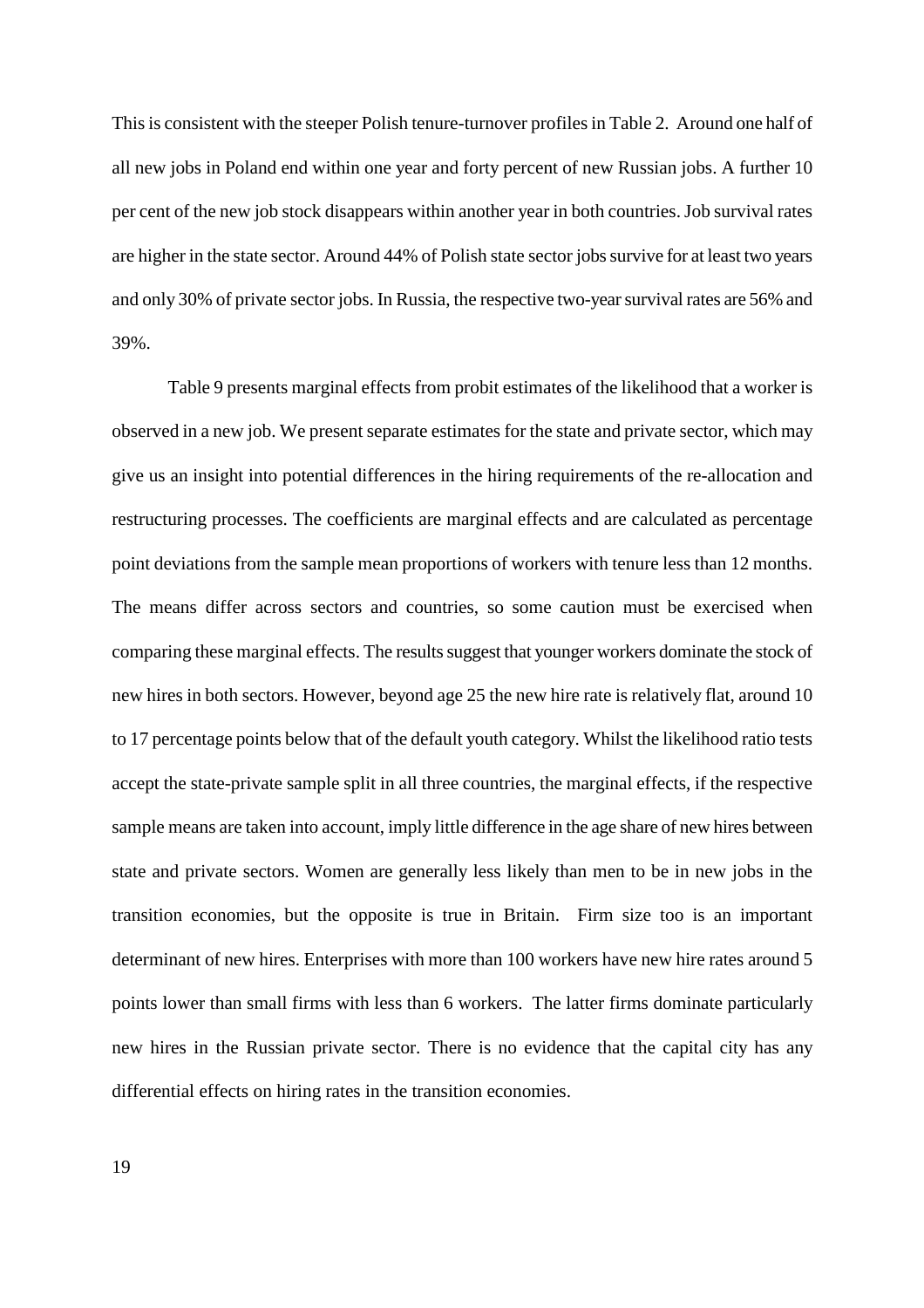Tables 10 to 12 present OLS estimates of the weekly wage gap between new jobs and other jobs for full-time employees in an effort to assess the relative size of wage offers in new jobs.<sup>15</sup> The default tenure category is 1 to 2 years job tenure. The results suggest that the payoffs associated with new jobs depend on the sector in which the job is created and the country concerned.16 For Poland (Table 10), there is little difference between state and private sector wages in new jobs. The average new job pays around 5 per cent less than the default category in both sectors. It may be that re-structuring firms in Poland have to pay the same wage as the private sector in order to recruit new workers. The within sector wage-tenure profiles in Poland are significantly flatter than in Britain and indeed turn down after ten years. This may give support to the idea that long-tenure jobs in the privatized sector are valued only little more than new private sector jobs. In the state sector, returns rise monotonically with seniority. In Russia, there is an absence of any return to job tenure in either the state or the private sector, other than the fact that the new state sector jobs seem to pay much less than the average (Table 11). Russian private sector jobs pay around 13% more than jobs in the state sector, net of wage arrears.<sup>17</sup> This premium in itself may help explain the higher Russian turnover rates that we observe in the previous section.

<sup>15</sup> This excludes most agricultural workers in Poland, but not elsewhere.

<sup>16</sup> These results may, of course, be influenced by any heterogeneity in the quality of the job match that could also generate an upward sloping wage-tenure profile. See Altonji and Shakotko (1987) and Topel (1991) for ways of dealing with this issue, which cannot be implemented given the limited longitudinal information in our data sets.

<sup>20</sup>  17 Removal of industry dummies makes little difference to the state level and interaction terms in any country.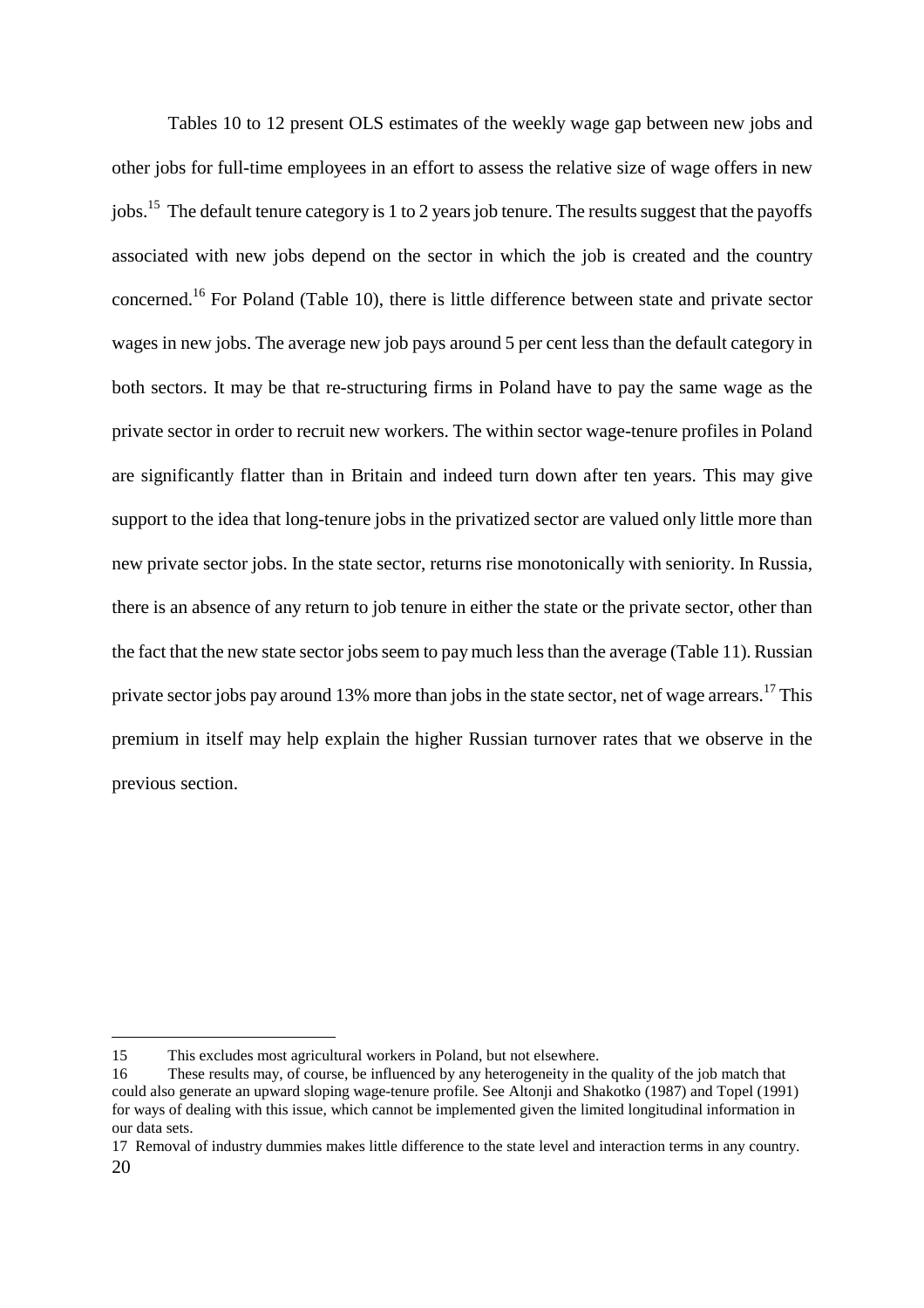#### 6. Conclusions

It seems that there is an inverse tenure-turnover profile in both transition countries, which is higher in Russia than in Poland. Turnover is higher in the private sector at all tenures than in state sector firms, but turnover in the Russian state sector is relatively high and this explains why the aggregate turnover profile in Russia lies above that of Poland (and Britain). Since most workers with tenure greater than five years will be in privatized rather than new private sector firms, it appears that privatized firms are shedding labor faster than state firms. However less than one fifth of workers leaving a state sector job are in private sector work one year later. The pace of new job creation is higher in the private sector, but the chance of private sector jobs lasting two years are only half that of a new state sector job. Whilst we do find that separation rates are larger at any given tenure level in Russia than in a Western economy toward the flexible end of the labor market, there is no evidence to suggest that this also holds for Poland. This seems difficult to square with a simple story of accelerated depreciation of firm-specific capital acquired before transition. Insider forces may then be helping shape worker turnover in Poland more than in Russia. We find little difference in the characteristics of those hired in the state and private sectors during transition. The demands of firms re-structuring and those involved in the reallocation of labor appear to be similar. We do however find evidence in Russia, that job tenure does little to explain wage levels, whereas the earnings differential between new and existing jobs in Poland is of a similar magnitude to those observed in the West. This may be because the labor market transition process in Poland has been less volatile and smoother than in Russia, where uncertainty looks set to dominate over the next few years.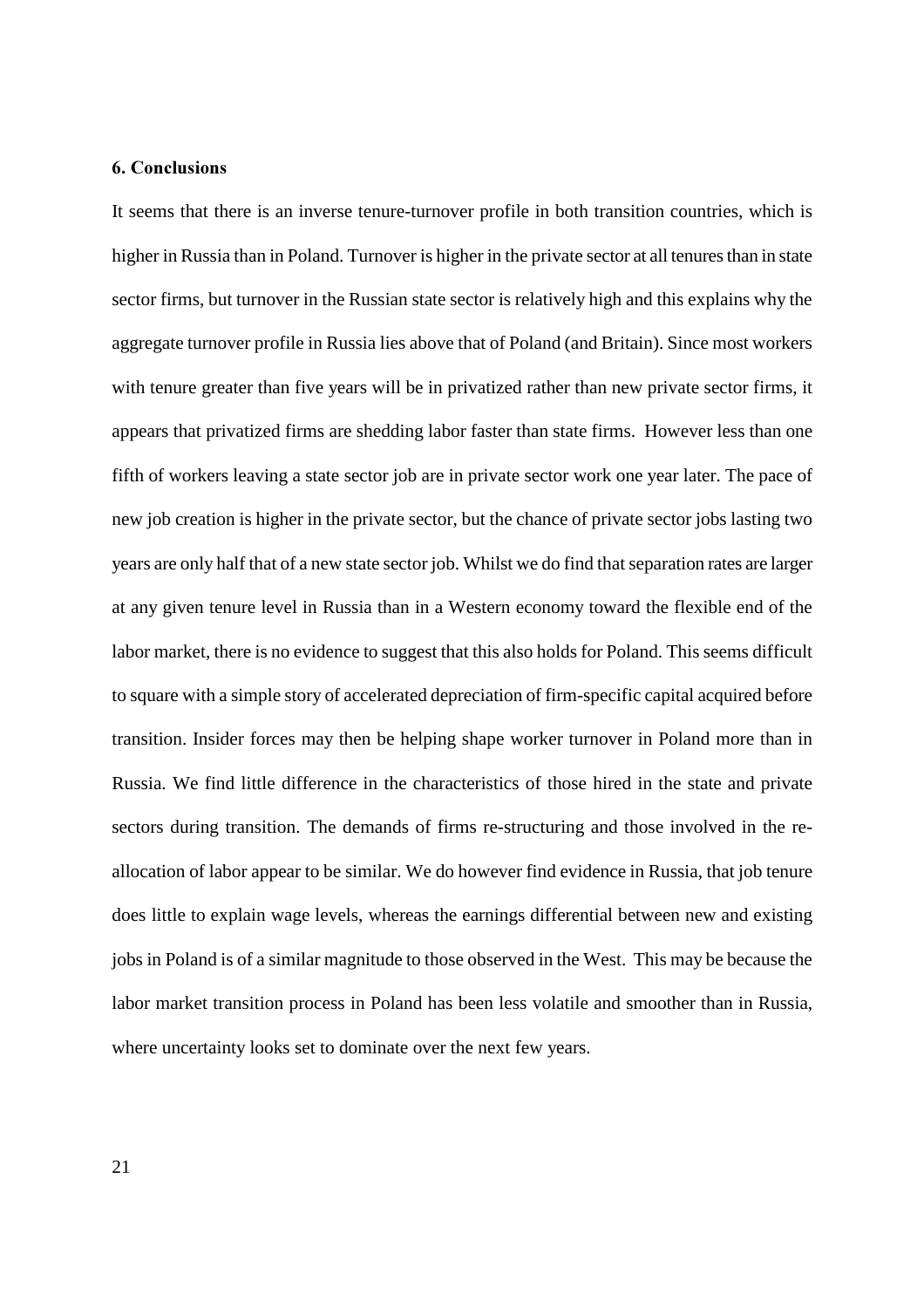| Length of<br>current job | Total     |           |           | Men       |           | Women     |
|--------------------------|-----------|-----------|-----------|-----------|-----------|-----------|
|                          | 1994      | 1996      | 1994      | 1996      | 1994      | 1996      |
| Poland                   |           |           |           |           |           |           |
| $<$ 1 year               | 13.8(0.2) | 14.3(0.2) | 15.1(0.3) | 15.7(0.2) | 12.3(0.2) | 12.5(0.3) |
| 1-2 years                | 6.5(0.2)  | 8.1(0.2)  | 7.0(0.2)  | 8.3(0.2)  | 6.0(0.3)  | 8.0(0.2)  |
| 2-5 years                | 16.8(0.1) | 15.9(0.2) | 17.7(0.3) | 16.4(0.3) | 15.7(0.3) | 15.3(0.3) |
| $5-10$ years             | 15.8(0.2) | 17.4(0.2) | 15.3(0.3) | 17.6(0.3) | 16.5(0.3) | 17.1(0.3) |
| $10-20$ years            | 22.1(0.3) | 20.6(0.2) | 21.4(0.3) | 19.9(0.3) | 23.0(0.4) | 21.4(0.4) |
| 20 years+                | 24.9(0.3) | 23.8(0.3) | 23.6(0.4) | 22.2(0.3) | 26.4(0.4) | 25.8(0.4) |
| Russia                   |           |           |           |           |           |           |
| $<$ 1 year               | 19.3(0.6) | 19.7(0.6) | 22.8(0.9) | 21.3(0.9) | 16.0(0.7) | 18.2(0.8) |
| 1-2 years                | 12.2(0.5) | 11.5(0.5) | 13.5(0.7) | 13.3(0.8) | 10.9(0.6) | 10.0(0.6) |
| 2-5 years                | 21.4(0.6) | 22.8(0.7) | 21.3(0.8) | 24.1(1.0) | 21.5(0.8) | 21.5(0.9) |
| $5-10$ years             | 15.4(0.5) | 15.3(0.6) | 12.7(0.7) | 13.0(0.8) | 18.1(0.8) | 17.4(0.8) |
| $10-20$ years            | 19.0(0.6) | 17.6(0.6) | 16.6(0.8) | 15.7(0.8) | 21.3(0.8) | 19.4(0.9) |
| 20 years+                | 12.7(0.5) | 13.1(0.5) | 13.2(0.7) | 12.7(0.7) | 12.2(0.7) | 13.5(0.7) |
| <b>Britain</b>           |           |           |           |           |           |           |
| $<1$ year                |           | 18.2(0.2) |           | 16.9(0.2) |           | 19.6(0.2) |
| 1-2 years                |           | 10.4(0.1) |           | 9.5(0.2)  |           | 11.5(0.2) |
| 2-5 years                |           | 18.6(0.2) |           | 17.0(0.2) |           | 20.6(0.2) |
| $5-10$ years             |           | 21.8(0.2) |           | 20.1(0.3) |           | 23.9(0.3) |
| $10-20$ years            |           | 19.9(0.2) |           | 21.3(0.2) |           | 18.4(0.2) |
| 20 years+                |           | 11.0(0.1) |           | 15.2(0.1) |           | 6.0(0.1)  |

Table 1. Distribution of Job Tenure, Poland & Russia, 1994,1996

Note: Sample sizes in 1994 and 1996 are 26909, 27205 for Poland, 4225, 4842 for Russia and 62960 for Britain. Standard errors in brackets.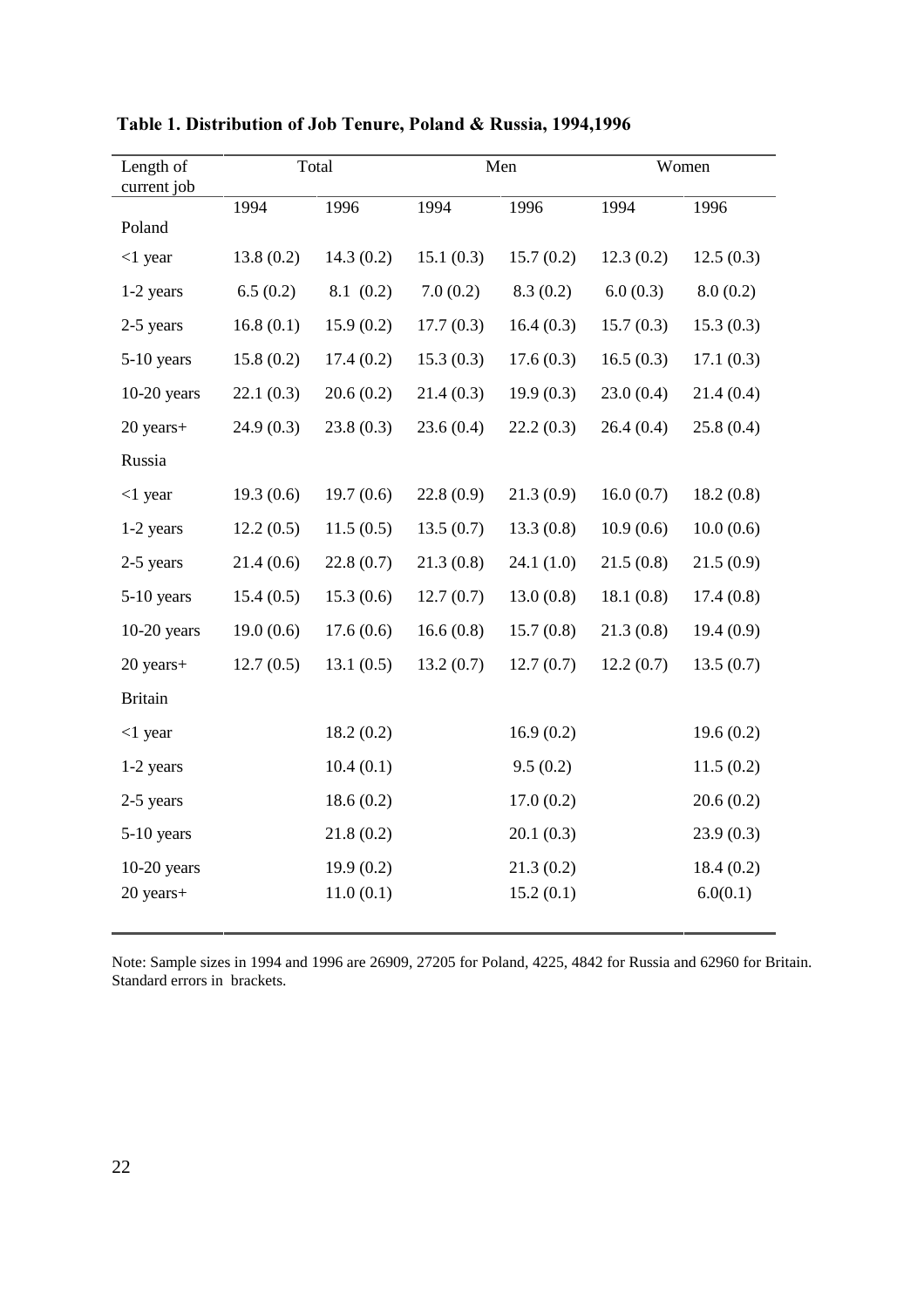|               |           | <b>Total Separation Rate</b> |                | Job-to-Job |           |                |
|---------------|-----------|------------------------------|----------------|------------|-----------|----------------|
|               | Russia    | Poland                       | <b>Britain</b> | Russia     | Poland    | <b>Britain</b> |
| <b>Tenure</b> |           |                              |                |            |           |                |
| $<$ 1 year    | 37.0(1.4) | 38.8(1.2)                    | 37.4(0.7)      | 21.3(1.2)  | 16.3(0.9) | 26.5(0.7)      |
| $1-2$ years   | 23.8(1.5) | 19.9(1.4)                    | 22.1(0.8)      | 11.7(1.1)  | 10.8(1.1) | 15.8(0.7)      |
| 2-5 years     | 19.0(1.0) | 14.9(0.8)                    | 16.1(0.5)      | 9.4(0.8)   | 6.4(0.5)  | 11.8(0.4)      |
| $5-10$ years  | 16.4(1.1) | 9.2(0.6)                     | 10.6(0.4)      | 7.7(0.8)   | 3.4(0.4)  | 7.1(0.3)       |
| $10-20$ years | 13.8(0.9) | 6.8(0.5)                     | 7.8(0.3)       | 7.5(0.7)   | 2.6(0.3)  | 4.5(0.3)       |
| 20 years+     | 14.0(1.1) | 9.0(0.5)                     | 8.2(0.5)       | 3.4(0.6)   | 1.4(0.2)  | 3.1(0.3)       |
| Total         | 20.5(0.5) | 14.1(0.3)                    | 16.1(0.2)      | 10.2(0.4)  | 5.4(0.2)  | 11.0(0.2)      |
| Age           |           |                              |                |            |           |                |
| 16-19         | 48.7(5.6) | 34.5(2.4)                    | 39.7(1.7)      | 15.0(4.0)  | 16.4(1.8) | 27.5(1.6)      |
| $20 - 24$     | 32.4(2.0) | 22.7(1.2)                    | 28.3(1.0)      | 16.9(1.6)  | 11.5(1.0) | 22.3(1.0)      |
| 25-29         | 22.7(1.5) | 14.3(1.0)                    | 21.0(0.7)      | 12.1(1.2)  | 6.9(0.7)  | 15.8(0.7)      |
| 30-34         | 23.1(1.4) | 13.7(0.8)                    | 17.0(0.6)      | 13.5(1.1)  | 5.9(0.6)  | 11.8(0.5)      |
| 35-39         | 17.9(1.1) | 10.3(0.6)                    | 13.8(0.5)      | 10.3(0.9)  | 4.3(0.4)  | 10.2(0.5)      |
| 40-44         | 15.6(1.1) | 10.8(0.7)                    | 12.4(0.5)      | 9.6(0.9)   | 5.0(0.5)  | 8.6(0.5)       |
| 45-49         | 16.2(1.2) | 11.2(0.8)                    | 11.4(0.5)      | 9.5(1.0)   | 3.2(0.5)  | 7.5(0.4)       |
| 50-55         | 15.7(1.6) | 12.6(1.1)                    | 12.4(0.6)      | 5.4(1.0)   | 2.9(0.6)  | 7.0(0.4)       |

Table 2. Worker Separations and Job-to-Job Moves by Tenure, Age

Note. Standard errors in brackets. Sample sizes; 12753 Poland, 6665 Russia and 27648 Britain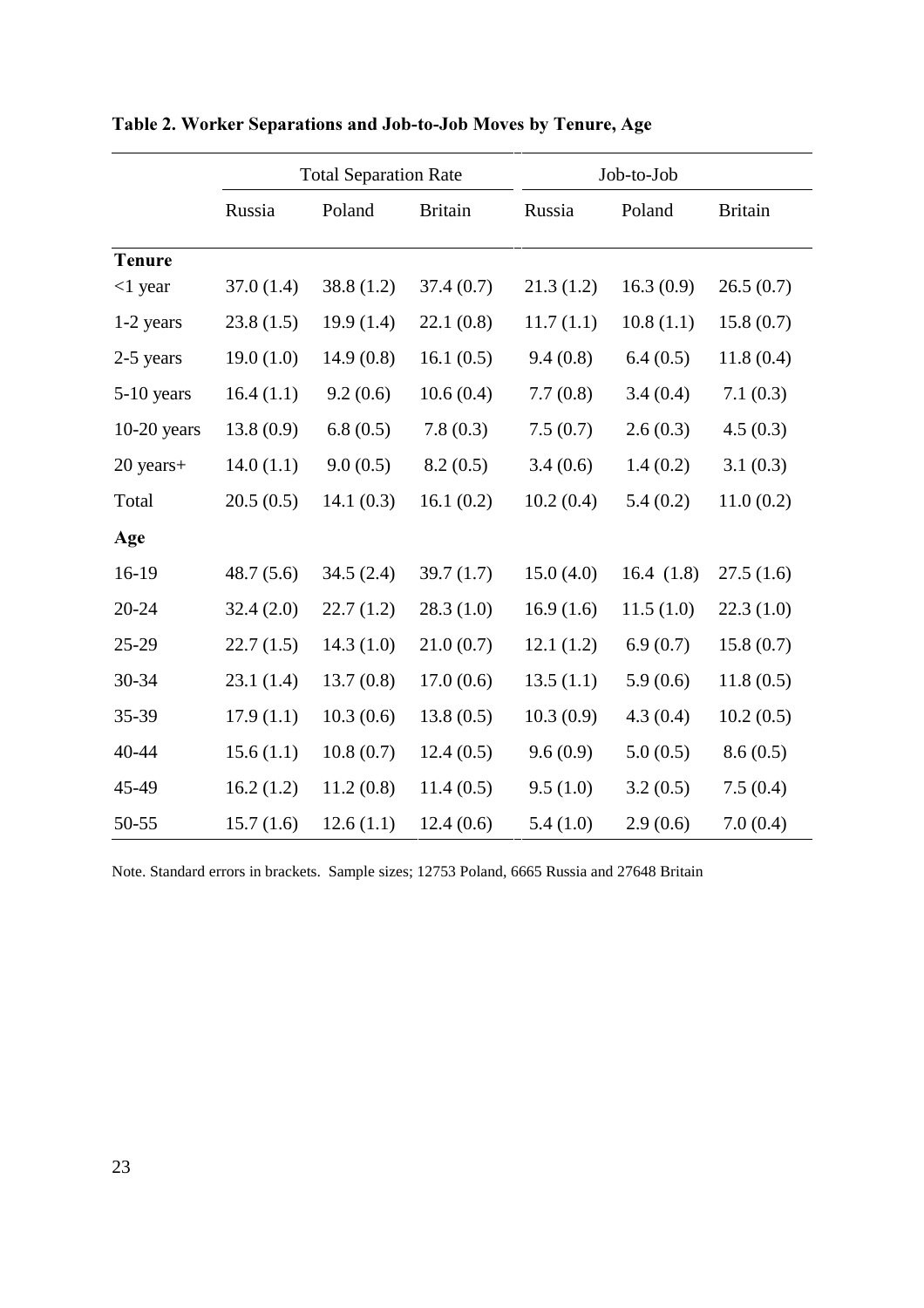|                |          |         |         | Tenure (years) |            |          |           |         |       |
|----------------|----------|---------|---------|----------------|------------|----------|-----------|---------|-------|
| <b>Total</b>   | $\leq$ 1 | $1 - 3$ | $3 - 5$ | $5 - 7$        | $7-9$      | $9 - 11$ | $11 - 15$ | $15-19$ | $19+$ |
| Russia         |          |         |         |                |            |          |           |         |       |
| 16-29          | 45.0     | 22.2    | 23.9    | 22.8           | 12.2       | 19.2     |           |         |       |
| 30-39          | 32.2     | 27.7    | 21.0    | 19.0           | 16.8       | 16.5     | 12.2      | 11.4    |       |
| 40-49          | 35.1     | 22.3    | 12.7    | 11.9           | 8.9        | 8.4      | 13.6      | 12.2    | 10.1  |
| $50+$          | 33.3     | 24.8    | 23.9    | 25.9           | 16.7       | 14.9     | 17.1      | 17.2    | 16.2  |
| Poland         |          |         |         |                |            |          |           |         |       |
| 16-29          | 39.5     | 22.6    | 14.6    | 7.5            | 7.1        | 10.3     |           |         |       |
| 30-39          | 38.7     | 14.1    | 12.5    | $7.0\,$        | 6.4        | 10.3     | 4.2       | 5.8     |       |
| 40-49          | 36.7     | 15.3    | 11.2    | 10.6           | 9.5        | 8.5      | 6.1       | 5.1     | 4.8   |
| $50+$          | 42.9     | 24.5    | 21.0    | 17.4           | 18.4       | 20.9     | 12.4      | 11.1    | 12.3  |
| <b>Britain</b> |          |         |         |                |            |          |           |         |       |
| 16-29          | 43.6     | 29.4    | 20.8    | 12.9           | 13.9       | 11.5     |           |         |       |
| 30-39          | 26.2     | 22.5    | 13.3    | 11.6           | 9.0        | 6.7      | 5.0       | 7.6     |       |
| 40-49          | 27.9     | 16.0    | 11.5    | 11.5           | $\ \, 8.0$ | 8.5      | 7.2       | 7.1     | 7.5   |
| $50+$          | 29.5     | 17.8    | 17.4    | 7.7            | 13.3       | 13.4     | 9.3       | 12.2    | 13.0  |
| Job-to-job     |          |         |         |                |            |          |           |         |       |
| Russia         |          |         |         |                |            |          |           |         |       |
| 16-29          | 25.8     | 10.6    | 11.4    | 9.5            | 4.1        | 11.5     |           |         |       |
| 30-39          | 20.8     | 15.7    | 11.5    | 12.3           | 10.2       | 9.6      | 7.0       | 7.2     |       |
| 40-49          | 20.4     | 14.8    | 7.9     | 8.2            | 5.0        | 3.4      | 8.1       | 6.3     | 5.4   |
| $50+$          | 11.1     | $7.0\,$ | 5.2     | 4.7            | 2.6        | 2.1      | 5.7       | 4.6     | 2.4   |
| Poland         |          |         |         |                |            |          |           |         |       |
| 16-29          | 19.1     | 12.1    | 7.7     | 2.6            | 2.7        | 3.1      |           |         |       |
| 30-39          | 15.1     | $8.0\,$ | $6.0\,$ | 3.7            | 3.7        | 5.4      | 2.1       | 2.8     |       |
| 40-49          | 14.7     | 8.0     | 4.2     | 2.5            | 4.7        | 3.7      | 2.6       | 1.6     | 1.5   |
| $50+$          | 9.8      | 6.5     | $2.0\,$ | 3.5            | 2.3        | 3.3      | 3.7       | 1.6     | 1.3   |
| <b>Britain</b> |          |         |         |                |            |          |           |         |       |
| 16-29          | 28.3     | 19.1    | 13.9    | 8.7            | 6.8        | 8.6      |           |         |       |
| 30-39          | 16.1     | 14.8    | 10.6    | 7.1            | 5.6        | 6.2      | 2.1       | 2.3     |       |
| 40-49          | 18.3     | 9.9     | 8.4     | 6.1            | 4.4        | 4.3      | 3.6       | 3.1     | 2.6   |
| $50+$          | 14.5     | 5.8     | 10.2    | 2.8            | 2.7        | 3.4      | 4.2       | 5.6     | 3.4   |

Table 3. Worker Separations by Tenure and Age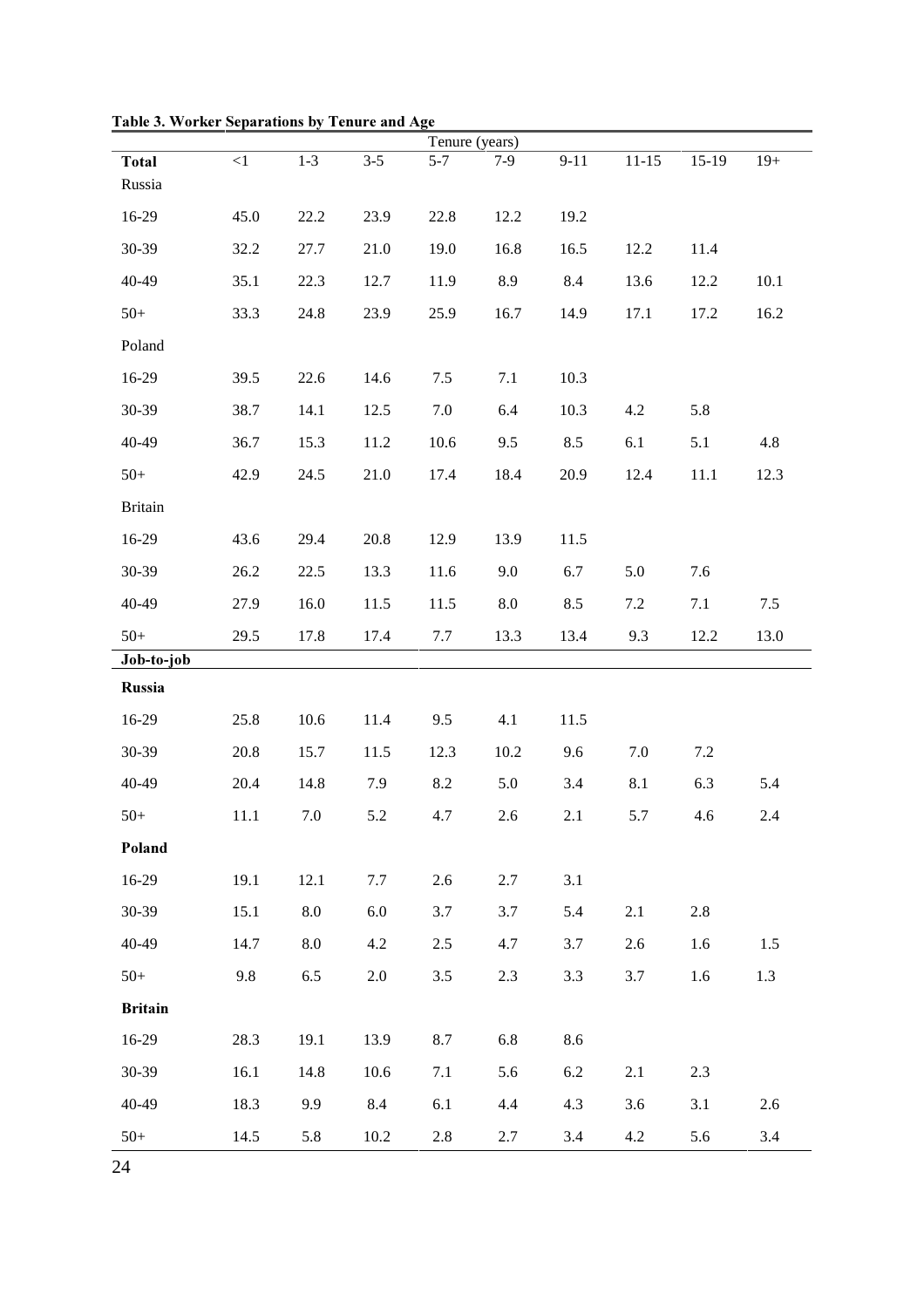|               |           | Total     |                |              |        | of which $(\%)$ |        |              |        |            |        |
|---------------|-----------|-----------|----------------|--------------|--------|-----------------|--------|--------------|--------|------------|--------|
| Job Length    |           |           |                | Job-to-State |        | Job-to-Private  |        | Unemployment |        | Inactivity |        |
|               | Poland    | Russia    | <b>Britain</b> | Poland       | Russia | Poland          | Russia | Poland       | Russia | Poland     | Russia |
| Private       |           |           |                |              |        |                 |        |              |        |            |        |
| $<$ 1 year    | 40.2(1.5) | 46.1(2.0) | 39.3(0.8)      | 7.5          | 15.4   | 32.9            | 33.8   | 38.7         | 21.9   | 20.9       | 28.9   |
| 1-2 years     | 23.3(1.8) | 28.3(2.5) | 24.5(0.9)      | 7.2          | 14.8   | 47.4            | 24.6   | 24.7         | 42.6   | 20.6       | 18.0   |
| 2-5 years     | 17.5(1.0) | 22.0(1.8) | 17.5(0.6)      | 10.1         | 22.0   | 31.9            | 29.0   | 25.4         | 24.0   | 32.6       | 25.0   |
| 5-10 years    | 11.4(1.2) | 19.7(2.1) | 11.8(0.5)      | 13.0         | 12.2   | 26.1            | 26.5   | 30.4         | 14.3   | 30.4       | 46.9   |
| $10-20$ years | 8.3(0.9)  | 14.6(1.7) | 8.5(0.4)       | 4.4          | 26.5   | 26.1            | 20.4   | 17.4         | 24.5   | 52.2       | 28.6   |
| $20$ years+   | 8.8(0.7)  | 17.6(2.2) | 7.9(0.6)       | 16.7         | 4.8    | 16.7            | 11.9   | 27.8         | 9.5    | 38.9       | 73.8   |
| Total         | 17.4(0.5) | 26.1(0.9) | 18.0(0.3)      | 8.5          | 16.5   | 33.6            | 27.9   | 32.5         | 23.3   | 25.4       | 32.3   |
| <b>State</b>  |           |           |                |              |        |                 |        |              |        |            |        |
| $<$ 1 year    | 36.4(2.0) | 28.8(1.8) | 25.6(1.7)      | 25.4         | 25.9   | 16.9            | 28.1   | 39.0         | 18.0   | 18.8       | 28.1   |
| 1-2 years     | 12.2(2.1) | 20.9(1.9) | 12.7(1.5)      | 20.0         | 25.4   | 23.3            | 24.0   | 40.0         | 16.9   | 16.7       | 33.8   |
| 2-5 years     | 10.8(1.1) | 17.4(1.3) | 10.9(0.9)      | 18.7         | 22.3   | 26.4            | 15.2   | 16.5         | 16.1   | 38.5       | 46.4   |
| 5-10 years    | 7.9(0.8)  | 15.2(1.3) | 7.3(0.6)       | 13.1         | 19.3   | 22.2            | 14.8   | 22.2         | 19.3   | 42.4       | 46.6   |
| $10-20$ years | 6.1(0.5)  | 13.7(1.1) | 6.3(0.6)       | 15.5         | 31.8   | 18.1            | 15.3   | 26.7         | 18.8   | 40.0       | 34.1   |
| 20 years+     | 9.2(0.8)  | 12.5(1.3) | 8.8(0.9)       | 9.7          | 8.1    | 6.7             | 4.8    | 9.0          | 8.1    | 74.6       | 79.0   |
| Total         | 10.9(0.4) | 17.5(0.6) | 10.1(0.4)      | 17.7         | 23.0   | 17.4            | 18.3   | 25.6         | 16.7   | 39.2       | 42.0   |

#### Table 4. Worker Turnover in State and Private Firms by Tenure, 1994/96

Note. Standard errors in brackets. Sample sizes 6457 (private) 6296 (state) in Poland; 2577 and 4344 in Russia; 20609 and 6794 Britain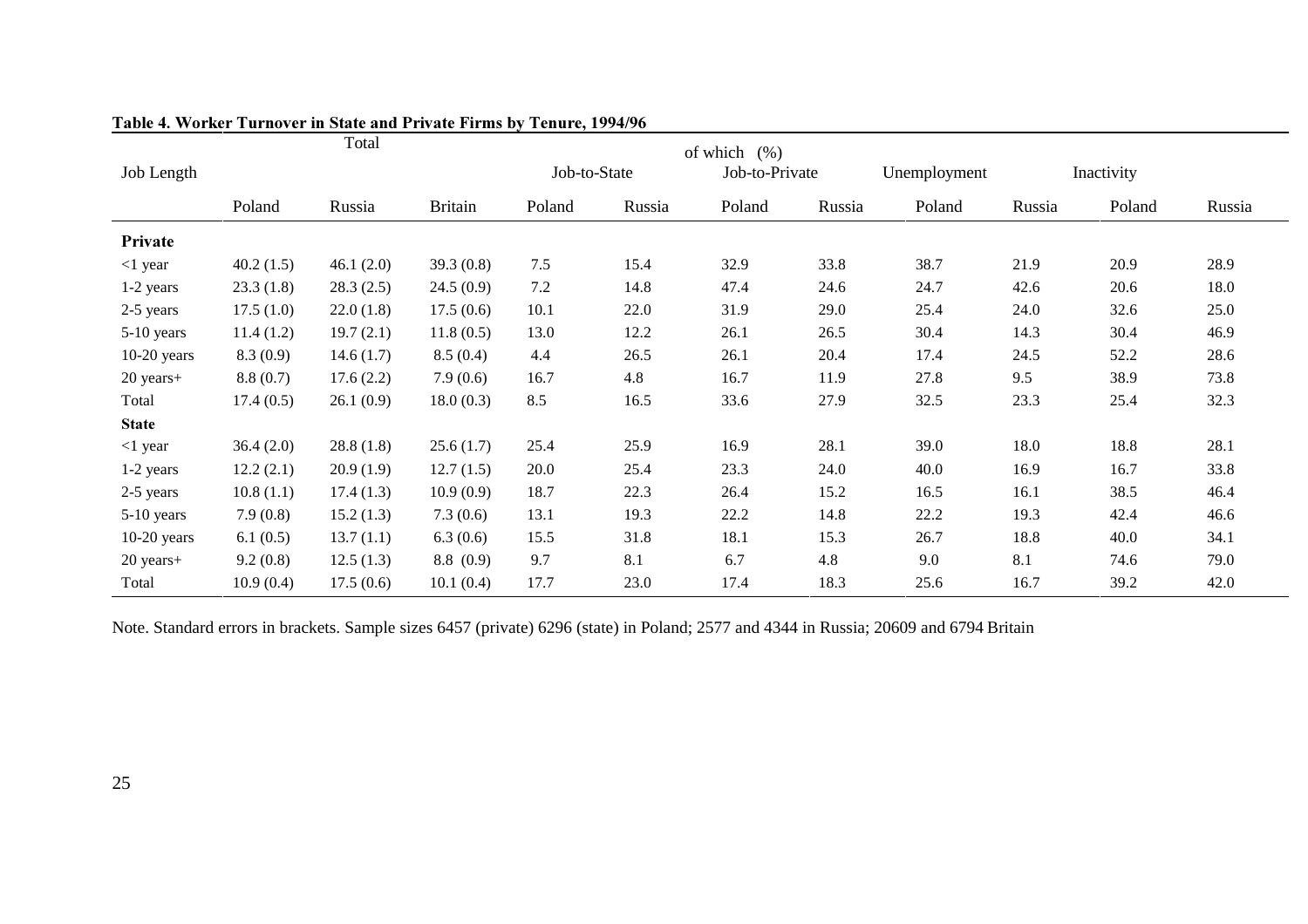| <b>Table 5. Probit Estimates of Worker Separation (Marginal Effects)</b> |  |
|--------------------------------------------------------------------------|--|
|--------------------------------------------------------------------------|--|

|                    | Poland        | $\mu$ . The standard of worker separation (biarginal effects)<br>Poland | Russia        | Russia          | <b>Britain</b> | <b>Britain</b> |
|--------------------|---------------|-------------------------------------------------------------------------|---------------|-----------------|----------------|----------------|
| Ten. $< 1$ yr      | $.310(.013)*$ | $.258(.015)*$                                                           | $.232(.016)*$ | $.170(.017)*$   | $.294(.008)*$  | $.255(.008)*$  |
| Ten. 1-2 yr        | $.125(.015)*$ | $.098(.015)*$                                                           | $.100(.017)*$ | $.068(.018)*$   | $.142(.009)*$  | $.117(.009)*$  |
| Ten. 2-5 yr        | $.072(.009)*$ | $.061(.009)*$                                                           | $.051(.012)*$ | $.029(.014)*$   | $.081(.006)*$  | $.065(.006)*$  |
| Ten. 5-10 yr       | .013(.007)    | .014(.008)                                                              | $.026(.014)*$ | .018(.015)      | $.027(.005)*$  | $.020(.005)*$  |
| Age 25-34          |               | $-.020(.006)*$                                                          |               | $-.037(.015)$ * |                | $-.021(.005)*$ |
| Age 35-44          |               | $-.035(.007)*$                                                          |               | $-.059(.015)$ * |                | $-.043(.005)*$ |
| Age 45-54          |               | $-.008(.008)$                                                           |               | $-.078(.015)*$  |                | $-.041(.005)*$ |
| Age $55+$          |               | $.050(.012)*$                                                           |               | $-.003(.018)$   |                | $-.015(.006)*$ |
| Female             |               | .004(.005)                                                              |               | $-.002(.010)$   |                | .008(.004)     |
| University         |               | $-.020(.010)*$                                                          |               | $-.039(.015)*$  |                | $-.004(.006)$  |
| Technical          |               | $-.022(.011)*$                                                          |               | $-.027(.012)*$  |                | $-.010(.007)$  |
| <b>High School</b> |               | $-.023(.007)*$                                                          |               | .012(.014)      |                | $-.005(.005)$  |
| Tech. High         |               | $-.004(.011)$                                                           |               | $-.027(.016)$   |                | $-.002(.005)$  |
| Tech Train         |               | $-.012(.006)*$                                                          |               | $-.035(.013)$ * |                | ----           |
| Capital            |               | $-.013(.010)$                                                           |               | .018(.021)      |                | .006(.006)     |
| Firm 6-20          |               | $.025(.009)*$                                                           |               | $-.009(.017)$   |                |                |
| Firm 21-50         |               | .015(.009)                                                              |               | $-.024(.018)$   |                |                |
| Firm 51-100        |               | $-.001(.010)$                                                           |               | $-.046(.016)*$  |                | $-.001(.005)$  |
| Firm $101 +$       |               | $-.021(.008)*$                                                          |               | $-.049(.017)*$  |                | $-.005(.004)$  |
| <b>State</b>       |               | .001(.007)                                                              |               | $-.036(.010)*$  |                | $-.035(.004)*$ |
|                    |               |                                                                         |               |                 |                |                |
| Mean D.V.          | .142          | .142                                                                    | .206          | .206            | .161           | .161           |
| Evaluated at       | .080          | .077                                                                    | .138          | .146            | .079           | .085           |
| Log L              | $-4659.7$     | $-4467.7$                                                               | $-3245.3$     | $-3107.2$       | $-11230.3$     | $-11050.1$     |
| Pseudo $R^2$       | .088          | .125                                                                    | .038          | .079            | .079           | .094           |
| ${\bf N}$          | 12479         | 12479                                                                   | 6639          | 6639            | 27605          | 27605          |

Note: marginal effects give percentage point deviation from default which is worker with ten years or more tenure and all other variables set to sample means. Standard errors in brackets, heteroskedasticity adjusted. Regressions also contain 1 digit industry, occupation and regional dummies, Default categories are; Tenure 10years+, Age 16-24, Primary qualifications, Firms size 1-5 employees.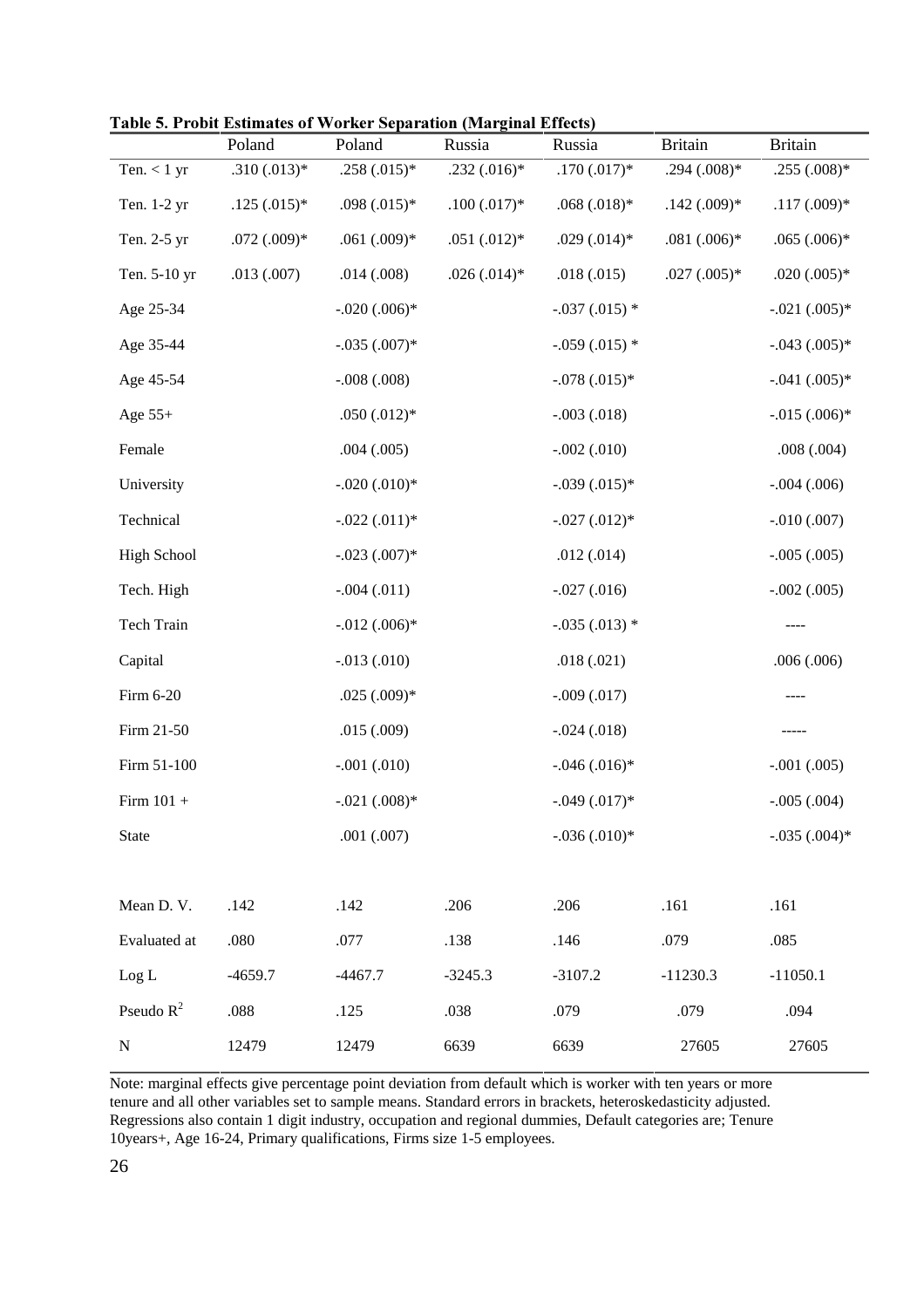|                    | Poland          |                 |                | Russia          | <b>Britain</b> |                 |  |
|--------------------|-----------------|-----------------|----------------|-----------------|----------------|-----------------|--|
|                    | <b>State</b>    | Private         | <b>State</b>   | Private         | <b>State</b>   | Private         |  |
| Ten. $< 1$ yr      | $.256(.023)*$   | $.254(.025)*$   | $.132(.022)*$  | $.228(.028)*$   | $.183(.022)*$  | $.277(.009)*$   |  |
| Ten. 1-2 yr        | $.051(.022)*$   | $.116(.022)*$   | $.068(.023)*$  | $.078(.030)*$   | $.052(.018)*$  | $.138(.010)*$   |  |
| Ten. 2-5 yr        | $.030(.012)*$   | $.076(.015)*$   | .029(.017)     | .028(.024)      | $.036(.011)*$  | .077(.007)      |  |
| Ten. 5-10 yr       | .001(.009)      | .025(.015)      | .012(.017)     | .025(.027)      | .002(.009)     | .029(.006)      |  |
| Age 25-34          | $-.009(.011)$   | $-.031(.010)*$  | $-.030(.019)$  | $-.048(.025)$   | $-.025(.012)*$ | $-.018(.005)*$  |  |
| Age 35-44          | $-.030(.011)*$  | $-.047(.011)*$  | $-.048(.020)*$ | $-.072(.026)$ * | $-.048(.013)*$ | $-.038(.005)*$  |  |
| Age 45-54          | $-.003(.012)$   | $-0.018(0.012)$ | $-.077(.018)*$ | $-.078(.026)$ * | $-.045(.013)*$ | $-.039(.006)*$  |  |
| Age $55+$          | $.119(.028)*$   | .028(.016)      | .009(.024)     | $-.020(.031)$   | $-.007(.015)$  | $-.016(.007)*$  |  |
| Female             | .005(.007)      | .011(.007)      | $-.001(.013)$  | $-.003(.017)$   | .006(.007)     | .007(.004)      |  |
| University         | $-.029(.013)*$  | $-.023(.017)$   | $-.036(.019)$  | $-.047(.024)$   | $-.012(.013)$  | $-.013(.007)$   |  |
| Technical          | $-.039(.015)*$  | .004(.025)      | $-.027(.015)$  | $-.028(.020)$   | $-.017(.013)$  | $-.009(.008)$   |  |
| <b>High School</b> | $-.028(.009)*$  | $-.028(.011)*$  | .018(.019)     | .004(.023)      | $-.008(.011)$  | $-.003(.005)$   |  |
| Tech. High         | $-.018(.013)$   | .004(.018)      | $-.013(.021)$  | $-.044(.025)$   | $-.007(.011)$  | $-.001(.005)$   |  |
| Tech Train         | $-0.014(0.009)$ | $-.019(.009)*$  | $-.022(.017)$  | $-.054(.022)*$  |                |                 |  |
| Capital            | $-.005(.015)$   | $-.020(.015)$   | .019(.028)     | $-.004(.032)$   | .007(.013)     | .006(.007)      |  |
| Firm 6-20          | .016(.019)      | .010(.011)      | $-.029(.021)$  | .028(.029)      |                |                 |  |
| Firm 21-50         | .005(.017)      | $-.001(.014)$   | $-.023(.024)$  | $-.026(.031)$   |                |                 |  |
| Firm 51-100        | $-.009(.016)$   | $-.009(.017)$   | $-.037(.021)$  | $-.063(.026)*$  | $-.001(.011)$  | .001(.005)      |  |
| Firm $101 +$       | $-.026(.016)$   | $-.026(.015)$   | $-.039(.022)$  | $-.057(.028)*$  | .009(.009)     | $-.009(.004)$ * |  |
|                    |                 |                 |                |                 |                |                 |  |
| Mean D.V.          | .110            | .173            | .173           | .261            | .101           | .181            |  |
| Evaluated at       | .067            | .092            | .137           | .167            | .076           | .087            |  |
| Log L              | $-1816.4$       | $-2600.2$       | $-1789.3$      | $-1290.8$       | $-2082.8$      | $-8906.3$       |  |
| Pseudo $R^2$       | .139            | .118            | .064           | .094            | .061           | .095            |  |
| ${\bf N}$          | 6077            | 6402            | 4159           | 2481            | 6785           | 20817           |  |
|                    |                 |                 |                |                 |                |                 |  |

Table 6. Probit Estimates of Worker Separation by Ownership (Marginal Effects)

Note: see Table 5.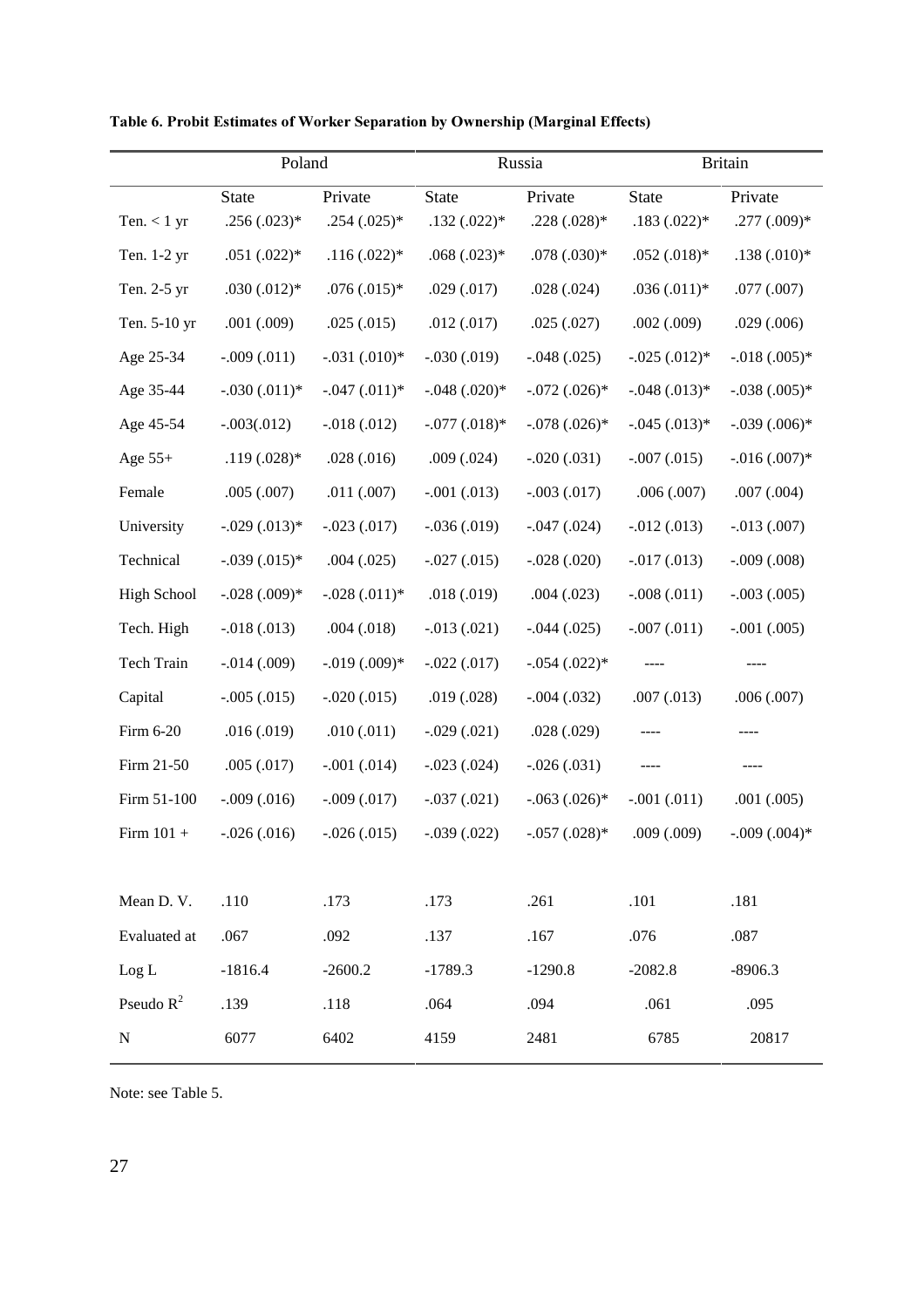|           | Poland             |                                  |                                 |                    | Russia                           |                                 |                    | <b>Britain</b>                   |                                 |
|-----------|--------------------|----------------------------------|---------------------------------|--------------------|----------------------------------|---------------------------------|--------------------|----------------------------------|---------------------------------|
|           | New Jobs a<br>Year | New Jobs<br>Over the<br>Interval | Cumulative<br>Number of<br>Jobs | New Jobs a<br>Year | New Jobs<br>Over the<br>Interval | Cumulative<br>Number of<br>Jobs | New Jobs a<br>Year | New Jobs<br>Over the<br>Interval | Cumulative<br>Number of<br>Jobs |
| Age 16-19 | 1.10               | 4.4                              | 4.4                             | 1.132              | 4.5                              | 4.5                             | 0.805              | 3.2                              | 3.2                             |
| Age 20-24 | .596               | 3.0                              | 7.4                             | .604               | 3.0                              | 7.5                             | 0.396              | 2.0                              | 5.2                             |
| Age 25-29 | .268               | 1.3                              | 8.7                             | .252               | 1.3                              | 8.8                             | 0.273              | 1.4                              | 6.6                             |
| Age 30-34 | .176               | 0.7                              | 9.4                             | .228               | 1.1                              | 9.9                             | 0.199              | 1.0                              | 7.6                             |
| Age 35-39 | .168               | $0.8\,$                          | 10.2                            | .240               | 1.2                              | 11.1                            | 0.178              | 0.9                              | 8.5                             |
| Age 40-44 | .124               | 0.6                              | 10.8                            | .160               | 0.8                              | 11.9                            | 0.139              | 0.7                              | 9.3                             |
| Age 45-49 | .096               | 0.5                              | 11.3                            | .208               | 1.0                              | 12.0                            | 0.120              | 0.6                              | 9.7                             |
| Age 50-54 | .088               | 0.4                              | 11.7                            | .136               | 0.7                              | 12.7                            | 0.107              | 0.5                              | 10.3                            |
| Age 55-59 | .068               | 0.3                              | 12.0                            | .120               | 0.6                              | 13.3                            | 0.103              | 0.5                              | 10.8                            |

Table 7. Lifetime Job Distribution in Poland, Russia and Britain, 1996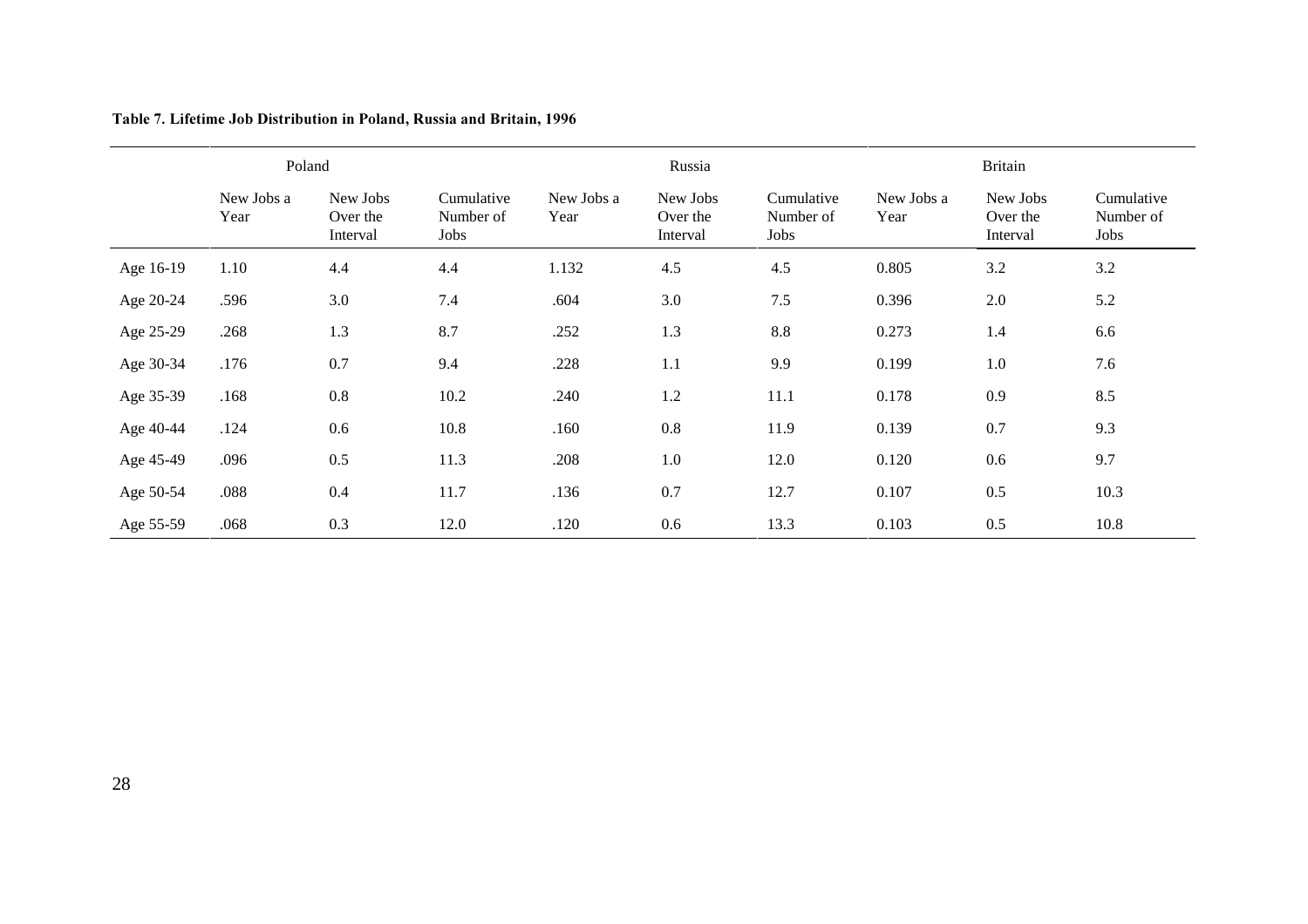|                |       | Proportion of Surviving Matches with <12 months tenure in Nov. 94 |       |              |       |       |       |              |  |  |  |
|----------------|-------|-------------------------------------------------------------------|-------|--------------|-------|-------|-------|--------------|--|--|--|
|                | Feb95 | May95                                                             | Aug95 | <b>Nov95</b> | Feb96 | May96 | Aug96 | <b>Nov96</b> |  |  |  |
| Poland         |       |                                                                   |       |              |       |       |       |              |  |  |  |
| <b>State</b>   | .860  | .710                                                              | .624  | .564         | .568  | .566  | .498  | .437         |  |  |  |
| Private        | .817  | .651                                                              | .514  | .442         | .433  | .395  | .315  | .294         |  |  |  |
| <b>Total</b>   | .847  | .697                                                              | .583  | .522         | .517  | .498  | .424  | .387         |  |  |  |
| <b>Russia</b>  |       |                                                                   |       |              |       |       |       |              |  |  |  |
| <b>State</b>   |       |                                                                   |       | .756         |       |       |       | .559         |  |  |  |
| Private        |       |                                                                   |       | .564         |       |       |       | .391         |  |  |  |
| <b>Total</b>   |       |                                                                   |       | .622         |       |       |       | .482         |  |  |  |
| <b>Britain</b> |       |                                                                   |       |              |       |       |       |              |  |  |  |
| <b>State</b>   | .962  | .766                                                              | .712  | .712         | .709  | .621  | .567  | .548         |  |  |  |
| Private        | .891  | .729                                                              | .643  | .569         | .509  | .444  | .430  | .371         |  |  |  |
| <b>Total</b>   | .900  | .734                                                              | .653  | .589         | .536  | .466  | .449  | .396         |  |  |  |

### Table 8. Survival Rates of New Matches by State and Private Sector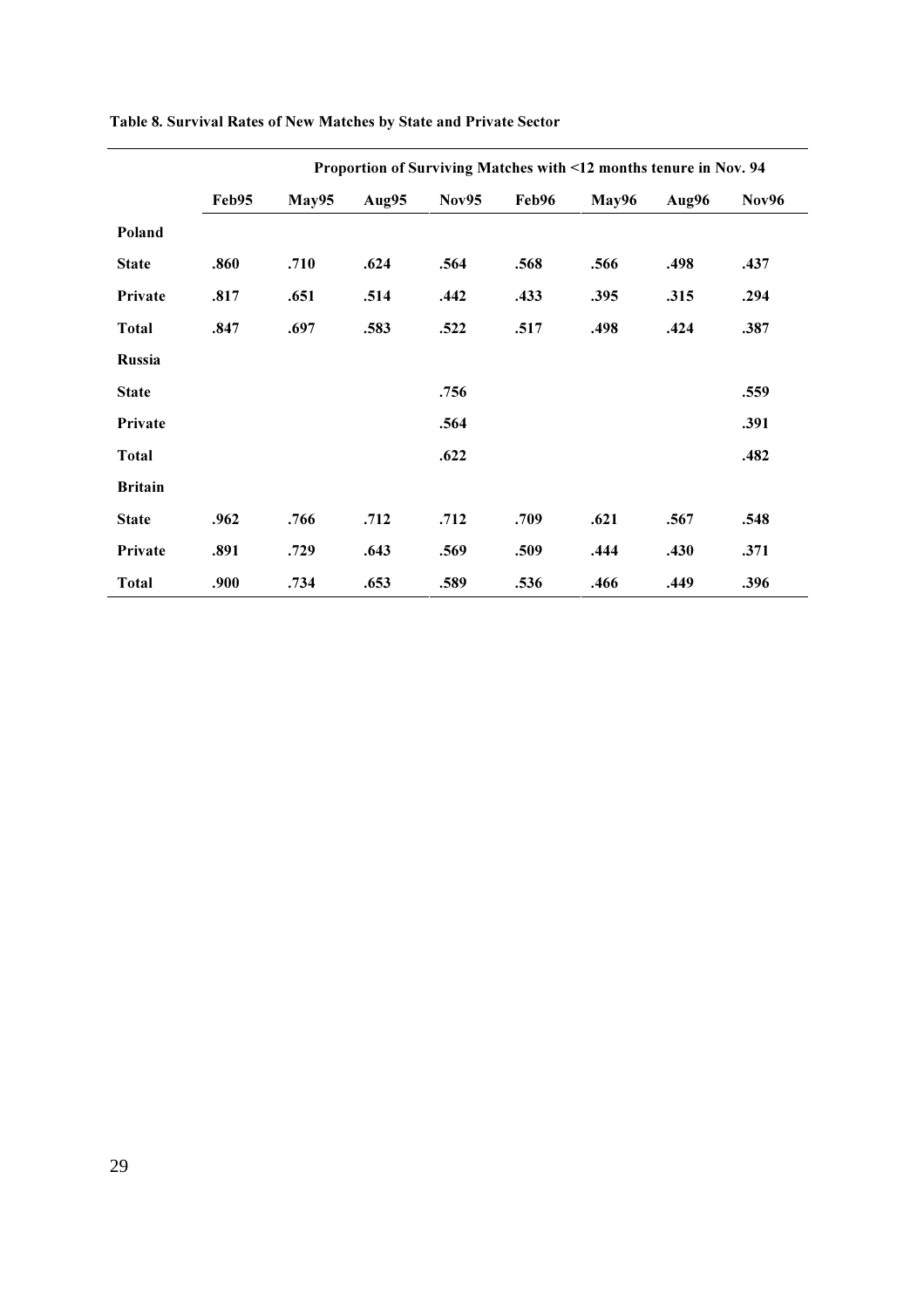|                    | <b>Britain</b>  |                 | Poland          |                | Russia          |                 |
|--------------------|-----------------|-----------------|-----------------|----------------|-----------------|-----------------|
|                    | State           | Private         | <b>State</b>    | Private        | State           | Private         |
| Female             | .004(.006)      | $.020(.004)*$   | $-.014(.005)*$  | $-.007(.006)$  | $-.034(.012)*$  | $-.038(.015)*$  |
| Age 16-24          |                 |                 |                 |                |                 |                 |
| Age 25-34          | $-.105(.006)*$  | $-.147(.004)*$  | $-.095(.004)*$  | $-.114(.006)*$ | $-.115(.011)*$  | $-.149(.017)*$  |
| Age 35-44          | $-.142(.006)*$  | $-.196(.004)*$  | $-.151(.006)*$  | $-.156(.006)*$ | $-.138(.012)*$  | $-.195(.018)*$  |
| Age 45-54          | $-.169(.006)*$  | $-.222(.003)*$  | $-.133(.005)*$  | $-.161(.005)*$ | $-.144(.010)*$  | $-.191(.015)*$  |
| Age $55+$          | $-.121(.003)*$  | $-.199(.003)*$  | $-.077(.003)*$  | $-.170(.005)*$ | $-.143(.009)*$  | $-.200(.011)*$  |
| Primary/less       |                 |                 |                 |                |                 |                 |
| University         | .014(.008)      | $-.007(.006)$   | .012(.014)      | $-.039(.012)*$ | .012(.018)      | .027(.025)      |
| Tech. Coll.        | $-.027(.010)*$  | $-.023(.011)*$  | .002(.013)      | $-.043(.017)*$ | $-.010(.016)$   | .005(.022)      |
| <b>High School</b> | $-.020(.008)*$  | $-.031(.006)*$  | $-.022(.008)*$  | $-.018(.009)$  | $.061(.021)*$   | .026(.025)      |
| Tech. High         | .001(.008)      | $-.025(.005)*$  | $-0.017(0.009)$ | $-.001(.014)$  | $.055(.026)$ *  | $-.043(.028)$   |
| Tech. Train        |                 |                 | $-.029(.006)*$  | $-.007(.008)$  | $-0.012(0.018)$ | $-0.011(0.026)$ |
| Capital            | $.023(.010)*$   | .002(.007)      | $-0.014(0.010)$ | $-.027(.012)*$ | .034(.028)      | .035(.032)      |
| $Firm 1-5$         |                 |                 |                 |                |                 |                 |
| Firm 6-20          |                 |                 | $-.003(.013)$   | $.050(.009)*$  | .009(.027)      | $-.031(.026)$   |
| Firm 21-50         |                 |                 | $-.009(.012)$   | $.030(.011)*$  | $-.006(.028)$   | $-.094(.025)*$  |
| Firm 51-100        | $-.036(.007)*$  | $.014(.006)*$   | $-0.019(0.011)$ | .018(.014)     | $-.024(.025)$   | $-.077(.024)*$  |
| Firm $101 +$       | $-.055(.008)*$  | $-.042(.005)*$  | $-.059(.013)*$  | $-.048(.009)*$ | $-.049(.023)*$  | $-.124(.022)*$  |
| <b>OtherServs</b>  |                 |                 |                 |                |                 |                 |
| Agriculture        | .084(.093)      | $-.089(.010)*$  | $-.055(.023)*$  | $-.180(.014)*$ | .007(.026)      | .016(.037)      |
| Manufactu          | $-.047(.022)*$  | $-.045(.008)*$  | $-.022(.025)$   | $-.036(.014)$  | .014(.024)      | .023(.032)      |
| Construction       | $-0.013(0.016)$ | $-.046(.009)*$  | .049(.034)      | $-.055(.020)*$ | .036(.033)      | .045(.043)      |
| Energy             | $-.059(.029)*$  | $-.066(.014)*$  | .063(.035)      | $-.042(.028)$  | .022(.029)      | .013(.042)      |
| Transport          | $-.026(.011)*$  | $-0.014(0.010)$ | $-.009(.029)$   | $-.033(.017)$  | $-.008(.025)$   | .037(.043)      |
| Retail             | $.065(.027)$ *  | $-.011(.008)$   | $.098(.035)*$   | $-.015(.015)$  | .053(.037)      | $.124(.040)*$   |
| Finance            | $-.006(.013)$   | $-.027(.008)$   | .001(.053)      | $-.007(.021)$  | $-.022(.047)$   | $.212(.075)*$   |
| Health/Educ        | $.023(.006)*$   | .012(.010)      | $-.023(.023)$   | $-.025(.031)$  | $-.004(.021)$   | $-0.012(0.041)$ |
|                    |                 |                 |                 |                |                 |                 |
| Mean D.V.          | .115            | .203            | .089            | .184           | .147            | .208            |
| Log L              | $-4651.2$       | $-20972.0$      | $-3025.7$       | $-5888.3$      | $-1727.3$       | $-1375.7$       |
| LR Test (df)       |                 | 419.8 (29)*     |                 | $321.0(31)*$   |                 | $62.6(31)*$     |
| Psuedo $R^2$       | .089            | .083            | .159            | .094           | .076            | .104            |
| ${\bf N}$          | 14275           | 45358           | 11972           | 15025          | 4483            | 3000            |

Table 9. Probit Estimates of Likelihood of Being in New Job by Ownership-1996 (Marginal effects)

Note: marginal effects give percentage point deviation from sample mean in presence of relevant variable. Standard errors in brackets. LR Test (df) is likelihood ratio test for private/state sector split. Russian data is pooled over 1995 and 1996.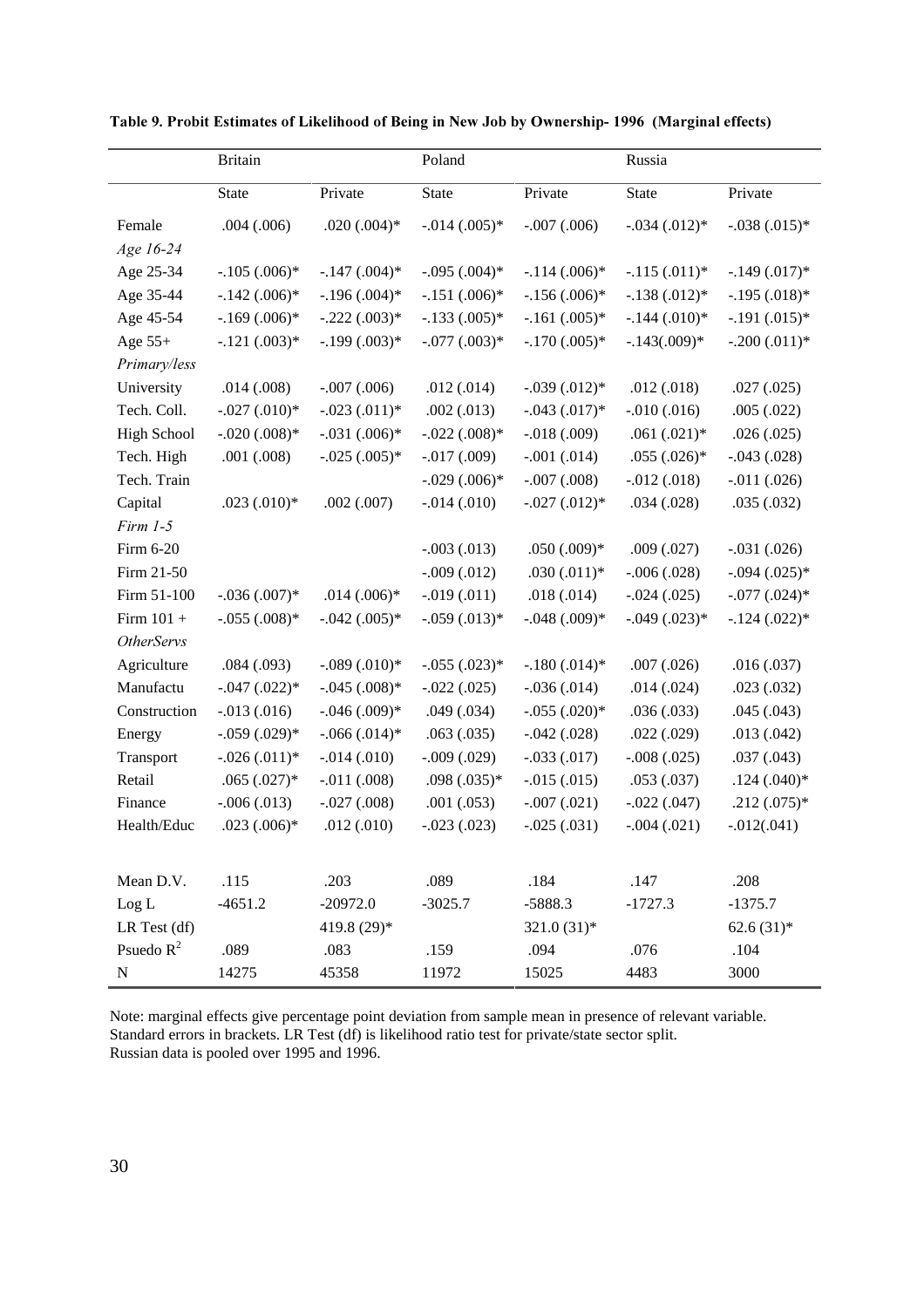| Variable                                   | Total            | Private          | <b>State</b>     |
|--------------------------------------------|------------------|------------------|------------------|
| Constant                                   | 4.548 $(.019)$ * | 4.497 $(.035)$ * | 4.513 (.028) $*$ |
| Tenure 1-2 years                           |                  |                  |                  |
| Tenure $<$ 12 mths                         | $-.122(.026)$ *  | $-.053(.014)$ *  | $-.050(.016)$ *  |
| Tenure 2-5 years                           | $.032(.011)*$    | .021 $(.014)$ *  | $.052(.015)$ *   |
| Tenure 5-10 years                          | $.073(.011)*$    | $.066(.017)$ *   | $.096(.015)$ *   |
| Tenure 10-20 years                         | $.097(.011)*$    | $.056(.019)$ *   | $.126(.014)$ *   |
| Tenure 20+ years                           | $.115(.012)$ *   | $.035(.022)*$    | $.149(.015)$ *   |
| State*Ten.<12mths                          | $.044(.015)$ *   |                  |                  |
| <b>State</b>                               | $-.069(.008)$ *  |                  |                  |
| Female                                     | $-.209(.006)$ *  | $-.202(.010)*$   | $-.211(.007)$ *  |
| Age 16-24                                  |                  |                  |                  |
| Age 25-34                                  | .081 $(.009)$ *  | $.084(.013)$ *   | .080 $(.012)$ *  |
| Age 35-44                                  | $.138(.009)$ *   | $.117(.013)$ *   | $.148(.012)$ *   |
| Age 45-54                                  | $.154(.010)*$    | $.141(.017)$ *   | $.163(.014)$ *   |
| Age $55+$<br>Primary/less                  | $.164(.018)$ *   | $.039(.034)$ *   | $.200(.021)$ *   |
| University                                 | $.606(.011)*$    | $.728(.030)$ *   | .581 $(.012)$ *  |
| <b>Technical College</b>                   | $.314(.013)*$    | $.296(.036)$ *   | .311 $(.014)$ *  |
| <b>High School</b>                         | $.239(.009)$ *   | $.198(.016)$ *   | $.257(.009)$ *   |
| Tech. High School                          | $.243(.012)$ *   | $.210(.023)$ *   | $.258(.014)$ *   |
| <b>Technical Training</b>                  | $.087(.008)*$    | $.084(.014)$ *   | $.092(.009)$ *   |
| Capital                                    | .149 $(.010)*$   | $.252(.025)$ *   | $.122(.017)$ *   |
| N                                          | 16294            | 5529             | 10765            |
| $F$ Test $(n1, n2)$<br>State/private split |                  |                  | 8.37(37, 16220)* |
| Adj. $R^2$                                 | .397             | .353             | .432             |

Table 10. OLS Estimates of Log Weekly Earnings - Poland 1995/96

Hetroskedastic adjusted standard errors in brackets. Regressions also contain 9 regional dummies, 5 firm size and 8 industry dummies. F Test is for validity of sample split into state and private.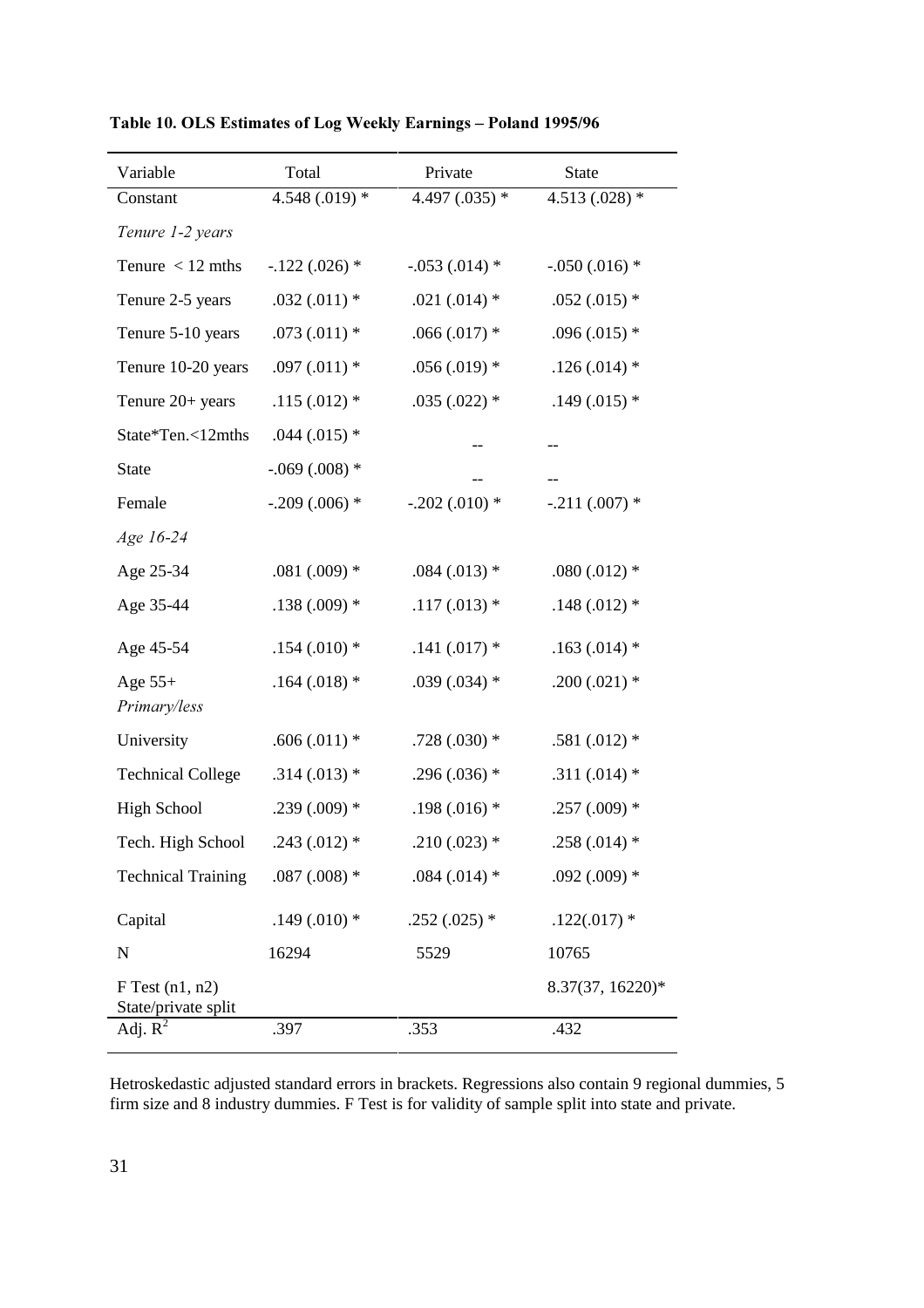| Variable                                     | Total           | Private          | <b>State</b>      |
|----------------------------------------------|-----------------|------------------|-------------------|
| Constant<br>Tenure 1-2 years                 | $11.803(.108)*$ | $12.139(.158)$ * | $11.332(.140)$ ** |
| Tenure<12mths                                | $-.013(.061)$   | $-0.064(0.075)$  | $-.222(.065)$ **  |
| Tenure 2-5 years                             | $-.083(.046)$   | $-.123(.073)$    | $-.045(.059)$     |
| Tenure 5-10 years                            | $-.101(.049)*$  | $-.052(.083)$    | $-.101(.063)$     |
| Tenure 10-20 years                           | $-.028(.048)$   | $-.084(.082)$    | .024(.061)        |
| Tenure 20+ years                             | .053(.053)      | $-.032(.088)$    | .099(.066)        |
| State*Ten.<12mths                            | $-.254(.067)$ * |                  | --                |
| <b>State</b>                                 | $-.126(.031)$ * |                  |                   |
| Female                                       | $-.433(.027)*$  | $-.445(.044)*$   | $-.407(.035)$ *   |
| Age 16-24                                    |                 |                  |                   |
| Age 25-34                                    | $.116(.051)$ *  | .146(.084)       | $.100(.063)$ *    |
| Age 35-44                                    | $.181(.051)$ *  | .158(.083)       | $.193(.063)$ *    |
| Age 45-54                                    | $.163(.054)$ *  | $.182(.087)$ *   | $.162(.068)$ *    |
| Age $55+$                                    | $-.139(.057)$ * | $-.130(.097)$    | $-.111(.071)$     |
| Primary/less                                 |                 |                  |                   |
| University                                   | $.365(.041)$ *  | $.313(.065)$ *   | $.413(.052)*$     |
| <b>Technical College</b>                     | $.174(.038)$ *  | $.132(.061)$ *   | $.215(.047)$ *    |
| <b>High School</b>                           | $-.044(.045)$   | $-.104(.071)$    | .019(.058)        |
| Tech. High School                            | $-.039(.049)$   | $-.054(.078)$    | $-.034(.068)$     |
| <b>Technical Training</b>                    | $-.057(.051)$   | $-.115(.085)$    | $-.043(.058)$     |
| Capital                                      | $.186(.062)$ *  | $.280(.092)$ *   | .083(.083)        |
| $\mathbf N$                                  | 4145            | 1708             | 2437              |
| $F$ Test $(n1, n2)$ -<br>state/private split |                 |                  | 3.34 (38,4890)*   |
| Adj. $\overline{R^2}$                        | .297            | .283             | .307              |

Table 11. OLS Estimates of Log Weekly Earnings - Russia 1995/96

Heteroskedastic adjusted standard errors in brackets. Regressions also contain 8 regional dummies, 8 industry dummies a year dummy and a control for the presence of wage arrears.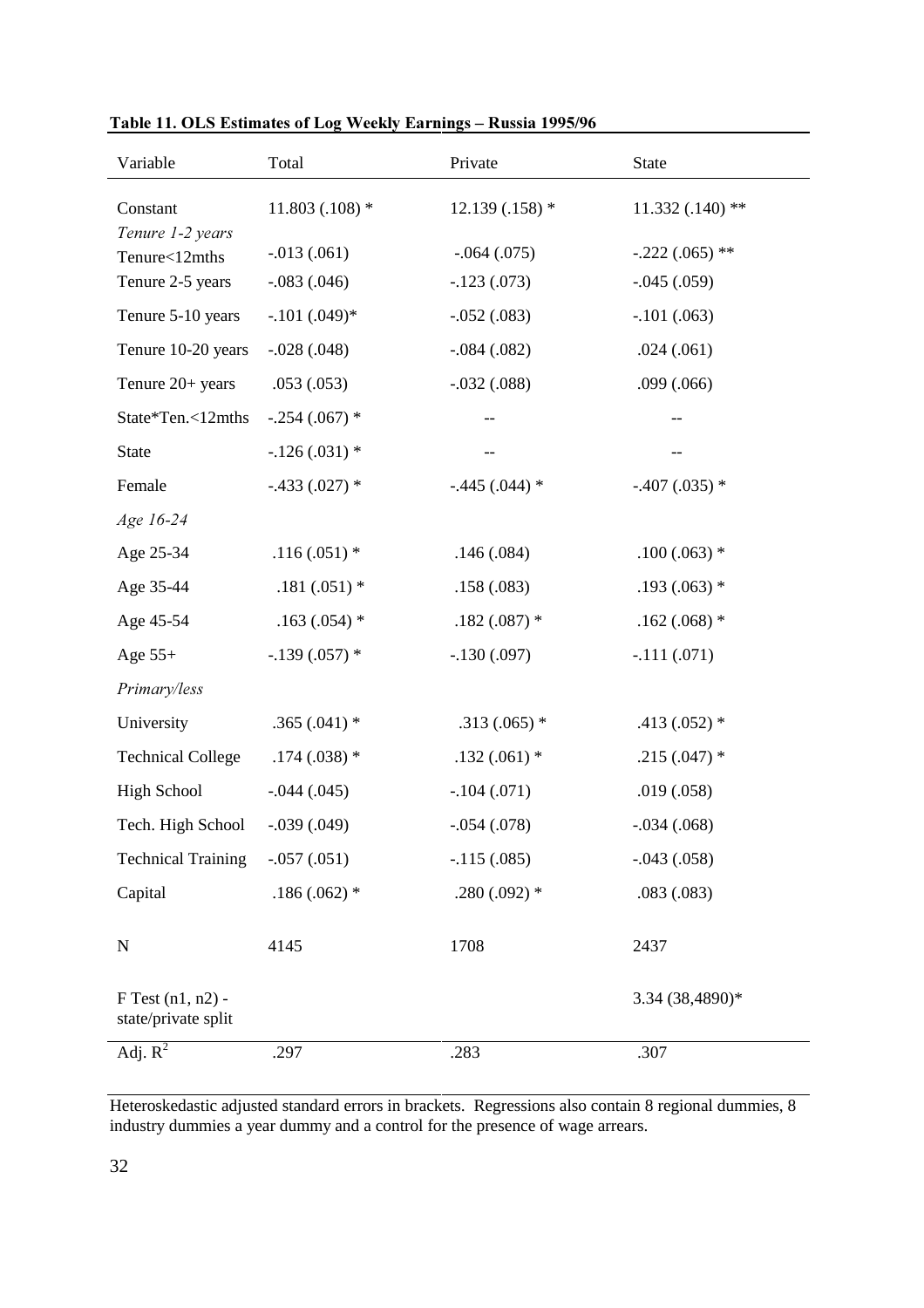| Variable                                               | Total                           | Private                         | State                           |
|--------------------------------------------------------|---------------------------------|---------------------------------|---------------------------------|
| Constant<br>Tenure 1-2 years                           | 4.856 $(.043)$ *                | 4.722 $(.056)$ *                | $5.111(.079)$ *                 |
| Tenure<12mths                                          | $-.085(.026)$ *                 | $-.098(.026)$ *                 | .031(.058)                      |
| Tenure 2-5 years                                       | $.091(.023)$ *                  | $.076(.025)$ *                  | $.174(.054)$ *                  |
| Tenure 5-10 years                                      | $.128(.021)$ *                  | $.106(.024)$ *                  | $.234(.052)*$                   |
| Tenure 10-20 years                                     | $.164(.023)$ *                  | $.128(.026)$ *                  | $.296(.052)$ *                  |
| Tenure 20+ years                                       | $.253(.026)$ *                  | $.190(.029)$ *                  | $.452(.056)$ *                  |
| State*Ten.<12mths<br><b>State</b>                      | .046(.041)<br>$.028(.021)$ *    |                                 |                                 |
| Female                                                 | $-.264(.013)$ *                 | $-.297(.016)$ *                 | $-.174(.023)$ *                 |
| Age 16-24                                              |                                 |                                 |                                 |
| Age 25-34                                              | $.413(.021)$ *                  | $.435(.023)*$                   | $.243(.047)$ *                  |
| Age 35-44                                              | $.502(.022)$ *                  | $.522(.025)$ *                  | $.329(.049)$ *                  |
| Age 45-54                                              | .468 $(.024)$ *                 | $.503(.026)$ *                  | $.269(.052)$ *                  |
| Age $55+$                                              | $.362(.029)$ *                  | $.383(.032)*$                   | $.163(.064)$ *                  |
| Primary/less<br>University<br><b>Technical College</b> | $.492(.018)*$<br>$.343(.025)$ * | $.492(.022)*$<br>$.389(.045)$ * | $.459(.031)$ *<br>$.235(.053)*$ |
| <b>High School</b>                                     | $.263(.018)$ *                  | $.270(.022)$ *                  | $.206(.033)$ *                  |
| Tech. High School                                      | $.107(.016)$ *                  | $.118(.017)$ *                  | .042(.032)                      |
| Capital                                                | $.219(.021)$ **                 | $.240(.027)$ **                 | $.179(.032)*$                   |
| $\mathbf N$                                            | 5851                            | 4290                            | 1561                            |
| $F$ Test $(n1, n2)$<br>state/private split             |                                 |                                 | $3.66(35, 5781)^*$              |
| Adj. $R^2$                                             | .421                            | .442                            | .341                            |

Table 12. OLS Estimates of Log Weekly Earnings - Britain 1996

Hetroskedastic adjusted standard errors in brackets. Regressions also contain 9 regional dummies, 5 firm size and 8 industry dummies.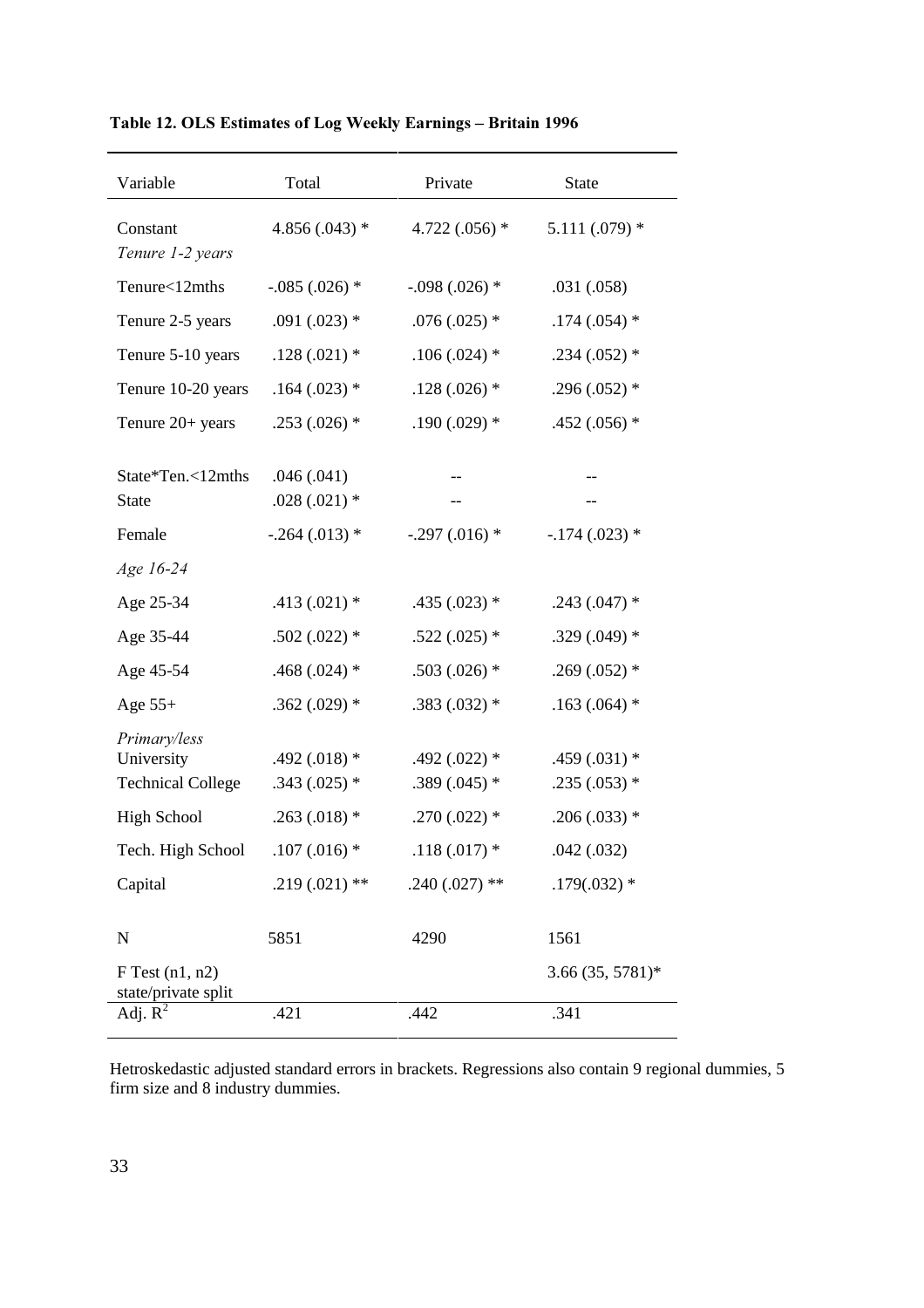| Job Length    |        | Total  | Job-to-State   |        | of which $(\%)$<br>Job-to-Private |        | Unemployment |        | Inactivity |        |        |
|---------------|--------|--------|----------------|--------|-----------------------------------|--------|--------------|--------|------------|--------|--------|
|               |        |        |                |        |                                   |        |              |        |            |        |        |
|               | Poland | Russia | <b>Britain</b> | Poland | Russia                            | Poland | Russia       | Poland | Russia     | Poland | Russia |
|               |        |        |                |        |                                   |        |              |        |            |        |        |
| Private       |        |        |                |        |                                   |        |              |        |            |        |        |
| $<$ 1 year    | 52.7   | 40.0   | 38.7           | 46.5   | 37.4                              | 51.5   | 48.6         | 62.9   | 37.6       | 43.4   | 35.8   |
| 1-2 years     | 14.2   | 12.2   | 15.4           | 12.1   | 10.8                              | 20.1   | 10.7         | 10.9   | 22.2       | 11.6   | 6.8    |
| 2-5 years     | 20.3   | 19.9   | 16.9           | 24.1   | 26.5                              | 19.2   | 20.7         | 15.8   | 20.5       | 26.0   | 15.4   |
| 5-10 years    | 6.8    | 9.8    | 14.6           | 10.3   | 7.2                               | 5.2    | 9.3          | 6.3    | 5.9        | 8.1    | 14.2   |
| $10-20$ years | 3.4    | 9.8    | 9.0            | 1.7    | 15.7                              | 2.6    | 7.1          | 1.8    | 10.2       | 6.9    | 8.6    |
| 20 years+     | 2.6    | 8.4    | 5.1            | 5.2    | 2.4                               | 1.3    | 3.6          | 2.3    | 3.4        | 4.1    | 19.1   |
| Total         | 100.0  | 100.0  | 100.0          |        | 100.0                             |        | 100.0        |        | 100.0      |        | 100.0  |
| <b>State</b>  |        |        |                |        |                                   |        |              |        |            |        |        |
| $<$ 1 year    | 31.2   | 25.0   | 27.2           | 44.6   | 28.1                              | 30.2   | 38.2         | 47.4   | 26.9       | 14.9   | 16.7   |
| 1-2 years     | 4.4    | 12.8   | 11.5           | 5.0    | 14.1                              | 5.9    | 16.7         | 6.9    | 12.9       | 1.9    | 10.3   |
|               | 13.3   | 20.1   | 17.5           | 14.1   |                                   | 20.2   |              | 8.6    |            |        | 22.2   |
| 2-5 years     |        |        |                |        | 19.5                              |        | 16.7         |        | 19.4       | 13.1   |        |
| 5-10 years    | 14.5   | 15.8   | 15.7           | 10.7   | 13.3                              | 18.5   | 12.8         | 12.6   | 18.3       | 15.7   | 17.5   |
| $10-20$ years | 17.0   | 15.3   | 15.0           | 14.9   | 21.1                              | 17.7   | 12.8         | 17.7   | 17.2       | 17.2   | 12.4   |
| 20 years+     | 19.6   | 11.1   | 13.1           | 10.7   | 3.9                               | 7.6    | 2.9          | 6.9    | 5.4        | 37.3   | 10.9   |

#### Table A1. Share of Moves Across Ownership Types by Tenure, 1994/96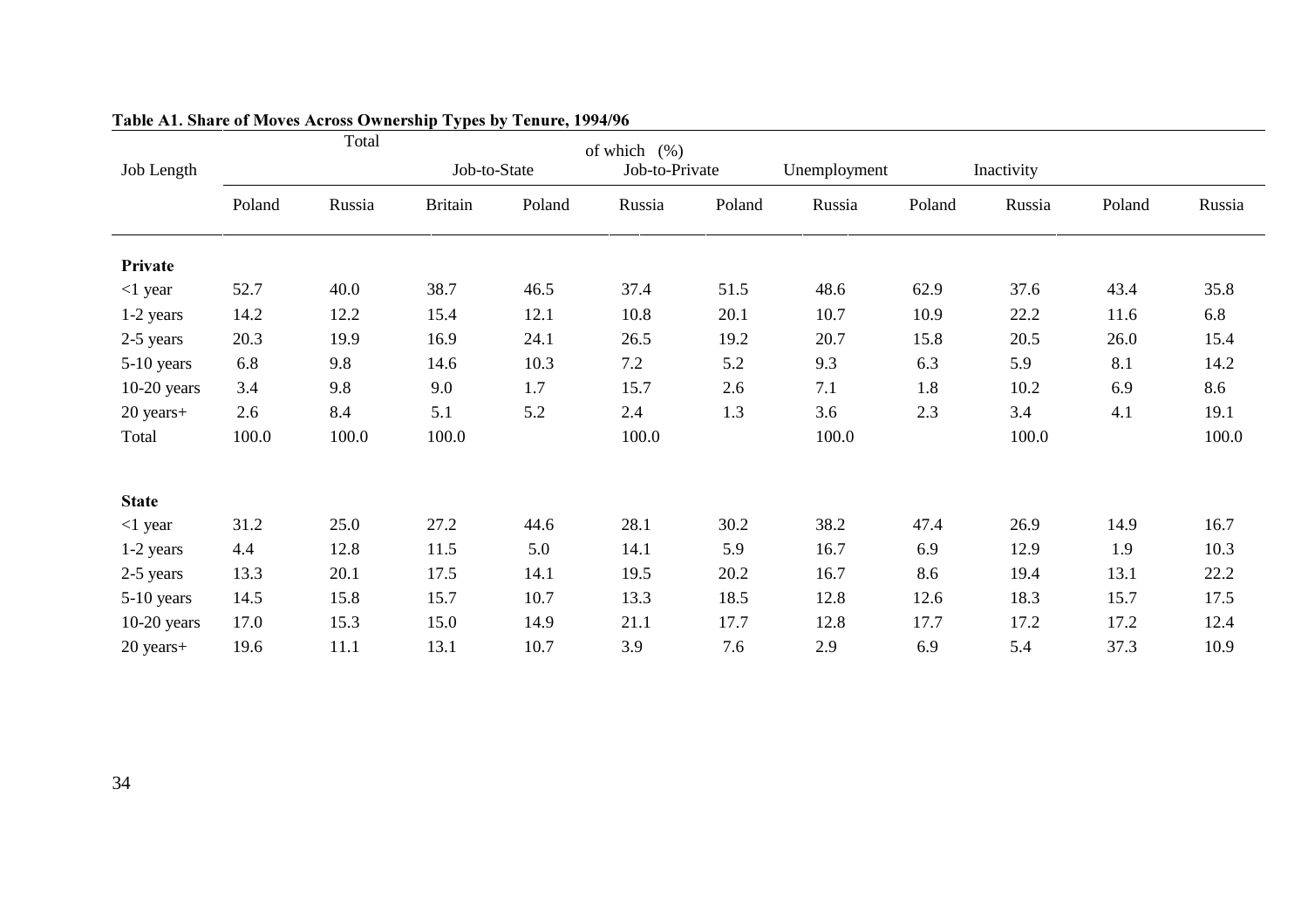| Origin State                               | Share in Total |        | Share in State |        | Share in Private |        |
|--------------------------------------------|----------------|--------|----------------|--------|------------------|--------|
|                                            | Poland         | Russia | Poland         | Russia | Poland           | Russia |
| $Job - State$                              | 14.2           | 35.9   | 22.9           | 36.4   | 9.8              | 35.2   |
| $Job - Private$                            | 26.3           | 18.7   | 18.7           | 18.7   | 28.7             | 18.6   |
| Unemp $< 12 \text{ m}$                     | 15.0           | 0.9    | 13.7           | 0.6    | 19.0             | 1.3    |
| Unemp $>12$                                | 14.9           | 1.6    | 14.9           | 1.5    | 16.2             | 1.7    |
| <b>Unemp New</b><br>Entrant/<br>Missing    | 9.6            | 3.5    | 7.4            | 3.7    | 11.3             | 3.3    |
| Inactive $<$ 12m                           | 3.4            | 1.8    | 3.2            | 1.6    | 2.6              | 2.1    |
| Inactive $>12m$                            | 7.2            | 11.4   | 9.7            | 9.2    | 4.7              | 13.8   |
| <b>Inactive New</b><br>Entrant<br>/Missing | 9.4            | 26.2   | 9.5            | 28.2   | 7.7              | 24.1   |

#### Table A2. Share of New Hires Across Ownership Types 1994/96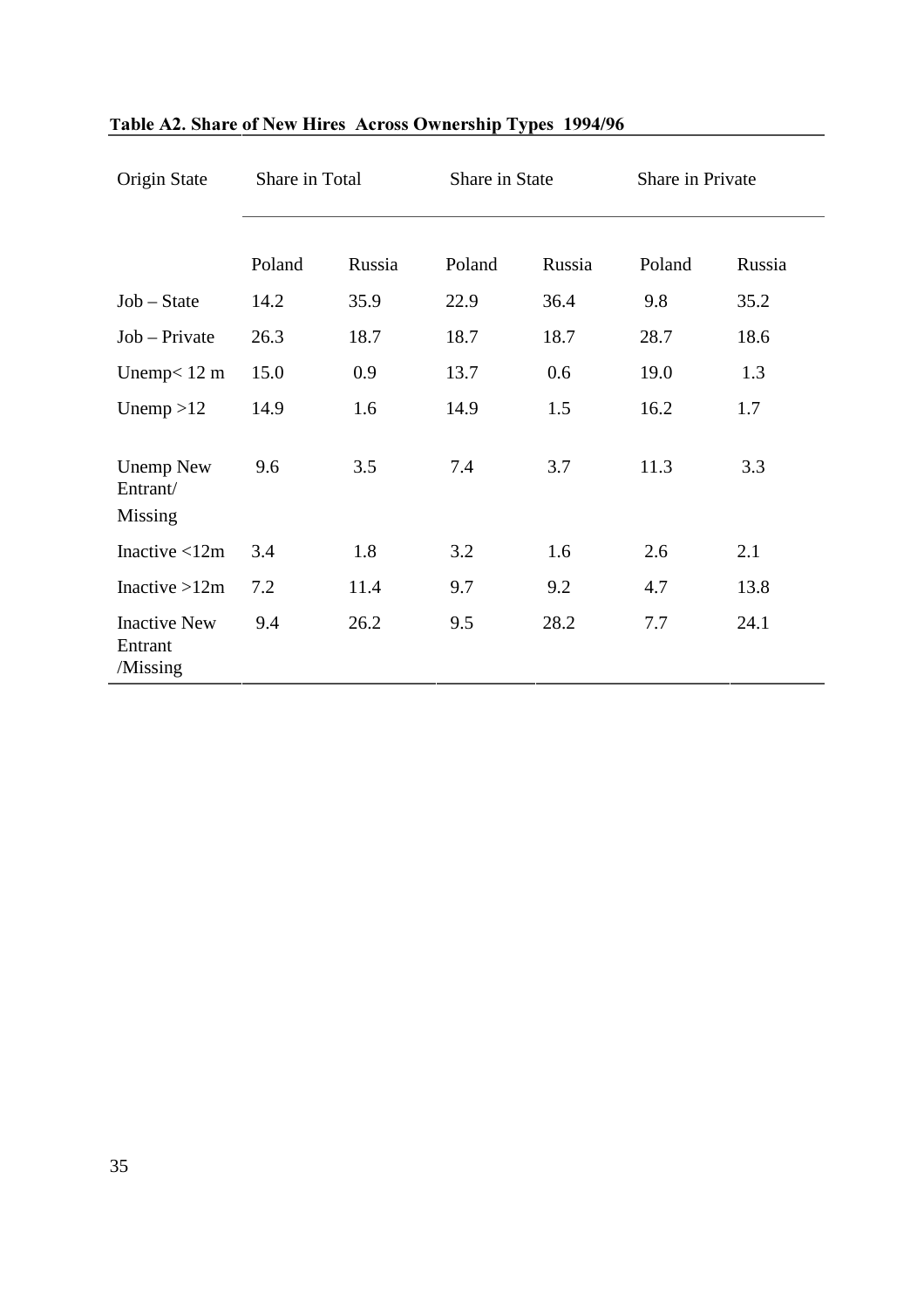|                | Poland         |                |                | Russia         | <b>Britain</b> |                 |
|----------------|----------------|----------------|----------------|----------------|----------------|-----------------|
|                | Job-to-Job     | Non-Emp.       | Job-to-Job     | Non-Emp.       | Job-to-Job     | Non-Emp.        |
| Age 25-34      | $-.007(.003)$  | $-.006(.005)$  | $-.006(.009)$  | $-.029(.010)*$ | $-.010(.003)*$ | $-.006(.003)*$  |
| Age 35-44      | $-.012(.003)*$ | $-.017(.005)*$ | $-.015(.010)$  | $-.042(.011)*$ | $-.019(.003)*$ | $-.016(.004)$ * |
| Age 45-54      | $-.015(.004)*$ | $.013(.006)*$  | $-.028(.011)*$ | $-.050(.012)*$ | $-.024(.003)*$ | $-.007(.003)*$  |
| Age $55+$      | $-.027(.006)*$ | $.055(.006)*$  | $-.052(.014)*$ | $.028(.010)*$  | $-.034(.005)*$ | $.022(.004)*$   |
| <b>State</b>   | $-.003(.003)$  | .005(.005)     | $-.012(.006)*$ | $-.020(.006)*$ | $-.023(.003)*$ | $-.010(.003)*$  |
| Ten. $< 1$ yr  | $.040(.002)*$  | $.077(.004)*$  | $.070(.005)*$  | $.042(.007)*$  | $.079(.002)*$  | $.043(.002)*$   |
| Ten. 1-2 y     | $.028(.003)*$  | $.027(.006)*$  | $.029(.008)*$  | $.024(.009)*$  | $.052(.002)*$  | $.019(.003)*$   |
| Ten. 2-5 yr    | $.018(.002)*$  | $.024(.004)$ * | $.017(.007)*$  | .008(.008)     | $.040(.002)*$  | .003(.003)      |
| Ten. 5-10 y    | .005(.003)     | .007(.005)     | .009(.009)     | .008(.009)     | $.020(.002)*$  | $-.003(.003)$   |
|                |                |                |                |                |                |                 |
| Mean D.V.      | .061           | .099           | .105           | .102           | .108           | .053            |
| Evaluated at   | .020           | .060           | .058           | .081           | .040           | .040            |
| Log L          | $-5498.6$      |                | $-3938.8$      |                | $-13611.9$     |                 |
| Pseudo $R^2$   | .126           |                | .088           |                | .093           |                 |
| <b>LR</b> Test | 288.9 (41) *   |                | 228.6 $(42)$ * |                | $489.7(40)$ *  |                 |
| N              | 12479          |                | 6640           |                | 27605          |                 |

Table A3. Multinomial Logit Estimates of Worker Separation (Marginal Effects)

Note: marginal effects give percentage point deviation from default tenure category (ten years and over) with all other variables set to sample means. Standard errors in brackets, heteroskedasticity adjusted. Regressions also contain education, gender, firm size and 1 digit industry, occupation and regional dummies. LR Test is Chi<sup>2</sup> likelihood ratio test (degrees of freedom) for sample split of movers into job-to-job and non-employment (coefficients equal).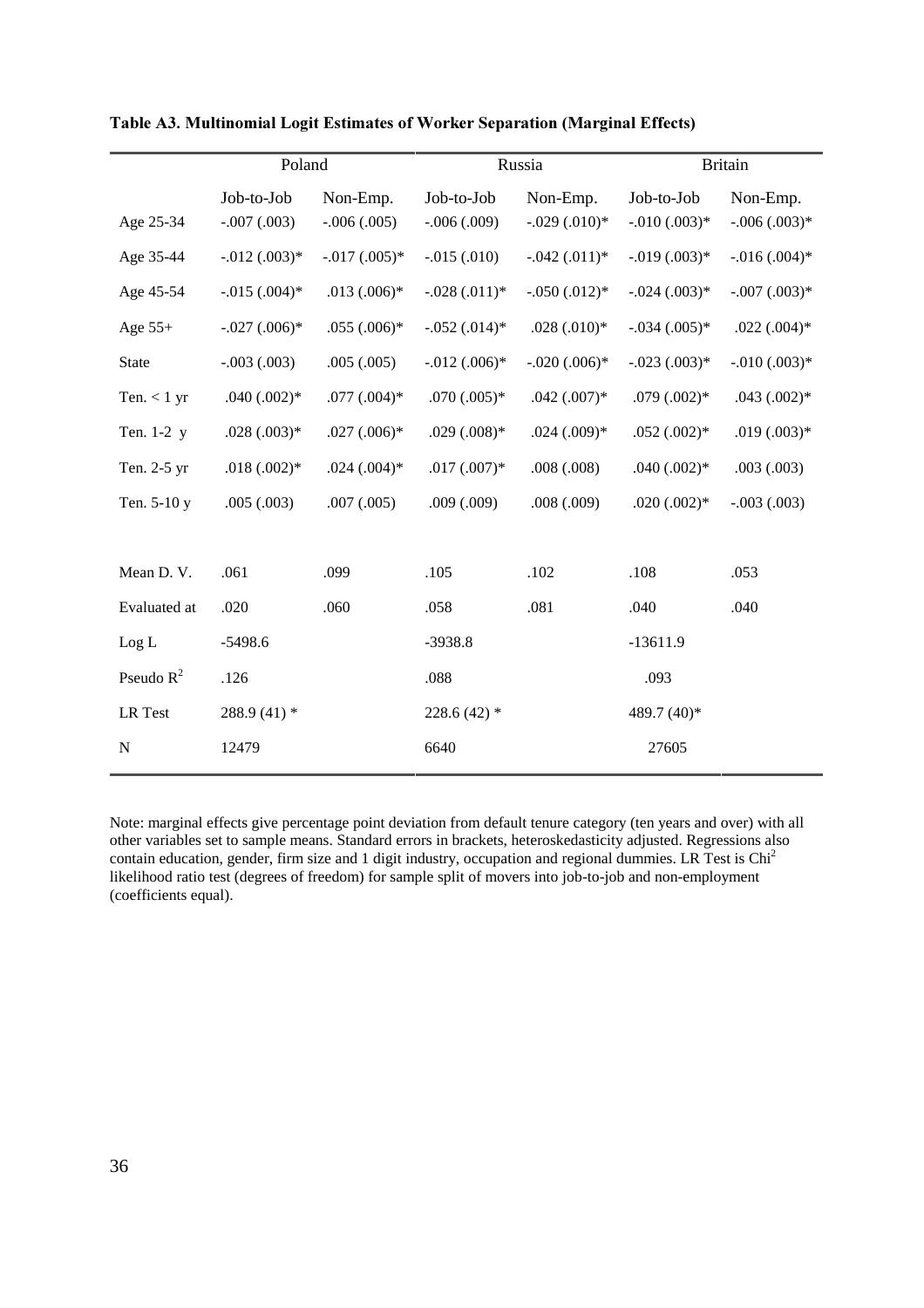| Variable     | Poland         |                  | Russia         |                 | <b>Britain</b>    |                   |
|--------------|----------------|------------------|----------------|-----------------|-------------------|-------------------|
|              | Job-to-Job     | Non-Emp          | Job-to-Job     | Non-Emp         | Job-to-Job        | Non-Emp           |
| Age 25-34    | $-.018(.007)*$ | $-.008(.006)$    | $-.016(.015)$  | $-.027(.017)$   | $-.008(.002)*$    | $-.006(.003)$     |
| Age 35-44    | $-.026(.009)*$ | $-.014(.006)*$   | $-.026(.016)$  | $-.040(.018)*$  | $-.018$ $(.003)*$ | $-.015$ $(.003)*$ |
| Age 45-54    | $-.030(.011)*$ | $.009$ $(.006)$  | $-.025(.018)$  | $-.053(.021)*$  | $-.024$ $(.004)*$ | $-.007$ $(.004)$  |
| Age $55+$    | $-.060(.018)*$ | $.040$ $(.010)*$ | $-.052(.023)*$ | .021(.019)      | $-.036$ $(.005)*$ | $.022$ $(.004)*$  |
| Ten $<$ 1 y  | $.059(.010)*$  | $.063(.011)*$    | $.094(.009)*$  | $.058(.011)*$   | $.088(.003)*$     | $.044 \,(.002)*$  |
| Ten $1-2y$   | $.046(.009)*$  | $.025(.007)*$    | $.033(.014)*$  | $.031(.014)*$   | $.059$ $(.003)*$  | $.021(.003)*$     |
| Ten $2-5y$   | $.025(.007)*$  | $.026(.007)$ *   | $.028(.012)*$  | $.001 \,(.015)$ | $.044$ $(.002)*$  | .006(.003)        |
| Ten 5-10 y   | .005(.009)     | $.014(.007)*$    | .021(.015)     | $.005$ $(.017)$ | $.023$ $(.003)*$  | .001(.004)        |
|              |                |                  |                |                 |                   |                   |
| Mean D.V.    | .122           | .168             | .134           | .131            | .124              | .056              |
| Evaluated at | .022           | .064             | .071           | .074            | .040              | .038              |
| Log L        |                | $-3238.1$        |                | $-1683.56$      |                   | $-11046.2$        |
| LR Test      |                | $213.8(40)$ *    |                | $100.9(41)*$    |                   | $384.2(39)$ *     |
| Pseudo $R^2$ |                | .123             |                | .099            |                   | .093              |
| N            |                | 6402             |                | 2473            |                   | 20817             |

Table A4. Multinomial Logit Estimates of Move From Private Firms (Marginal Effects)

|  | Table A5. Multinomial Logit Estimates of Likelihood of Move From State Firms (Marginal Effects) |
|--|-------------------------------------------------------------------------------------------------|
|  |                                                                                                 |

| Variable     | Poland          |                | Russia         |                | <b>Britain</b>  |                |
|--------------|-----------------|----------------|----------------|----------------|-----------------|----------------|
|              | Job-to-Job      | Non-Emp        | Job-to-Job     | Non-Emp        | Job-to-Job      | Non-Emp        |
| Age 25-34    | $-.004(.004)$   | $-.004(.008)$  | .001(.013)     | $-.029(.013)*$ | $-.017(.006)$ * | .012(.012)     |
| Age 35-44    | $-.008(.004)$ * | $-.019(.008)*$ | $-.006(.013)*$ | $-.038(.014)*$ | $-.026(.008)*$  | $-.003(.012.)$ |
| Age 45-54    | $-.012(.005)$ * | .010(.008)     | $-.031(.015)*$ | $-.044(.015)*$ | $-.031(.009)*$  | .009(.012)     |
| Age $55+$    | $-.009(.008)$   | $.068(.010)*$  | $-.054(.018)*$ | $.032(.012)*$  | $-.029(.011)^*$ | $.038(.012)*$  |
| Ten $< 1$ yr | $.036(.003)$ *  | $.069(.005)$ * | $.058(.007)*$  | $.031(.009)*$  | $.056(.010)*$   | $.030(.006)*$  |
| Ten 1-2 ys   | $.016(.005)$ *  | .016(.011)     | $.031(.010)*$  | .019(.010)     | $.026(.007)*$   | .008(.009)     |
| Ten $2-5$ ys | $.014(.003)$ *  | .006(.008)     | .011(.010)     | .013(.009)     | $.027(.006)*$   | $-.009(.007)$  |
| Ten 5-10 y   | $.004$ $(.004)$ | $-.004(.007)$  | $-.001(.011)$  | .013(.010)     | $.011(.005)*$   | $-.011(.006)$  |
|              |                 |                |                |                |                 |                |
| Mean D.V.    | .038            | .072           | .083           | .092           | .059            | .042           |
| Evaluated at | .018            | .056           | .059           | .074           | .043            | .036           |
| Log L        |                 | $-2188.9$      |                | $-2179.2$      |                 | $-2491.7$      |
| LR Test      |                 | 111.8(40)      |                | $184.1(41)$ *  |                 | 113.1          |
| Pseudo $R^2$ |                 | .139           |                | .087           |                 | .071           |
| N            |                 | 6077           |                | 4135           |                 | 6785           |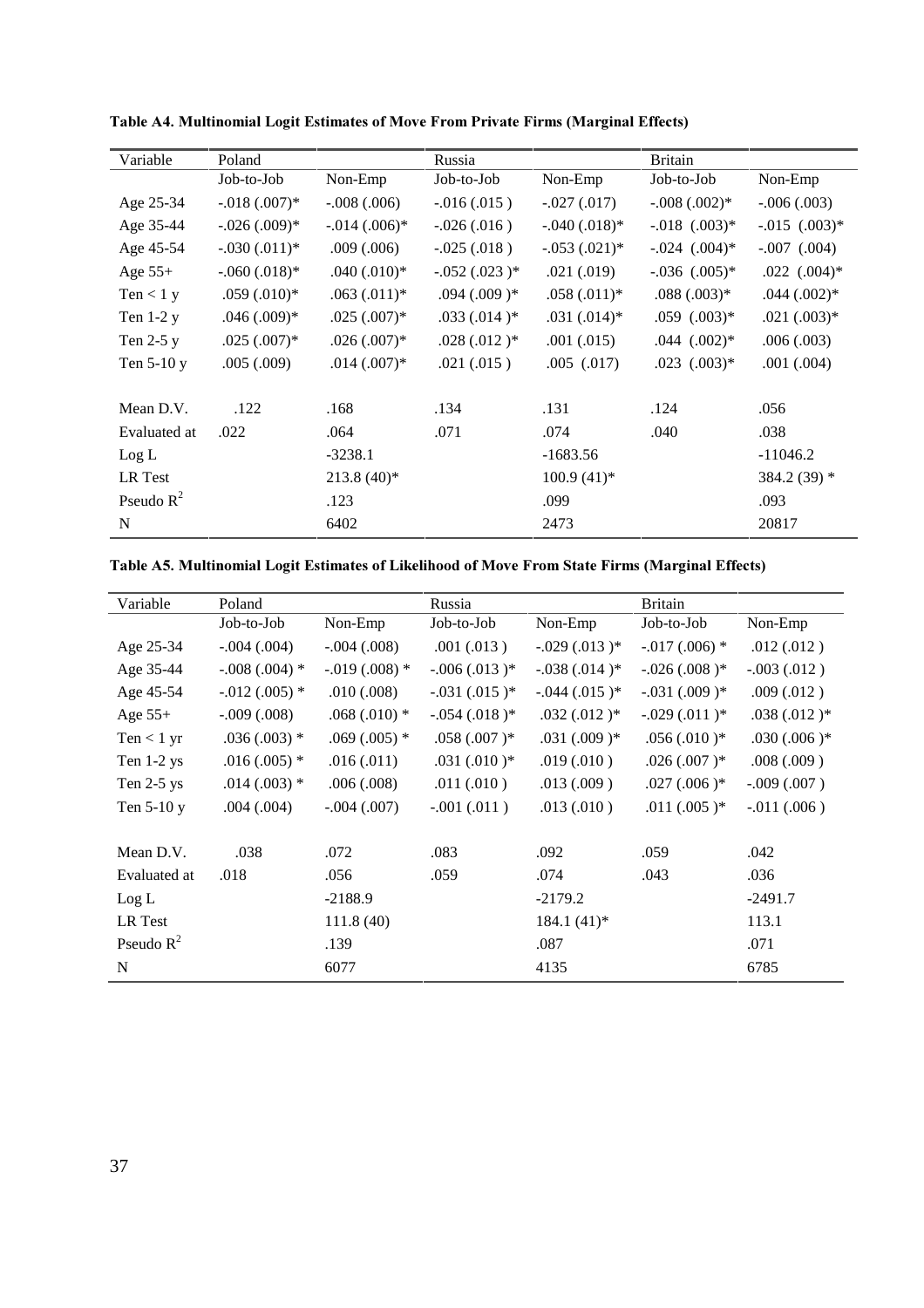#### References

- Acquisti, A., and Lehmann, H., (1998), 'Job Creation and Job Destruction in the Russian Federation', Trinity College Dublin, September, mimeo.
- Adamchik, V. and King, A., (1999), 'The Impact of Private Sector Development on Unemployment, Labor Force Reallocation and Labor Market Flows in Poland', Lehigh University, mimeo. Bethlehem, Pennsylvania.
- Aghion, P. and Blanchard, O., (1994), 'On the Speed of Transition in Central Europe', NBER Macroeconomics Annual, pp. 283-319.
- Altonji, J. and Shakotko, R. (1987), 'Do wages Rise with Job Seniority?, Review of Economic Studies, 54, pp. 437-39.
- Blanchard, O., (1997), The Economics of Post-Communist Transition, Clarendon Press, Oxford.
- Brown, J. and Light, A., (1992), 'Interpreting Panel Data on Job Tenure', Journal of Labor Economics, Vol. 10, No. 3, pp. 219-57.
- Commander S., McHale and Yetmtsov R., (1995), 'Russia', in Commander, S. and Coricelli, F. (eds.), Unemployment, Restructuring, and the Labor Market in Eastern Europe and , EDI/World Bank.
- Farber, H., (1997), 'Job Creation in the United States: Good or Bad?', Princeton University Working Paper.
- Farber, H., (1999), 'Mobility and Stability: The Dynamics of Job Change in the Labor Markets', in O. Ashenfelter (ed.) Handbook of Labor Economics, North Holland.
- Freeman, R. ,(1987), 'If it doesn't work, fix it if you can: reforming the labor market in socialist Poland', mimeo, London School of Economics and Harvard University, January.
- Gora,M, and Rutkowski, M., (1990), 'The Demand for Labor and the Disguised Unemployment in Poland in the 1980s', *Communist Economies*, Vol. 2, No. 3, pp. 325-34.
- Granick, D., (1987), Job Rights in the Soviet Union: Their Consequences, Cambridge: Cambridge University Press.
- Gregg, P. and Wadsworth, J., (1996), 'A Short History of Labor Turnover, Job Tenure and Job Security, 1975-93', Oxford Review of Economic Policy, Vol. 11, No. 1, pp. 73-90.
- Grogan, L. and van den Berg, G., (1999), ' The Duration of Unemployment in Russia', Tinbergen Institute Working Paper No 99-011.
- Hall, R. E., (1982), 'The Importance of Lifetime Jobs in the U.S. Economy', American Economic , 72, pp. 716-24.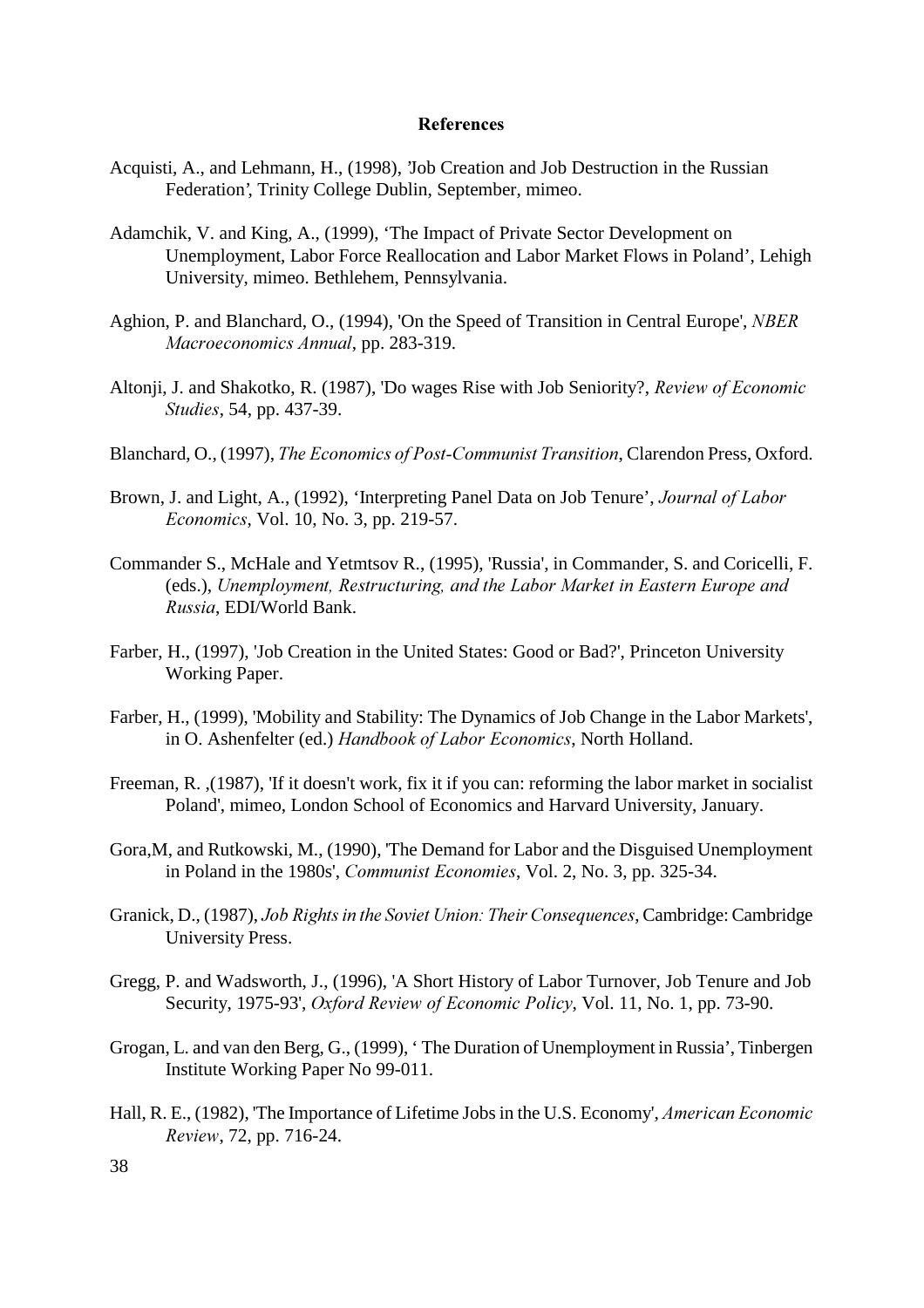- Jackman, R. (1995), 'Economic Policies, Employment And Labor Markets In Transition In Central And Eastern Europe', Centre for Economic Performance, Discussion Paper No. 265. London: London School of Economics.
- Jovanovic, B., (1979), 'Job Matching and the Theory of Turnover', Journal of Political Economy, vol. 87, pp. 108-22
- Konings, J., H. Lehmann and Schaffer, M., (1996), 'Job Creation and Job Destruction in a Transition Economy: Ownership, firm size and gross flows in Polish manufacturing 1988- 91', *Labour Economics*, Vol. 3, pp. 299-317.
- Lehmann, H. and Schaffer, M.E., (1995), 'Productivity, Employment and Labor Demand in Polish Industry in the 1980s: Some Preliminary Results from Enterprise-level Data', Economics of Planning, vol.28, no.1, pp. 1-27.
- Lehmann, H. and Wadsworth, J., (1997a), 'New Jobs, Employment Polarisation and Worker Turnover in Poland', *European Economic Review*, pp. 915-923.
- Lehmann, H. and Wadsworth, J., (1997b), 'Labor Force Participation and the Household: Evidence from five Russian Regions', in Lippoldt, D. (ed.), Labor Market Dynamics in , OECD, Paris, 1997.
- Lehmann, H., Wadsworth, J. and Acquisti, A., (1999), 'Grime and Punishment: Job Insecurity and Wage Arrears in the Russian Federation', Journal of Comparative Economics, December.
- Malle, S., (1986), 'Heterogeneity of the Soviet Labor Market as a Limit to a more Efficient Utilization of Manpower', in Lane D. (ed.), Labor and Employment in the USSR.
- Mincer, J. and Jovanovic B., (1981), 'Labor Mobility and Wages' in Studies in Labor Markets, ed. S. Rosen, NBER, University of Chicago Press.
- Porkett, J. L., (1989), Work, Employment and Unemployment in the Soviet Union.
- Pissarides, C., (1994), 'Search Unemployment with On-the-Job Search', Review of Economic Studies, Vol. 61, pp. 457-75.
- Simatupang, B., (1994), The Polish Economic Crisis, Routledge, London.
- Topel, R. (1991), 'Specific Capital, Mobility and Wages: Wages Rise with Seniority', Journal of Political Economy, 99, pp. 145-176.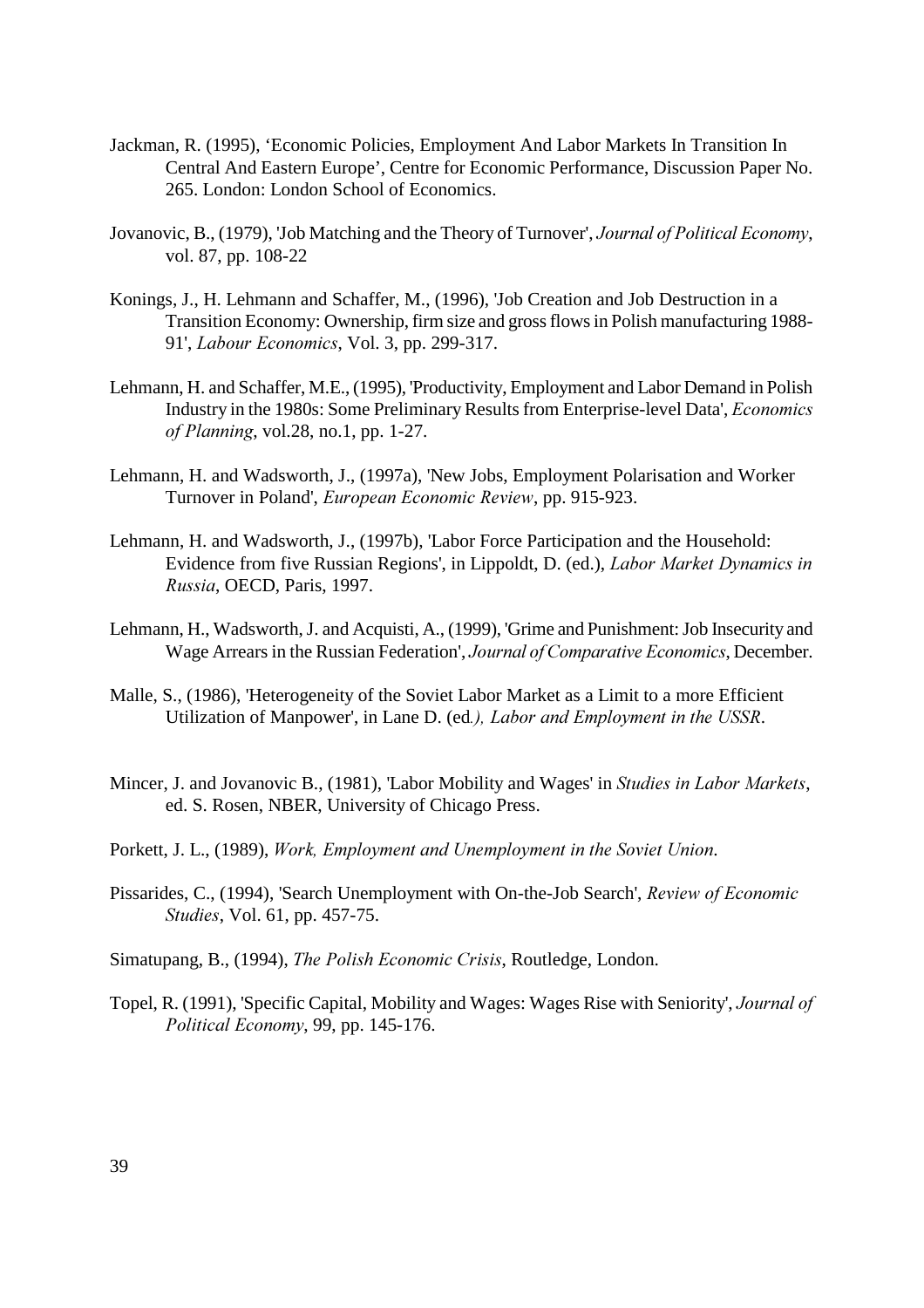



a) Separations





40